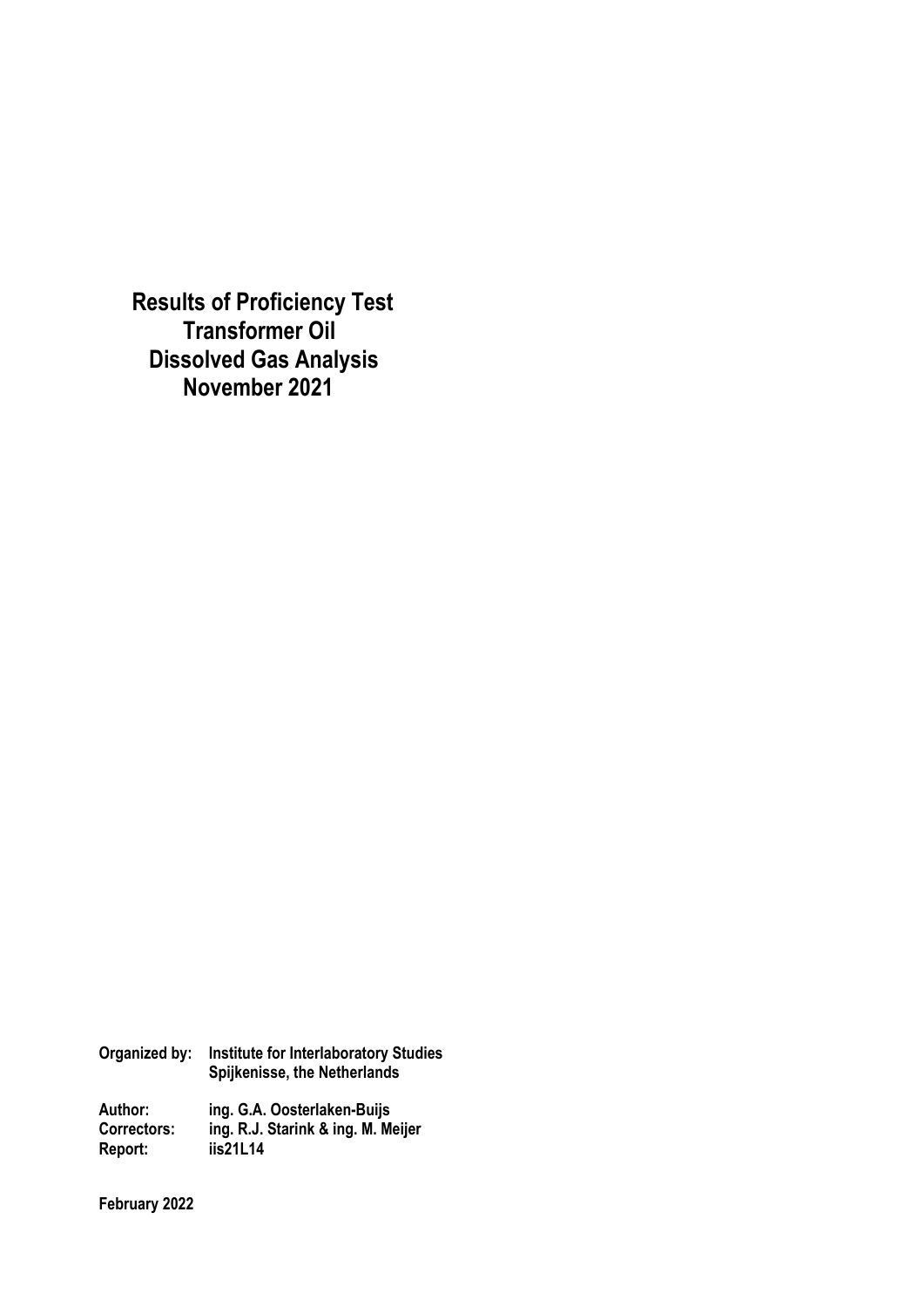## **CONTENTS**

| $\mathbf{1}$   |                                                                          |  |
|----------------|--------------------------------------------------------------------------|--|
| 2              |                                                                          |  |
| 2.1            |                                                                          |  |
| 2.2            |                                                                          |  |
| 2.3            |                                                                          |  |
| 2.4            |                                                                          |  |
| 2.5            |                                                                          |  |
| 2.6            |                                                                          |  |
| 3              |                                                                          |  |
| 3.1            |                                                                          |  |
| 3.2            |                                                                          |  |
| 3.3            |                                                                          |  |
| $\overline{4}$ |                                                                          |  |
| 4.1            |                                                                          |  |
| 4.2            |                                                                          |  |
| 4.3            | COMPARISON OF THE PROFICIENCY TEST OF NOVEMBER 2021 WITH PREVIOUS PTS  9 |  |
| 5.             |                                                                          |  |

# Appendices: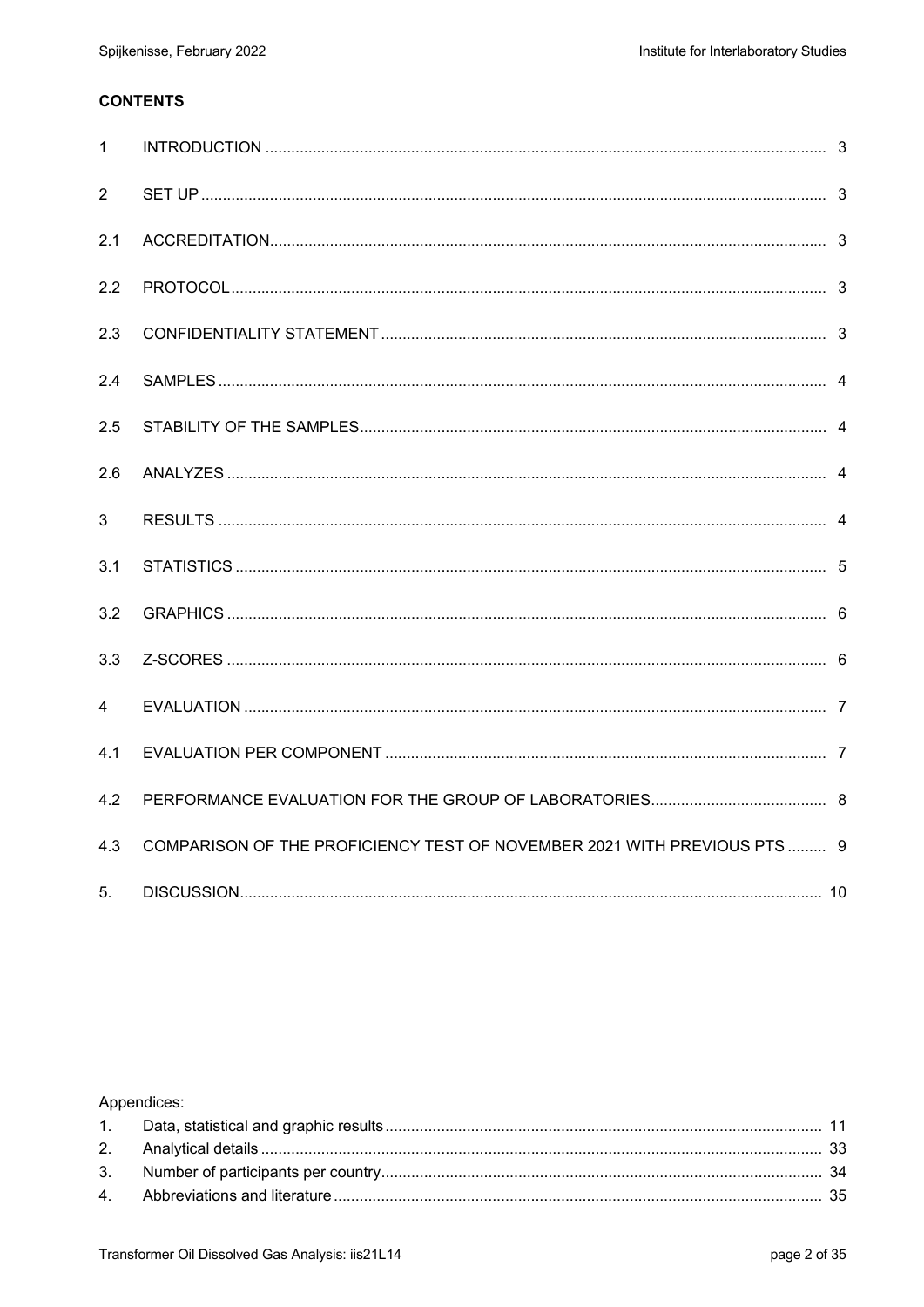## **1 INTRODUCTION**

Since 2007 the Institute for Interlaboratory Studies (iis) organizes a proficiency scheme for Dissolved Gas Analysis (DGA) in Transformer Oil every year. During the annual proficiency testing program 2021/2022 it was decided to continue the round robin on Transformer Oil Dissolved Gas Analysis (DGA).

In this interlaboratory study 70 laboratories in 38 different countries registered for participation. See appendix 3 for the number of participants per country. In this report the results of the Transformer Oil DGA proficiency test are presented and discussed. This report is also electronically available through the iis website www.iisnl.com.

## **2 SET UP**

The Institute for Interlaboratory Studies (iis) in Spijkenisse, the Netherlands, was the organizer of this proficiency test (PT). The syringes (True North) were provided by Morgan Schaffer Ltd. (Quebec, Canada). Each syringe of 50mL was uniquely numbered and labelled #21244. It was decided to send to each participant one syringe. The participants were requested to report rounded and unrounded test results. The unrounded test results were preferably used for statistical evaluation.

## **2.1 ACCREDITATION**

The Institute for Interlaboratory Studies in Spijkenisse, the Netherlands, is accredited in agreement with ISO/IEC17043:2010 (R007), since January 2000, by the Dutch Accreditation Council (Raad voor Accreditatie). This PT falls under the accredited scope. This ensures strict adherence to protocols for sample preparation and statistical evaluation and 100% confidentiality of participant's data. Feedback from the participants on the reported data is encouraged and customer's satisfaction is measured on regular basis by sending out questionnaires.

Morgan Schaffer Ltd is ISO/IEC17034 accredited by the ANSI ASQ National Accreditation Board.

### **2.2 PROTOCOL**

The protocol followed in the organization of this proficiency test was the one as described for proficiency testing in the report 'iis Interlaboratory Studies: Protocol for the Organisation, Statistics and Evaluation' of June 2018 (iis-protocol, version 3.5). This protocol is electronically available through the iis website www.iisnl.com, from the FAQ page.

### **2.3 CONFIDENTIALITY STATEMENT**

All data presented in this report must be regarded as confidential and for use by the participating companies only. Disclosure of the information in this report is only allowed by means of the entire report. Use of the contents of this report for third parties is only allowed by written permission of the Institute for Interlaboratory Studies. Disclosure of the identity of one or more of the participating companies will be done only after receipt of a written agreement of the companies involved.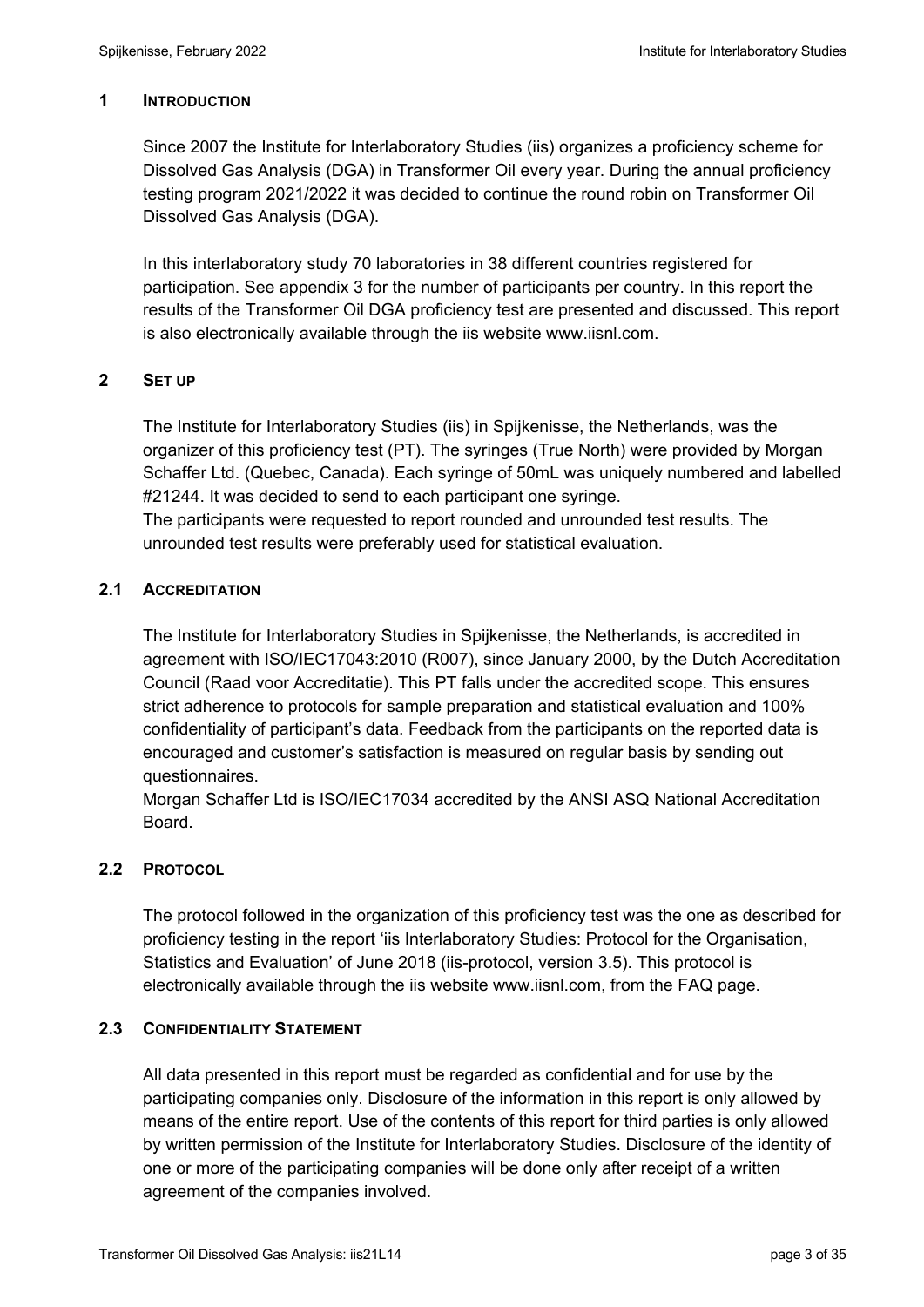## **2.4 SAMPLES**

One type of Transformer Oil was used for the preparation of the gas tight syringes. A batch of 75 syringes of 50mL with lot code RN472 was prepared by Morgan Schaffer Ltd. (Quebec, Canada). The syringes were uniquely coded and labelled #21244. Morgan Schaffer Ltd. tested the syringes for homogeneity in accordance with ASTM D3612 and guaranteed that the batch to be homogenous according to their ISO/IEC17034

accreditation. The reported values are given in Table 4 (see paragraph 5).

To each of the participating laboratories a syringe was sent on October 27, 2021. An SDS was added to the sample package.

### **2.5 STABILITY OF THE SAMPLES**

The stability of dissolved gas in Transformer Oil packed in gas tight syringes was checked. The material was found sufficiently stable for the period of the proficiency test.

### **2.6 ANALYZES**

The participants were requested to determine: Hydrogen  $(H_2)$ , Oxygen  $(O_2)$ , Nitrogen  $(N_2)$ , Carbon monoxide (CO), Carbon dioxide (CO<sub>2</sub>), Methane (CH<sub>4</sub>), Ethane (C<sub>2</sub>H<sub>6</sub>), Ethene  $(C_2H_4)$ , Ethyne  $(C_2H_2)$ , Propane  $(C_3H_8)$  and Propene  $(C_3H_6)$ . Also, some analytical details were requested.

It was explicitly requested to treat the sample as if it was a routine sample and to report the test results using the indicated units on the report form and not to round the test results, but report as much significant figures as possible. It was also requested not to report 'less than' test results, which are above the detection limit, because such test results cannot be used for meaningful statistical evaluations.

To get comparable test results a detailed report form and a letter of instructions are prepared. On the report form the reporting units are given as well as the reference test methods (when applicable) that will be used during the evaluation. The detailed report form and the letter of instructions are both made available on the data entry portal www.kpmd.co.uk/sgs-iis/. The participating laboratories are also requested to confirm the sample receipt on this data entry portal. The letter of instructions can also be downloaded from the iis website www.iisnl.com.

### **3 RESULTS**

During five weeks after sample dispatch, the test results of the individual laboratories were gathered via the data entry portal www.kpmd.co.uk/sgs-iis/. The reported test results are tabulated per determination in appendix 1 of this report. The laboratories are presented by their code numbers.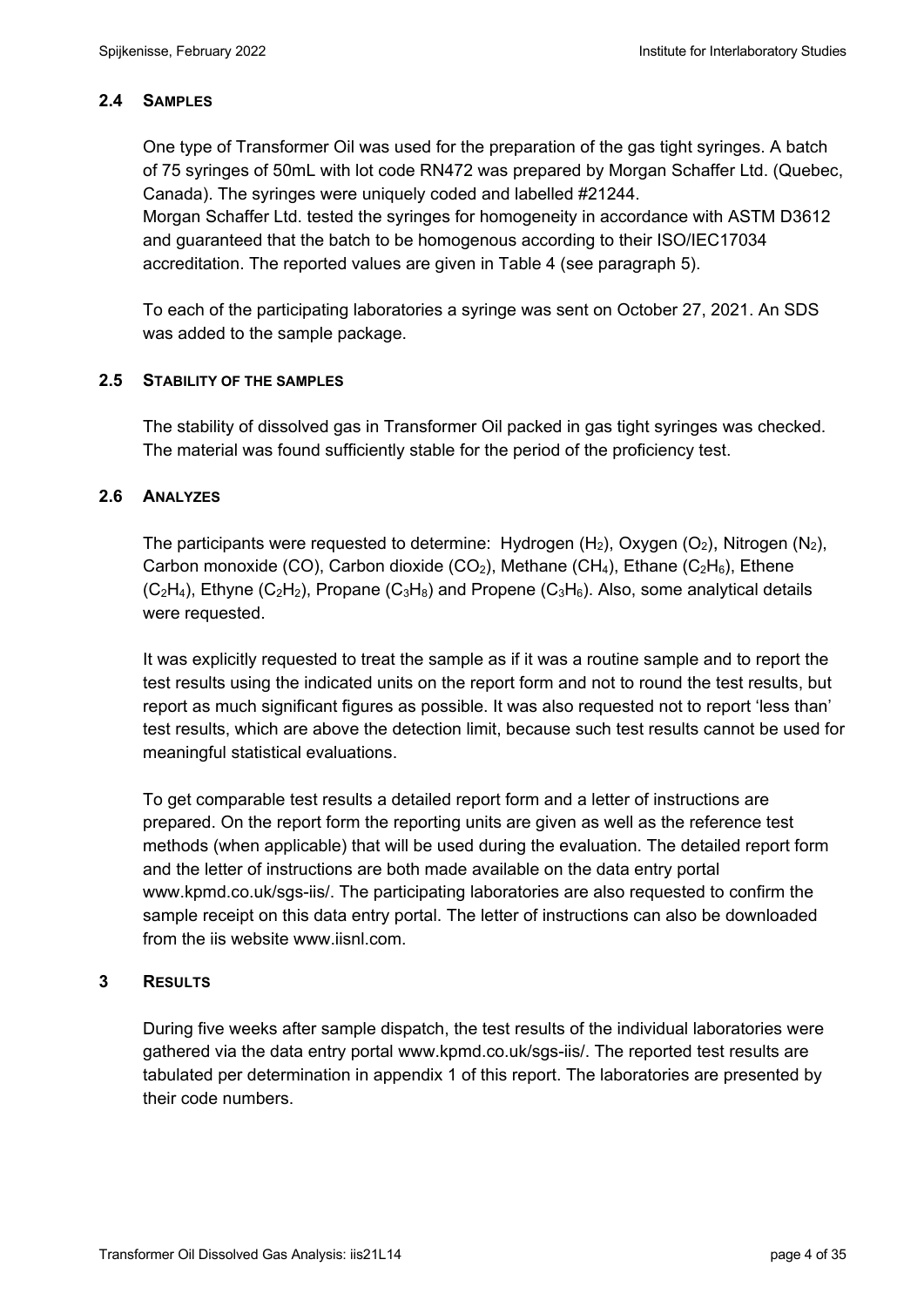Directly after the deadline, a reminder was sent to those laboratories that had not reported test results at that moment. Shortly after the deadline, the available test results were screened for suspect data. A test result was called suspect in case the Huber Elimination Rule (a robust outlier test) found it to be an outlier. The laboratories that produced these suspect data were asked to check the reported test results (no reanalyzes). Additional or corrected test results are used for data analysis and the original test results are placed under 'Remarks' in the result tables in appendix 1. Test results that came in after the deadline were not taken into account in this screening for suspect data and thus these participants were not requested for checks.

## **3.1 STATISTICS**

The protocol followed in the organization of this proficiency test was the one as described for proficiency testing in the report 'iis Interlaboratory Studies: Protocol for the Organisation, Statistics and Evaluation' of June 2018 (iis-protocol, version 3.5).

For the statistical evaluation the *unrounded* (when available) figures were used instead of the rounded test results. Test results reported as '<…' or '>…' were not used in the statistical evaluation.

First, the normality of the distribution of the various data sets per determination was checked by means of the Lilliefors-test, a variant of the Kolmogorov-Smirnov test and by the calculation of skewness and kurtosis. Evaluation of the three normality indicators in combination with the visual evaluation of the graphic Kernel density plot, lead to judgement of the normality being either 'unknown', 'OK', 'suspect' or 'not OK'. After removal of outliers, this check was repeated. If a data set does not have a normal distribution, the (results of the) statistical evaluation should be used with due care.

The assigned value is determined by consensus based on the test results of the group of participants after rejection of the statistical outliers and/or suspect data.

According to ISO13528 all (original received or corrected) results per determination were submitted to outlier tests. In the iis procedure for proficiency tests, outliers are detected prior to calculation of the mean, standard deviation and reproducibility. For small data sets, Dixon (up to 20 test results) or Grubbs (up to 40 test results) outlier tests can be used. For larger data sets (above 20 test results) Rosner's outlier test can be used. Outliers are marked by D(0.01) for the Dixon's test, by G(0.01) or DG(0.01) for the Grubbs' test and by R(0.01) for the Rosner's test. Stragglers are marked by D(0.05) for the Dixon's test, by G(0.05) or DG(0.05) for the Grubbs' test and by R(0.05) for the Rosner's test. Both outliers and stragglers were not included in the calculations of averages and standard deviations.

For each assigned value the uncertainty was determined in accordance with ISO13528. Subsequently the calculated uncertainty was evaluated against the respective requirement based on the target reproducibility in accordance with ISO13528. In this PT, the criterion of ISO13528, paragraph 9.2.1. was met for all evaluated tests, therefore, the uncertainty of all assigned values may be negligible and need not be included in the PT report.

Finally, the reproducibilities were calculated from the standard deviations by multiplying them with a factor of 2.8.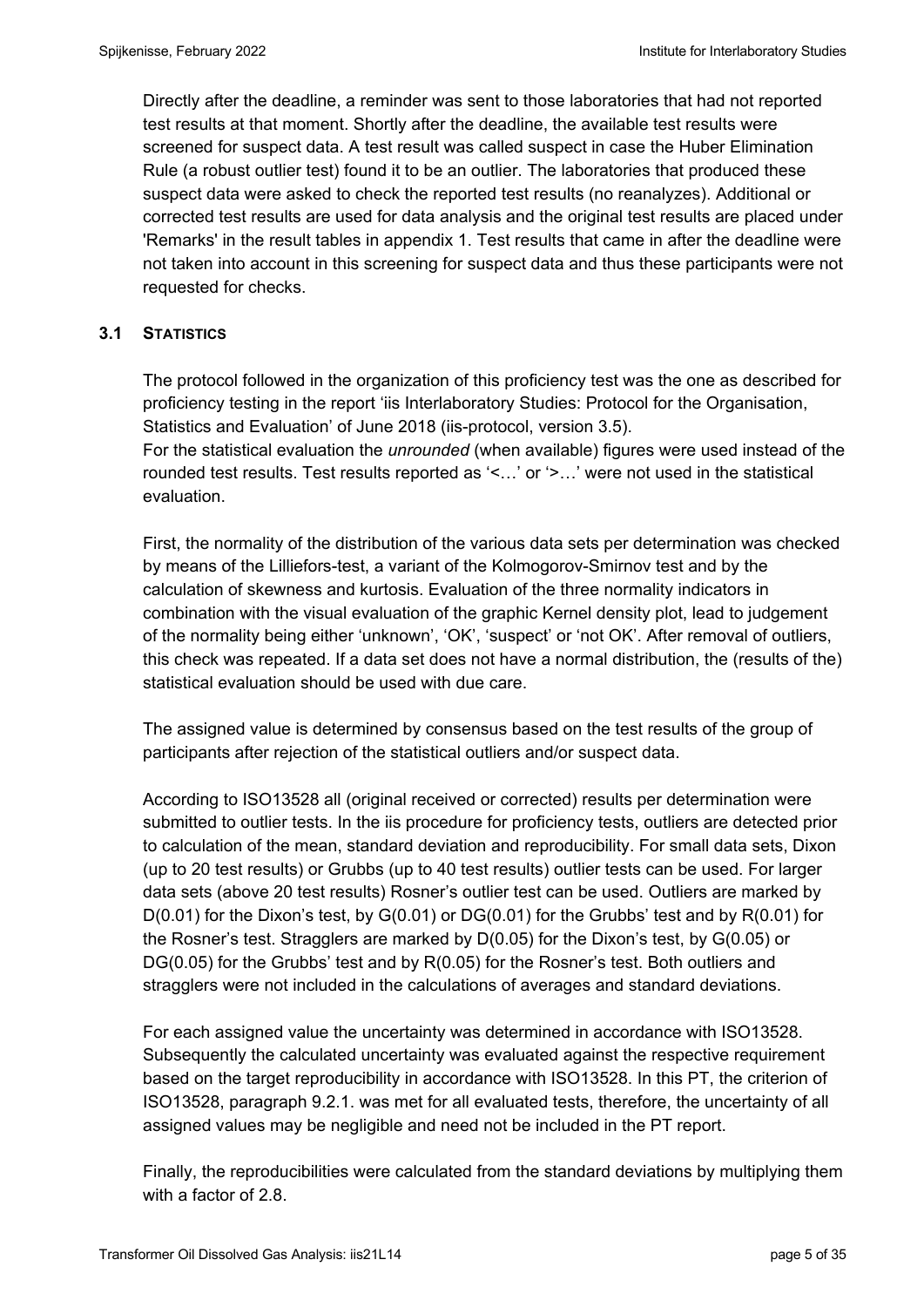## **3.2 GRAPHICS**

In order to visualize the data against the reproducibilities from literature, Gauss plots were made, using the sorted data for one determination (see appendix 1). On the Y-axis the reported test results are plotted. The corresponding laboratory numbers are on the X-axis. The straight horizontal line presents the consensus value (a trimmed mean). The four striped lines, parallel to the consensus value line, are the +3s, +2s, -2s and -3s target reproducibility limits of the selected reference test method. Outliers and other data, which were excluded from the calculations, are represented as a cross. Accepted data are represented as a triangle.

Furthermore, Kernel Density Graphs were made. This is a method for producing a smooth density approximation to a set of data that avoids some problems associated with histograms. Also, a normal Gauss curve (dotted line) was projected over the Kernel Density Graph (smooth line) for reference. The Gauss curve is calculated from the consensus value and the corresponding standard deviation.

## **3.3 Z-SCORES**

To evaluate the performance of the participating laboratories the z-scores were calculated. As it was decided to evaluate the performance of the participants in this proficiency test (PT) against the literature requirements (derived from e.g. ISO or ASTM test methods), the z-scores were calculated using a target standard deviation. This results in an evaluation independent of the variation in this interlaboratory study.

The target standard deviation was calculated from the literature reproducibility by division with 2.8. In case no literature reproducibility was available, other target values were used, like Horwitz or an estimated reproducibility based on former iis proficiency tests.

When a laboratory did use a test method with a reproducibility that is significantly different from the reproducibility of the reference test method used in this report, it is strongly advised to recalculate the z-score, while using the reproducibility of the actual test method used, this in order to evaluate whether the reported test result is fit-for-use.

The z-scores were calculated according to:

 $Z_{\text{target}}$  = (test result - average of PT) / target standard deviation

The  $z_{\text{(target)}}$  scores are listed in the test result tables in appendix 1.

Absolute values for z<2 are very common and absolute values for z>3 are very rare. Therefore, the usual interpretation of z-scores is as follows:

|        | $ z  < 1$ good             |
|--------|----------------------------|
|        | $1 <  z  < 2$ satisfactory |
|        | $2 <  z  < 3$ questionable |
| 3 <  z | unsatisfactory             |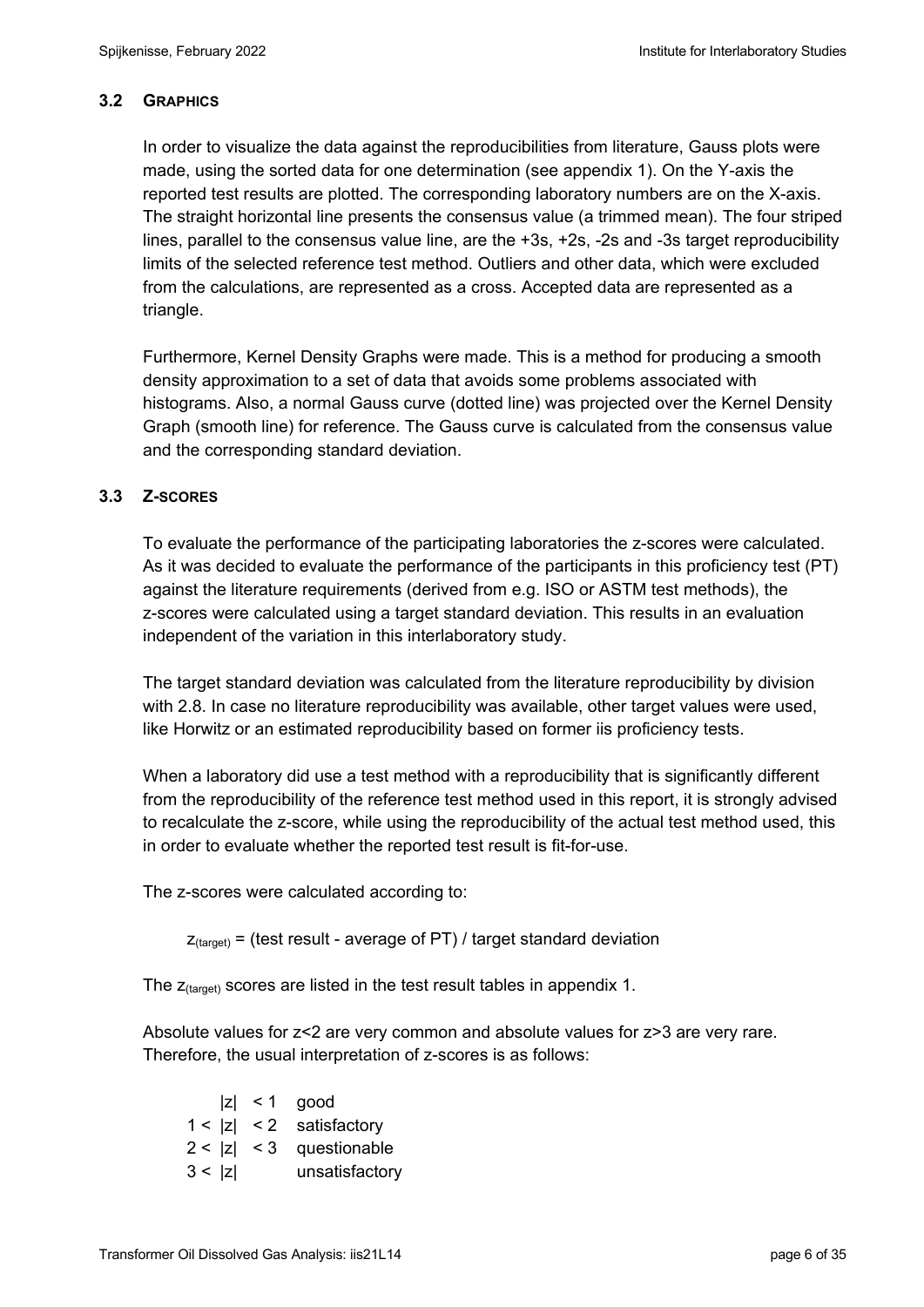## **4 EVALUATION**

In this proficiency test no major problems were encountered with the dispatch of samples. Four participants reported test results after the final reporting date and seven other participants did not report any test results. Not all participants were able to report all components requested.

In total 63 participants reported 606 numerical test results. Observed were 24 outlying test results, which is 4.0%. In proficiency tests outlier percentages of 3% - 7.5% are quite normal.

Not all data sets proved to have a normal Gaussian distribution. These are referred to as "not OK" or "suspect". The statistical evaluation of these data sets should be used with due care, see also paragraph 3.1.

## **4.1 EVALUATION PER COMPONENT**

In this section the reported test results are discussed per component. The test methods which were used by the various laboratories were taken into account for explaining the observed differences when possible and applicable. These test methods are also in the tables together with the original data in appendix 1. The abbreviations, used in these tables, are explained in appendix 4.

Three laboratories reported deviating test results which were statistical outliers for the Dissolved Gas Analysis for at least three components. As the test results of the Dissolved Gas Analysis are not independent it was decided to exclude the remaining reported test results of these laboratories.

- Hydrogen  $(H<sub>2</sub>)$ : This determination was very problematic. Four statistical outliers were observed. The calculated reproducibility after rejection of the statistical outliers is not at all in agreement with the requirements of IEC60567:11.
- $Oxygen (O<sub>2</sub>):$  This determination was very problematic. Four statistical outliers were observed and two other test results were excluded. The calculated reproducibility after rejection of the suspect data is not at all in agreement with the requirements of IEC60567:11.
- Nitrogen  $(N_2)$ : This determination was very problematic. Three statistical outliers were observed and two other test results were excluded. The calculated reproducibility after rejection of the suspect data is not at all in agreement with the requirements of IEC60567:11.

Carbon monoxide (CO): This determination was very problematic. One statistical outlier was observed and two other test results were excluded. The calculated reproducibility after rejection of the suspect data is not at all in agreement with the requirements of IEC60567:11.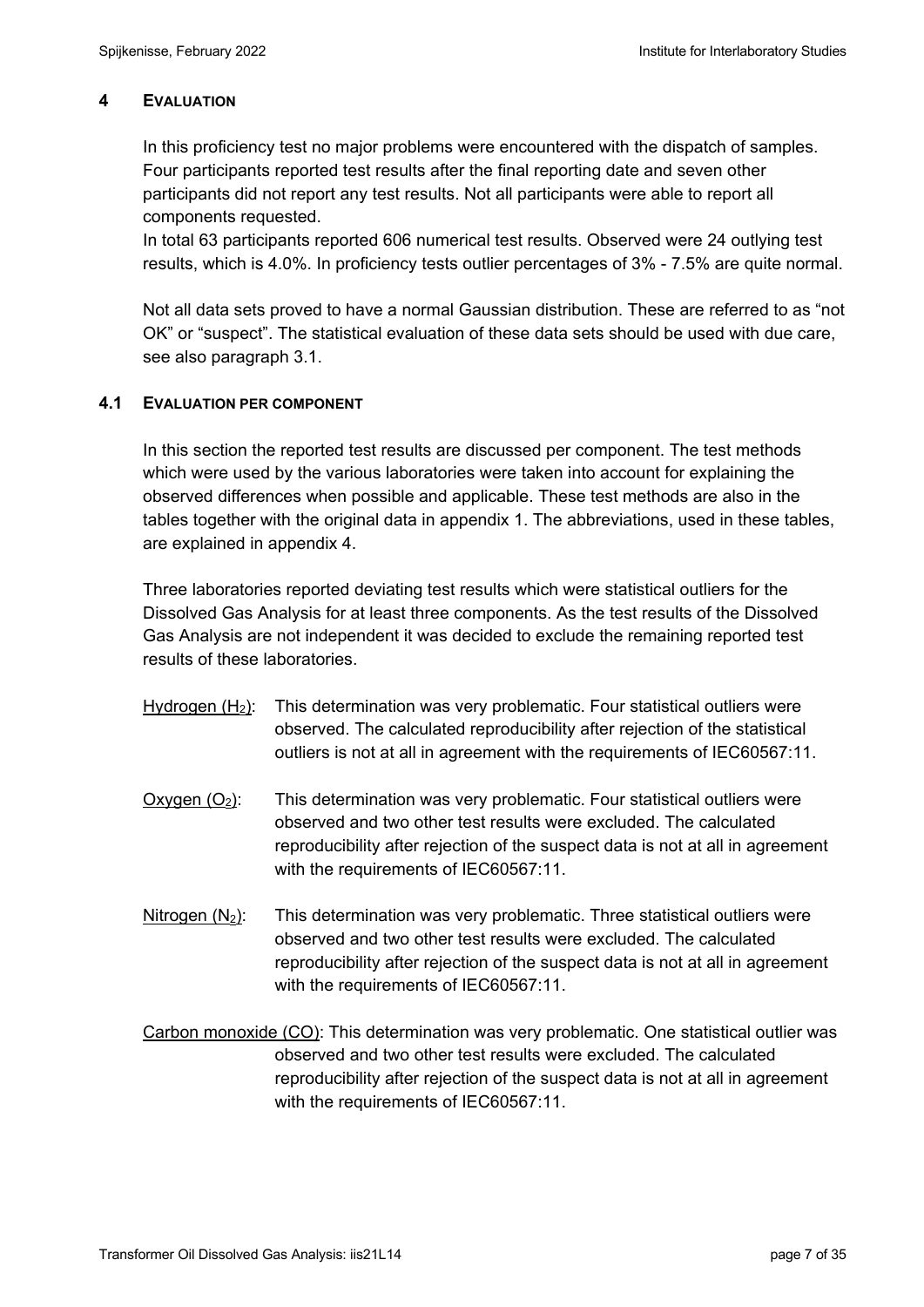- Carbon dioxide  $(CO_2)$ : This determination was very problematic. No statistical outliers were observed but three test results were excluded. Due to the large difference between the calculated and reference reproducibility it was decided not to calculate z-scores.
- Methane (CH<sub>4</sub>): This determination was problematic. Two statistical outliers were observed and one other test result was excluded. The calculated reproducibility after rejection of the suspect data is not in agreement with the requirements of IEC60567:11.
- Ethane  $(C_2H_6)$ : This determination was problematic. Three statistical outliers were observed and one other test result was excluded. The calculated reproducibility after rejection of the suspect data is not in agreement with the requirements of IEC60567:11.
- Ethene  $(C_2H_4)$ : This determination was problematic. Four statistical outliers were observed and one other test result was excluded. The calculated reproducibility after rejection of the suspect data is not in agreement with the requirements of IEC60567:11.
- Ethyne  $(C_2H_2)$ : This determination was problematic. Two statistical outliers were observed and two other test results were excluded. The calculated reproducibility after rejection of the suspect data is not in agreement with the requirements of IEC60567:11.
- Propane  $(C_3H_8)$ : This determination was problematic. No statistical outliers were observed but two test results were excluded. The calculated reproducibility after rejection of the suspect data is not in agreement with the requirements of IEC60567:11.
- Propene  $(C_3H_6)$ : This determination was problematic. No statistical outliers were observed but two test results were excluded. The calculated reproducibility after rejection of the suspect data is not in agreement with the requirements of IEC60567:11.

### **4.2 PERFORMANCE EVALUATION FOR THE GROUP OF LABORATORIES**

A comparison has been made between the reproducibility as declared by the reference test method and the reproducibility as found for the group of participating laboratories. The number of significant test results, the average, the calculated reproducibility (2.8 \* standard deviation) and the target reproducibility derived from reference test method (in casu IEC60567) are presented in the next table.

| Component                  | unit |    | average | $2.8 * sd$ | R(lit) |
|----------------------------|------|----|---------|------------|--------|
| Hydrogen (H <sub>2</sub> ) | UL/L | 59 | 56.8    | 22.1       | 11.4   |
| $\vert$ Oxygen $(O_2)$     | uL/L | 55 | 15556   | 6229       | 3111   |
| Nitrogen $(N_2)$           | UL/L | 56 | 58744   | 23982      | 11749  |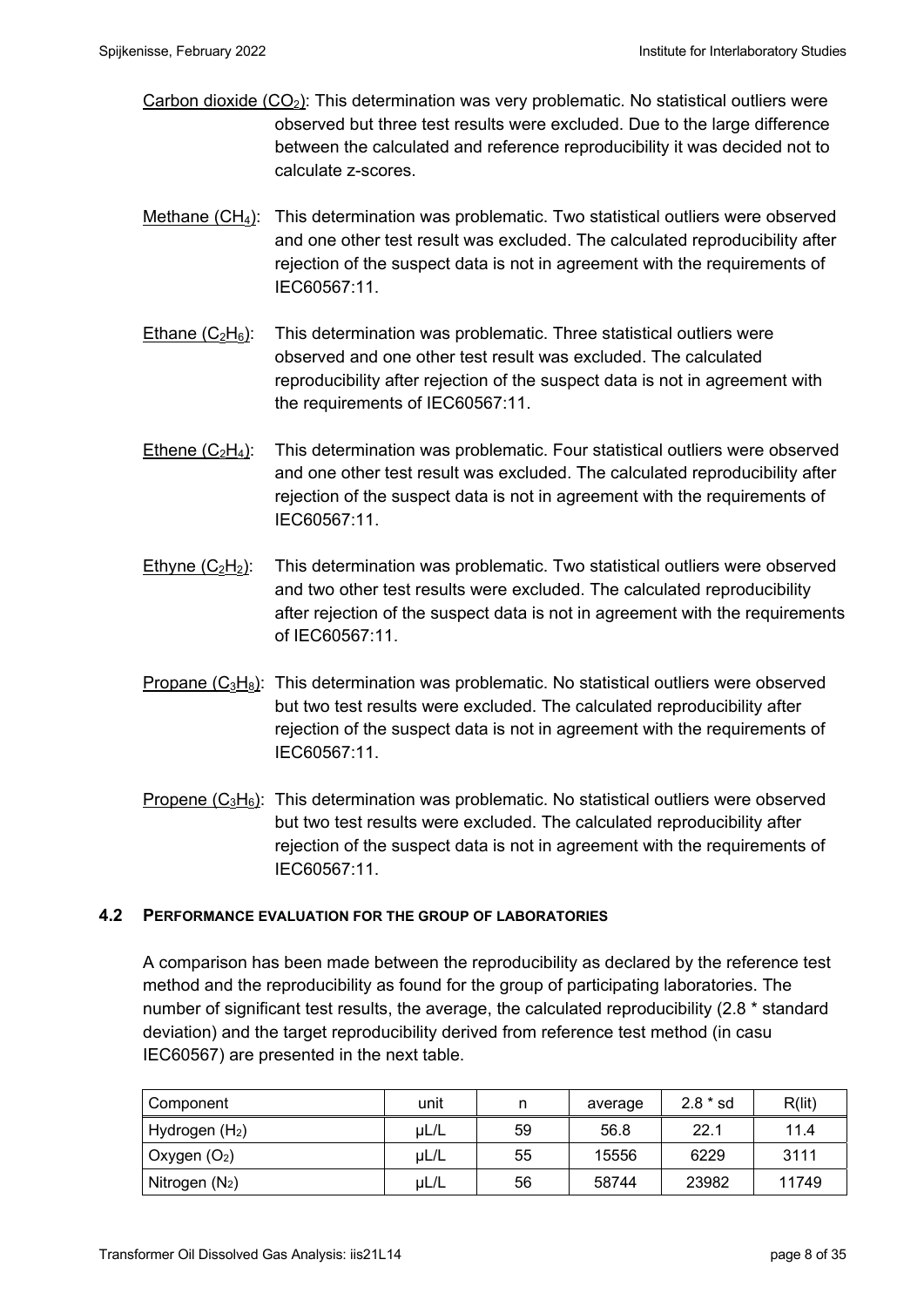| Component                                | unit      | n  | average | $2.8 * sd$ | R(lit) |
|------------------------------------------|-----------|----|---------|------------|--------|
| Carbon monoxide (CO)                     | $\mu$ L/L | 60 | 50.8    | 20.8       | 10.2   |
| Carbon dioxide (CO <sub>2</sub> )        | $\mu$ L/L | 60 | 99.4    | 86.9       | (19.9) |
| Methane $(CH_4)$                         | $\mu$ L/L | 60 | 50.8    | 15.4       | 10.2   |
| Ethane $(C_2H_6)$                        | $\mu$ L/L | 59 | 51.6    | 14.4       | 10.3   |
| Ethene $(C_2H_4)$                        | $\mu$ L/L | 57 | 51.1    | 13.1       | 10.2   |
| Ethyne $(C_2H_2)$                        | $\mu$ L/L | 59 | 51.3    | 17.7       | 10.3   |
| Propane (C <sub>3</sub> H <sub>8</sub> ) | $\mu$ L/L | 21 | 51.7    | 11.6       | 10.3   |
| Propene $(C_3H_6)$                       | $\mu$ L/L | 19 | 49.5    | 11.6       | 9.9    |

Table 1: reproducibilities of components on sample #21244

For results between brackets no z-scores are calculated

Without further statistical calculations it can be concluded that for all of the determinations there is not a good compliance of the group of participants with the reference test method. The problematic determinations have been discussed in paragraph 4.1.

### **4.3 COMPARISON OF THE PROFICIENCY TEST OF NOVEMBER 2021 WITH PREVIOUS PTS**

|                                    | November<br>2021 | November<br>2020 | November<br>2019 | November<br>2018 | November<br>2017 |
|------------------------------------|------------------|------------------|------------------|------------------|------------------|
| Number of reporting laboratories   | 63               | 59               | 45               | 53               | 61               |
| Number of test results             | 606              | 561              | 428              | 496              | 580              |
| Number of statistical outliers     | 24               | 60               | 44               | 25               | 21               |
| Percentage of statistical outliers | 4.0%             | 10.7%            | 10.3%            | 5.0%             | 3.6%             |

Table 2: comparison with previous proficiency tests

In proficiency tests, outlier percentages of 3% - 7.5% are quite normal.

The performance of the determinations expressed as relative standard deviation (RSD) of the proficiency tests was compared over the years. The RSDs are given in the next table.

| Component                         | November<br>2021 | November<br>2020 | November<br>2019 | November<br>2018 | November<br>2017 | IEC60567 |
|-----------------------------------|------------------|------------------|------------------|------------------|------------------|----------|
| Hydrogen (H <sub>2</sub> )        | 14%              | 9%               | 13%              | 10%              | 15%              | 7%       |
| Oxygen $(O_2)$                    | 14%              | 13%              | 13%              | 8%               | 12%              | 7%       |
| Nitrogen $(N_2)$                  | 15%              | 8%               | 11%              | 12%              | 19%              | 7%       |
| Carbon Monoxide (CO)              | 15%              | 8%               | 11%              | 10%              | 16%              | 7%       |
| Carbon Dioxide (CO <sub>2</sub> ) | 31%              | 19%              | 18%              | 9%               | 15%              | 7%       |
| Methane $(CH_4)$                  | 11%              | 8%               | 8%               | 8%               | 12%              | 7%       |
| Ethane $(C_2H_6)$                 | 10%              | 9%               | 12%              | 9%               | 11%              | 7%       |
| Ethene $(C_2H_4)$                 | 9%               | 9%               | 9%               | 8%               | 12%              | 7%       |
| Ethyne $(C_2H_2)$                 | 12%              | 8%               | 12%              | 9%               | 11%              | 7%       |
| Propane $(C_3H_8)$                | 8%               | n.e.             | n.e.             | n.e.             | 11%              | n.e.     |
| Propene $(C_3H_6)$                | 8%               | n.e.             | 11%              | 12%              | n.e.             | n.e.     |

Table 3: comparison of the uncertainties on the various components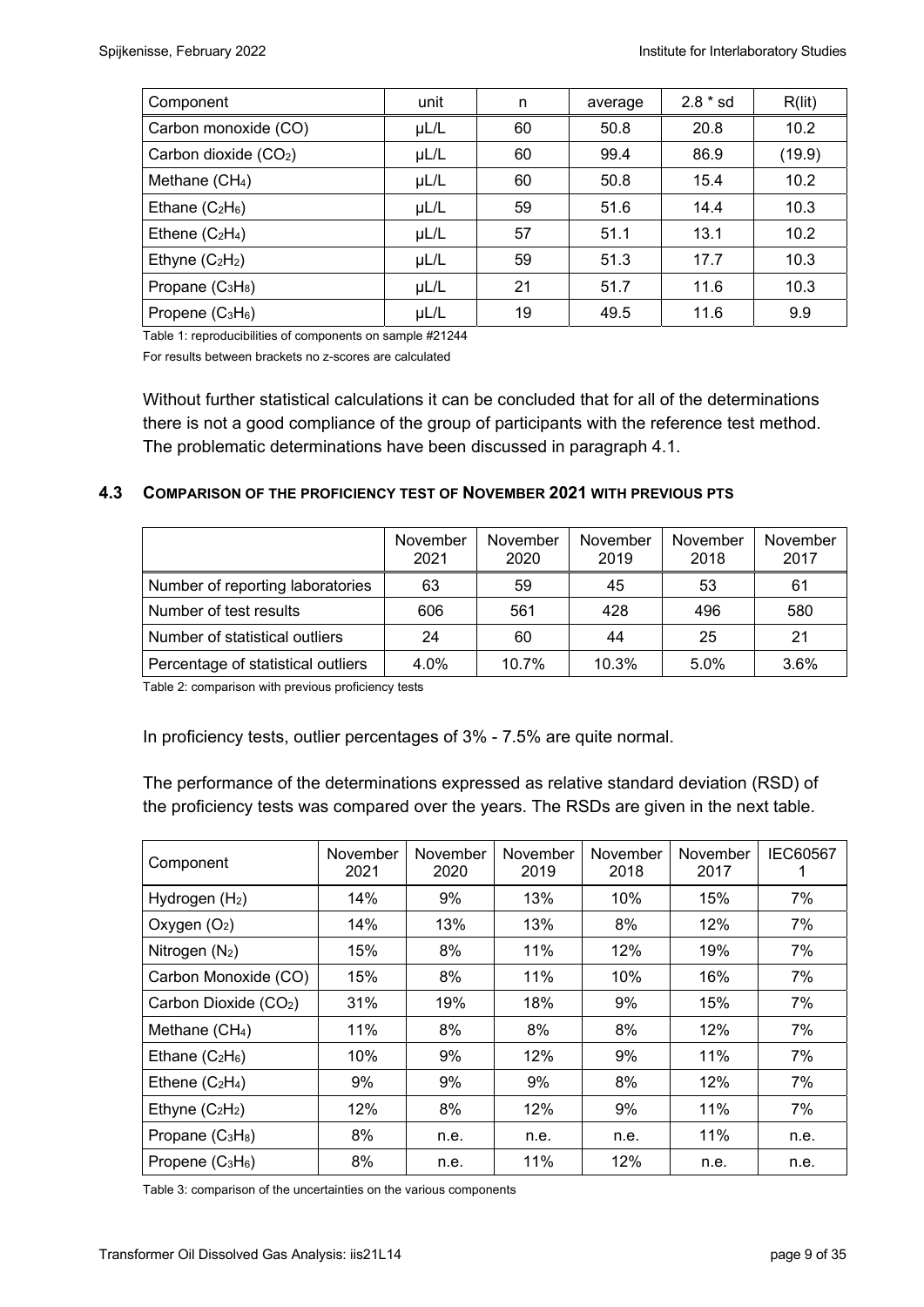In general is the overall performance of the 2021 PT in line with previous PTs except for Carbon Dioxide. It is remarkable that the groups of participants have been consistent in RSD over the last five years, but still are not able to meet the strict requirements of test method IEC605671:11.

### **5. DISCUSSION**

The consensus values as determined in this PT are compared with the average values from the homogeneity testing by Morgan Schaffer in the following table. From this comparison, it is clear that all consensus values as determined in this PT are very well in line with the values as determined by Morgan Schaffer after the preparation of the syringes.

| Component                         | Morgan Schaffer<br>in $\mu$ L/L | iis21L14<br>in $\mu$ L/L | <b>Differences</b><br>in $\mu$ L/L | Calculated<br>z-scores |
|-----------------------------------|---------------------------------|--------------------------|------------------------------------|------------------------|
| Hydrogen $(H2)$                   | 52                              | 57                       | 11.4                               | $-1.19$                |
| Oxygen $(O_2)$                    | 15700                           | 15556                    | 3111.2                             | 0.13                   |
| Nitrogen $(N_2)$                  | 57200                           | 58744                    | 11748.9                            | $-0.37$                |
| Carbon monoxide (CO)              | 52                              | 51                       | 10.2                               | 0.33                   |
| Carbon dioxide (CO <sub>2</sub> ) | 85                              | 99                       | 19.9                               | $-2.02$                |
| Methane (CH <sub>4</sub> )        | 51                              | 51                       | 10.2                               | 0.05                   |
| Ethane $(C_2H_6)$                 | 52                              | 52                       | 10.3                               | 0.12                   |
| Ethene $(C_2H_4)$                 | 51                              | 51                       | 10.2                               | $-0.03$                |
| Ethyne $(C_2H_2)$                 | 52                              | 51                       | 10.3                               | 0.19                   |
| Propane $(C_3H_8)$                | 53                              | 52                       | 10.3                               | 0.36                   |
| Propene $(C_3H_6)$                | 51                              | 50                       | 9.9                                | 0.41                   |

Table 4: comparison of consensus values with values determined by Morgan Schaffer

A vast majority (80%) of the reporting participants mentioned that they have used "Head Space" as extraction method. It appeared that in this PT the effect of the used extraction method on the determination of DGA in Transformer Oil is negligible.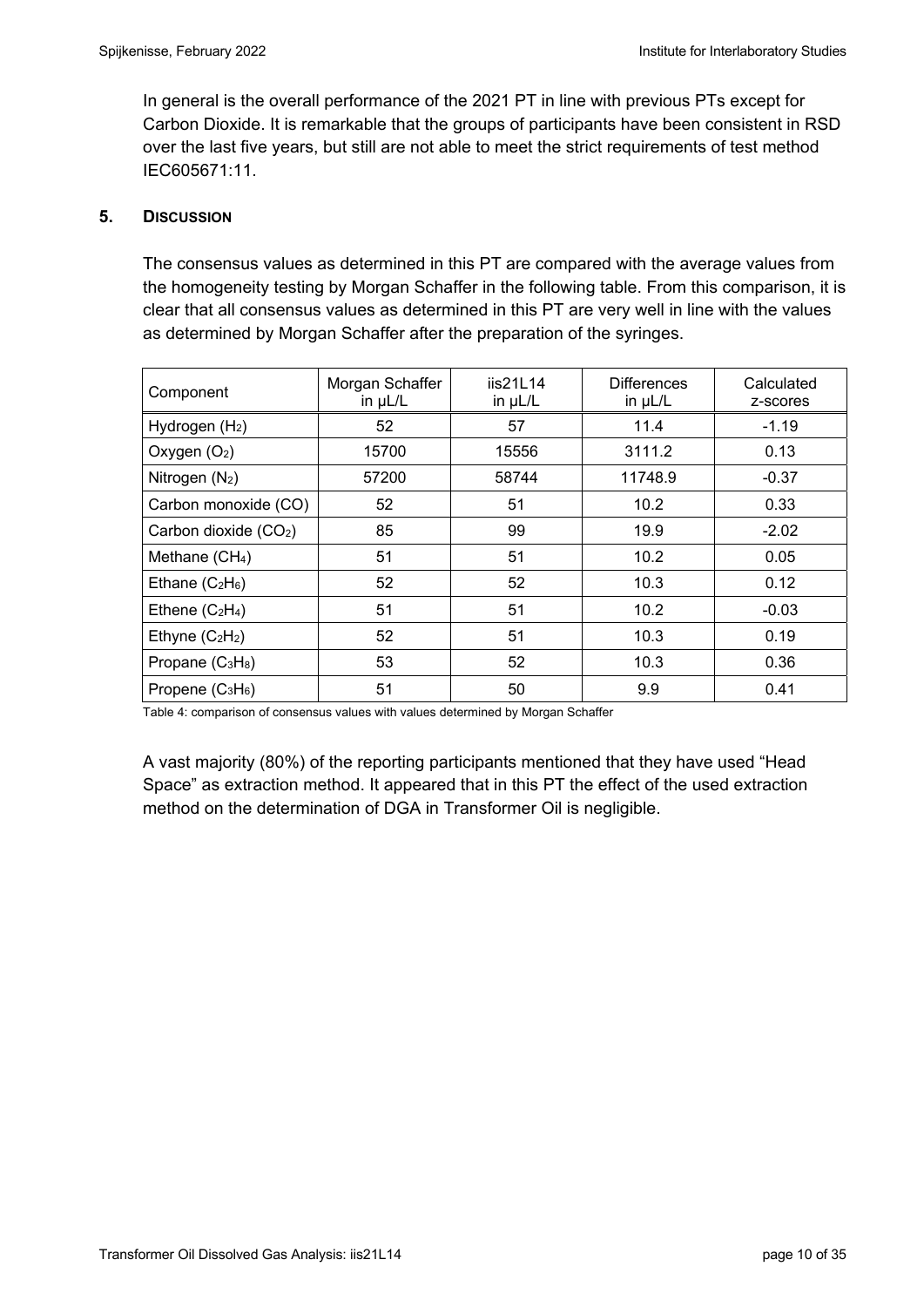#### **APPENDIX 1**

Determination of Hydrogen (H<sub>2</sub>) on sample #21244; results in uL/L

| lab          | .<br>method                        | value         | mark       | z(targ)            | $\sum_{i=1}^{n}$ on cample $n = 1, 1, 1$ coanto<br>remarks |
|--------------|------------------------------------|---------------|------------|--------------------|------------------------------------------------------------|
| 179          |                                    | -----         |            | -----              |                                                            |
| 237          |                                    | -----         |            |                    |                                                            |
| 331          | IEC60567                           | 52            |            | $-1.19$            |                                                            |
| 360          | <b>IEC60567</b>                    | 50.6          |            | $-1.54$            |                                                            |
| 445          |                                    | -----         |            | -----              |                                                            |
| 455          | IEC60567                           | 58.9          |            | 0.51               |                                                            |
| 511          |                                    | -----         |            | -----              |                                                            |
| 614          | <b>IEC60567</b>                    | 50.2          |            | $-1.63$            |                                                            |
| 657          | D3612                              | 17.55         | C, R(0.01) | $-9.68$            | first reported 32.47                                       |
| 862          | <b>IEC60567</b>                    | 57            |            | 0.04               |                                                            |
| 902          | D3612                              | 54            |            | $-0.70$            |                                                            |
| 912          |                                    | -----         |            | -----              |                                                            |
| 913          |                                    | -----         |            | -----              |                                                            |
| 963          | D3612                              | 53.1          |            | $-0.92$            |                                                            |
| 974          | D3612                              | 47.2          | C          | $-2.37$            | first reported 95.1                                        |
| 975          |                                    | -----         |            | -----              |                                                            |
| 1072         | <b>IEC60567</b>                    | 54.2          |            | $-0.65$            |                                                            |
| 1135         | <b>IEC60567</b>                    | 54.7          |            | $-0.53$            |                                                            |
| 1178         | <b>IEC60567</b>                    | 52.4          |            | $-1.09$            |                                                            |
| 1264         | D3612                              | 62.3          |            | 1.35               |                                                            |
| 1304         | In house                           | 70.45         |            | 3.35               |                                                            |
| 1306         | D3612                              | 53.31004      |            | $-0.87$            |                                                            |
| 1352         | <b>IEC60567</b>                    | 52.0          |            | $-1.19$            |                                                            |
| 1374         | D3612                              | 55.7          |            | $-0.28$            |                                                            |
| 1430         | <b>IEC60567</b>                    | 75            |            | 4.48               |                                                            |
| 1435         | <b>IEC60567</b>                    | 57            |            | 0.04               |                                                            |
| 1440         | D3612                              | 65.18         |            | 2.06               |                                                            |
| 1442         | <b>IEC60567</b>                    | 54.2          |            | $-0.65$            |                                                            |
| 1444         | <b>IEC60567</b>                    | 56.85928      |            | 0.01               |                                                            |
| 1458         | D3612                              | 66            |            | 2.26               |                                                            |
| 1478<br>1505 | <b>IEC60567</b>                    | 62.82         |            | 1.48               |                                                            |
| 1513         | D3612<br><b>IEC60567</b>           | 55.6<br>56.18 |            | $-0.30$<br>$-0.16$ |                                                            |
| 1529         | <b>IEC60567</b>                    | 64            |            | 1.77               |                                                            |
| 1545         | D3612                              | 48.6          |            | $-2.03$            |                                                            |
| 1560         | <b>IEC60567</b>                    | 52            |            | $-1.19$            |                                                            |
| 1624         | <b>IEC60567</b>                    | 51.99         |            | $-1.19$            |                                                            |
| 1660         | <b>IEC60567</b>                    | 51.1          |            | $-1.41$            |                                                            |
| 1687         | <b>IEC60567</b>                    | 58.3          |            | 0.36               |                                                            |
| 1747         | <b>IEC60567</b>                    | 70.38         |            | 3.34               |                                                            |
| 1801         | <b>IEC60567</b>                    | 56.986        |            | 0.04               |                                                            |
| 1885         | D3612                              | 50.19         |            | $-1.64$            |                                                            |
| 1888         | <b>IEC60567</b>                    | 63.3          |            | 1.59               |                                                            |
| 1890         | D3612                              | 65.12         |            | 2.04               |                                                            |
| 1891         | <b>IEC60567</b>                    | 53.8          |            | $-0.75$            |                                                            |
| 1955         | <b>IEC60567</b>                    | 57.28         |            | 0.11               |                                                            |
| 6002         | <b>IEC60567</b>                    | 57.1          |            | 0.07               |                                                            |
| 6015         | D3612                              | 67.00         |            | 2.50               |                                                            |
| 6036         | <b>IEC60567</b>                    | 60.23         |            | 0.84               |                                                            |
| 6053         | <b>IEC60567</b>                    | 153           | C, R(0.01) | 23.69              | first reported 102                                         |
| 6063         | <b>IEC60567</b>                    | 58.05         |            | 0.30               |                                                            |
| 6067         | <b>IEC60567</b><br><b>IEC60567</b> | 52.53         |            | $-1.06$            |                                                            |
| 6071<br>6085 | D3612                              | 49.37<br>67   |            | $-1.84$<br>2.50    |                                                            |
| 6088         | IEC60567                           | 57.5          |            | 0.16               |                                                            |
| 6124         |                                    | 53.0          |            | $-0.94$            |                                                            |
| 6141         | D3612                              | 45.852        |            | $-2.70$            |                                                            |
| 6212         | D3612                              | 60.549        |            | 0.92               |                                                            |
| 6239         | D3612                              | 53.13         |            | $-0.91$            |                                                            |
| 6275         | <b>IEC60567</b>                    | 46            |            | $-2.67$            |                                                            |
| 6278         | D3612                              | 39            |            | $-4.39$            |                                                            |
| 6280         | D3612                              | 11.5          | R(0.01)    | $-11.17$           |                                                            |
| 6334         | <b>IEC60567</b>                    | 64.21         |            | 1.82               |                                                            |
| 6353         | D3612                              | 39            |            | $-4.39$            |                                                            |
| 6367         | <b>IEC60567</b>                    | 57.5          |            | 0.16               |                                                            |
| 6372         | <b>IEC60567</b>                    | 81.4          |            | 6.05               |                                                            |
| 6385         | D3612                              | 85            | R(0.05)    | 6.94               |                                                            |
| 6414         | <b>IEC60567</b>                    | 68.4          |            | 2.85               |                                                            |
| 6434         | IEC60567                           | 55.4          |            | $-0.35$            |                                                            |
| 8001         | <b>IEC60567</b>                    | 50.9          |            | $-1.46$            |                                                            |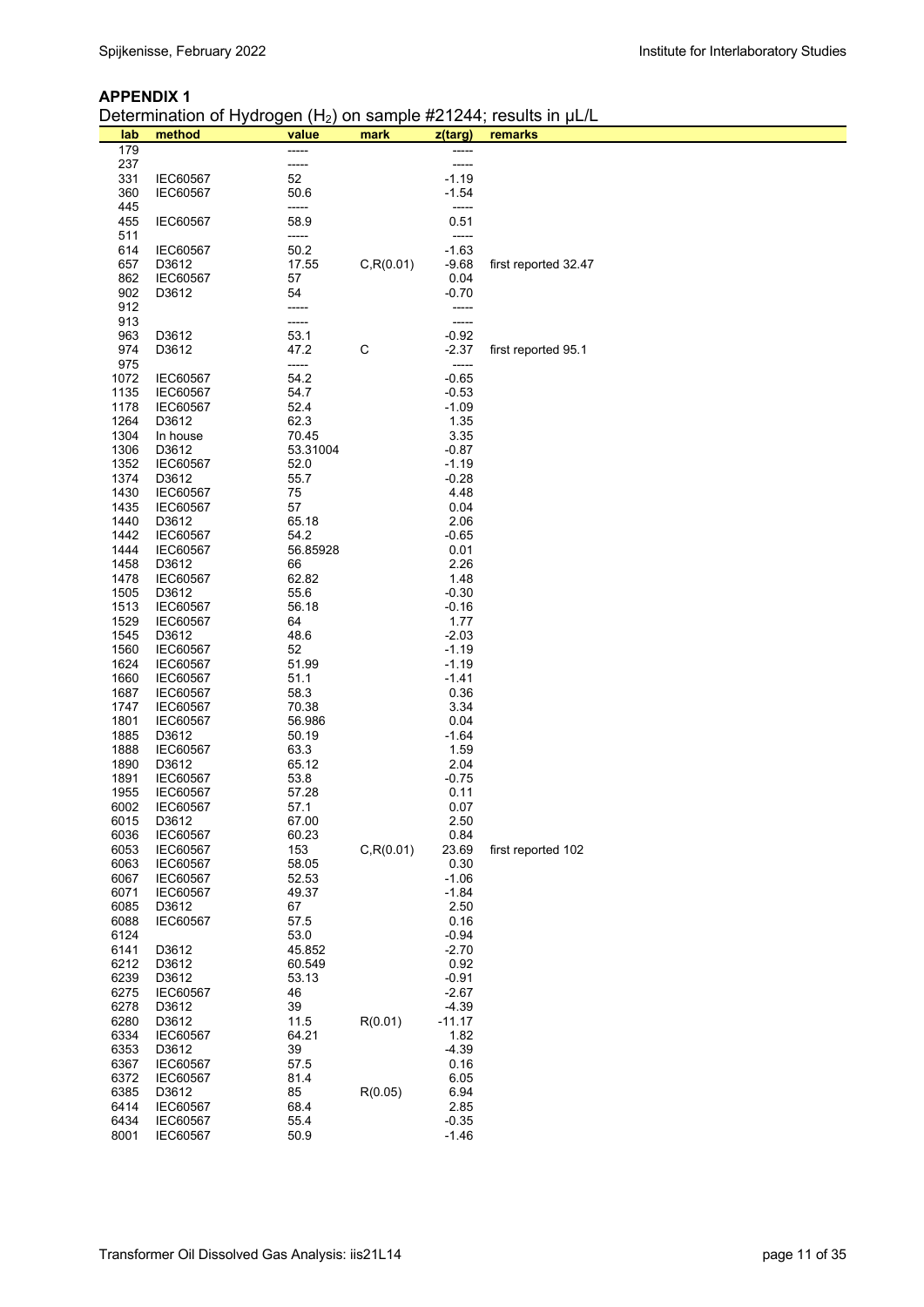| normality<br>n<br>outliers<br>mean $(n)$<br>st. dev. (n)<br>R(calc.)<br>st.dev.(IEC60567:11) | suspect<br>59<br>56.83<br>7.907<br>22 14<br>4.059 | $RSD = 14%$ |
|----------------------------------------------------------------------------------------------|---------------------------------------------------|-------------|
| R(IEC60567:11)                                                                               | 11.37                                             |             |



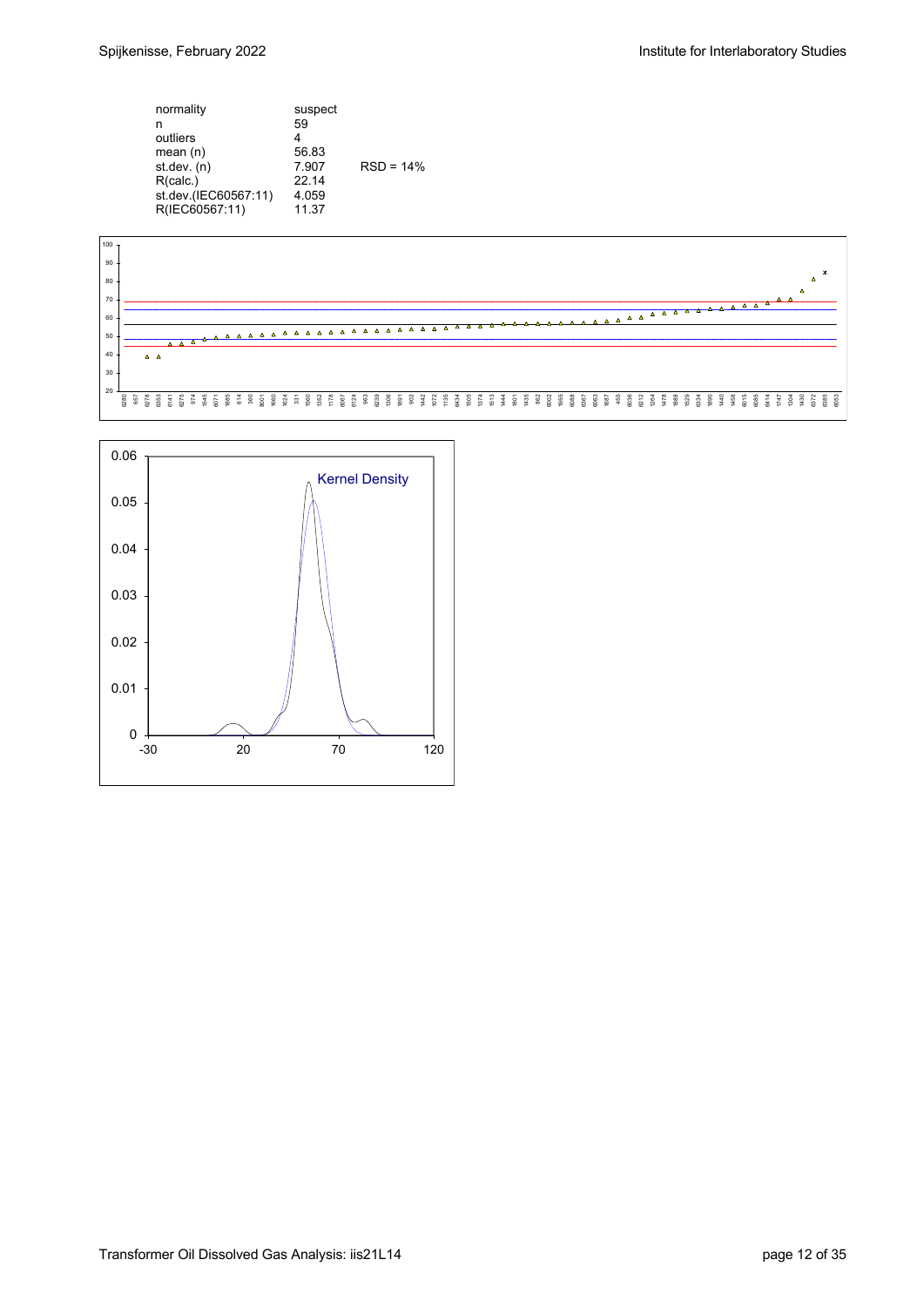# Determination of Oxygen (O2) on sample #21244; results in µL/L

| lab          | method                             | value              | mark       | z(targ)          | remarks                                 |
|--------------|------------------------------------|--------------------|------------|------------------|-----------------------------------------|
| 179          |                                    | -----              |            | -----            |                                         |
| 237          |                                    | -----              |            | -----            |                                         |
| 331          | <b>IEC60567</b>                    | 13782              |            | $-1.60$          |                                         |
| 360          | IEC60567                           | 14833.2            |            | $-0.65$          |                                         |
| 445<br>455   | <b>IEC60567</b>                    | -----<br>12994.3   |            | -----<br>$-2.31$ |                                         |
| 511          |                                    | -----              |            | -----            |                                         |
| 614          | <b>IEC60567</b>                    | 14925.9            |            | $-0.57$          |                                         |
| 657          | D3612                              | 27145.54           | C, R(0.01) | 10.43            | first reported 10095.52                 |
| 862          | <b>IEC60567</b>                    | 11447              |            | $-3.70$          |                                         |
| 902          | D3612                              | 15912              |            | 0.32             |                                         |
| 912          |                                    | -----              |            | -----            |                                         |
| 913<br>963   | D3612                              | -----<br>16596.0   |            | -----<br>0.94    |                                         |
| 974          | D3612                              | 14506              |            | $-0.95$          |                                         |
| 975          |                                    | -----              |            | -----            |                                         |
| 1072         | <b>IEC60567</b>                    | 13601.8            |            | $-1.76$          |                                         |
| 1135         | <b>IEC60567</b>                    | 12301              |            | $-2.93$          |                                         |
| 1178         | <b>IEC60567</b>                    | 15162.6            |            | $-0.35$          |                                         |
| 1264<br>1304 | D3612<br>In house                  | 2849.8<br>16565.78 | R(0.01)    | $-11.44$<br>0.91 |                                         |
| 1306         | D3612                              | 13202.2            |            | $-2.12$          |                                         |
| 1352         | <b>IEC60567</b>                    | 21000              |            | 4.90             |                                         |
| 1374         | D3612                              | 15486              |            | $-0.06$          |                                         |
| 1430         | <b>IEC60567</b>                    | 23531              | R(0.05)    | 7.18             |                                         |
| 1435         | <b>IEC60567</b>                    | 13300              |            | $-2.03$          |                                         |
| 1440<br>1442 | D3612<br><b>IEC60567</b>           | 17587<br>15332     |            | 1.83<br>$-0.20$  |                                         |
| 1444         | <b>IEC60567</b>                    | 15348.3            |            | $-0.19$          |                                         |
| 1458         | D3612                              | 17854              |            | 2.07             |                                         |
| 1478         | <b>IEC60567</b>                    | 16391.09           |            | 0.75             |                                         |
| 1505         | D3612                              | 19653.1            |            | 3.69             |                                         |
| 1513         | <b>IEC60567</b>                    | 15458              |            | $-0.09$          |                                         |
| 1529         | <b>IEC60567</b>                    | 16900              |            | 1.21             |                                         |
| 1545<br>1560 | D3612<br><b>IEC60567</b>           | 15953.9<br>16265   |            | 0.36<br>0.64     |                                         |
| 1624         |                                    | -----              |            | -----            |                                         |
| 1660         | <b>IEC60567</b>                    | 14626              |            | $-0.84$          |                                         |
| 1687         | <b>IEC60567</b>                    | 14824.6            |            | $-0.66$          |                                         |
| 1747         | <b>IEC60567</b>                    | 16647.63           |            | 0.98             |                                         |
| 1801         | <b>IEC60567</b>                    | 14694.443          |            | $-0.78$          |                                         |
| 1885<br>1888 | D3612<br><b>IEC60567</b>           | 15270.98<br>16401  |            | $-0.26$<br>0.76  |                                         |
| 1890         | D3612                              | 17363              |            | 1.63             |                                         |
| 1891         | IEC60567                           | 16117.7            |            | 0.51             |                                         |
| 1955         | <b>IEC60567</b>                    | 14925.19           |            | $-0.57$          |                                         |
| 6002         | <b>IEC60567</b>                    | 16181              |            | 0.56             |                                         |
| 6015<br>6036 | D3612                              | 14506.5            |            | $-0.94$<br>0.73  |                                         |
| 6053         | <b>IEC60567</b><br><b>IEC60567</b> | 16362.4<br>15649   | ex         | 0.08             | test result excluded, see paragraph 4.1 |
| 6063         | <b>IEC60567</b>                    | 15404.18           |            | $-0.14$          |                                         |
| 6067         | <b>IEC60567</b>                    | 14194.36           |            | $-1.23$          |                                         |
| 6071         |                                    | -----              |            | -----            |                                         |
| 6085         | D3612                              | 20438              |            | 4.39             |                                         |
| 6088<br>6124 | <b>IEC60567</b>                    | 13531.5<br>16412.7 |            | $-1.82$<br>0.77  |                                         |
| 6141         | D3612                              | 14223.2            |            | $-1.20$          |                                         |
| 6212         | D3612                              | 15274.467          |            | $-0.25$          |                                         |
| 6239         | D3612                              | 13969.40           |            | $-1.43$          |                                         |
| 6275         | <b>IEC60567</b>                    | 9819               |            | $-5.16$          |                                         |
| 6278         | D3612                              | 14904              |            | $-0.59$          |                                         |
| 6280<br>6334 | D3612<br><b>IEC60567</b>           | 15514              | ex         | $-0.04$<br>1.67  | test result excluded, see paragraph 4.1 |
| 6353         | D3612                              | 17415.6<br>30586   | R(0.01)    | 13.53            |                                         |
| 6367         | <b>IEC60567</b>                    | 16199              |            | 0.58             |                                         |
| 6372         | <b>IEC60567</b>                    | 20374.6            |            | 4.34             |                                         |
| 6385         | D3612                              | 21480              |            | 5.33             |                                         |
| 6414         | <b>IEC60567</b>                    | 15169              |            | $-0.35$          |                                         |
| 6434         | IEC60567                           | 13805<br>12692.1   |            | $-1.58$          |                                         |
| 8001         | <b>IEC60567</b>                    |                    |            | $-2.58$          |                                         |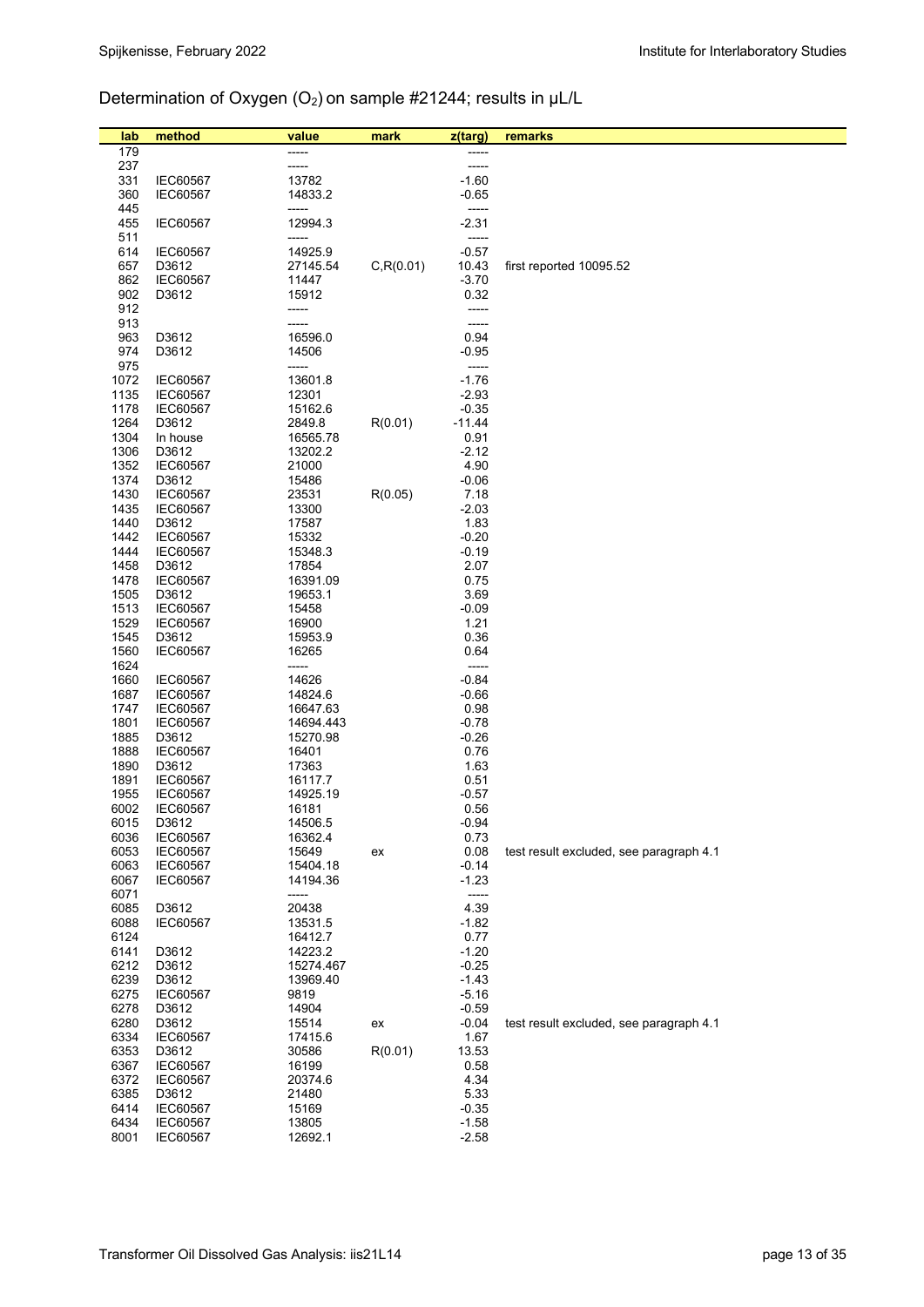| normality<br>n<br>outliers<br>mean $(n)$<br>st.dev. (n)<br>R(calc.)<br>st.dev.(IEC60567:11) | suspect<br>55<br>$4 + 2ex$<br>15556.08<br>2224.652<br>6229.03<br>1111.149 | $RSD = 14%$ |
|---------------------------------------------------------------------------------------------|---------------------------------------------------------------------------|-------------|
| R(IEC60567:11)                                                                              | 3111.22                                                                   |             |
|                                                                                             |                                                                           |             |



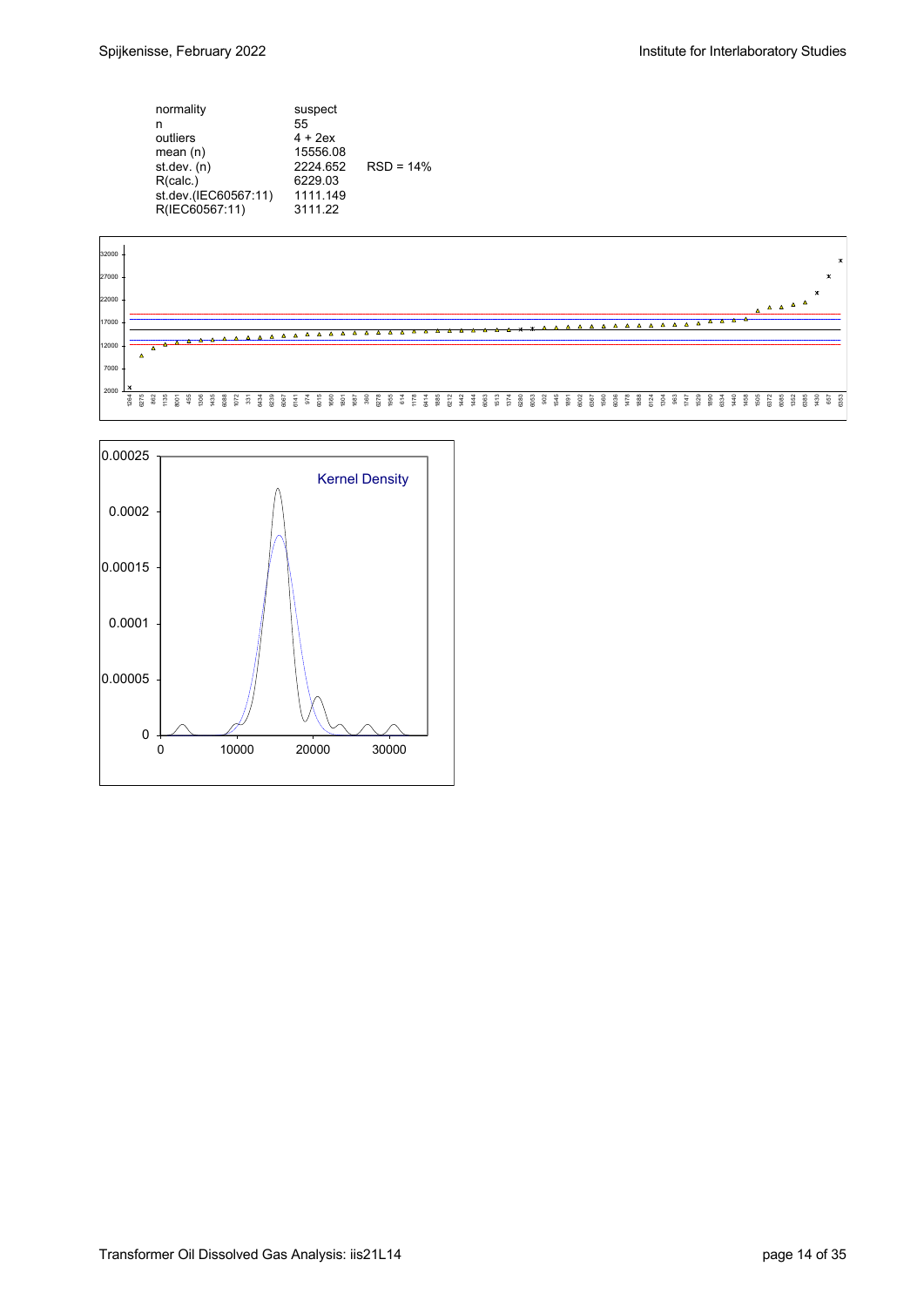# Determination of Nitrogen (N<sub>2</sub>) on sample #21244; results in µL/L

| lab          | method                             | value                 | mark       | z(targ)            | remarks                                 |
|--------------|------------------------------------|-----------------------|------------|--------------------|-----------------------------------------|
| 179          |                                    |                       |            |                    |                                         |
| 237          |                                    |                       |            | -----              |                                         |
| 331          | <b>IEC60567</b>                    | 52371                 |            | $-1.52$            |                                         |
| 360          | <b>IEC60567</b>                    | 56350.3               |            | $-0.57$            |                                         |
| 445<br>455   | <b>IEC60567</b>                    | -----<br>55457.7      |            | -----<br>$-0.78$   |                                         |
| 511          |                                    | -----                 |            | -----              |                                         |
| 614          | <b>IEC60567</b>                    | 73407.6               |            | 3.49               |                                         |
| 657          | D3612                              | 102390.48             | C, R(0.01) | 10.40              | first reported 34507.92                 |
| 862          | <b>IEC60567</b>                    | 41479                 |            | $-4.11$            |                                         |
| 902          | D3612                              | 56496                 |            | $-0.54$            |                                         |
| 912<br>913   |                                    | -----<br>-----        |            |                    |                                         |
| 963          | D3612                              | 54721.1               |            | $-0.96$            |                                         |
| 974          | D3612                              | 53208                 |            | $-1.32$            |                                         |
| 975          |                                    | -----                 |            | -----              |                                         |
| 1072         | <b>IEC60567</b>                    | 51293.6               |            | $-1.78$            |                                         |
| 1135         | <b>IEC60567</b>                    | 50412                 |            | $-1.99$            |                                         |
| 1178<br>1264 | <b>IEC60567</b><br>D3612           | 58218.8<br>114743     | R(0.01)    | $-0.13$<br>13.35   |                                         |
| 1304         | In house                           | 66311.82              |            | 1.80               |                                         |
| 1306         | D3612                              | 51752.6               |            | $-1.67$            |                                         |
| 1352         | <b>IEC60567</b>                    | 77790                 |            | 4.54               |                                         |
| 1374         | D3612                              | 54150                 |            | $-1.09$            |                                         |
| 1430         | <b>IEC60567</b>                    | 66737                 |            | 1.90               |                                         |
| 1435<br>1440 | <b>IEC60567</b><br>D3612           | 54000<br>66958        |            | $-1.13$<br>1.96    |                                         |
| 1442         | <b>IEC60567</b>                    | 52529                 |            | $-1.48$            |                                         |
| 1444         | <b>IEC60567</b>                    | 56930.5               |            | $-0.43$            |                                         |
| 1458         | D3612                              | 69620                 |            | 2.59               |                                         |
| 1478         | <b>IEC60567</b>                    | 61284.13              |            | 0.61               |                                         |
| 1505         | D3612                              | 49006.1               |            | $-2.32$            |                                         |
| 1513<br>1529 | <b>IEC60567</b><br><b>IEC60567</b> | 57086<br>63000        |            | $-0.40$<br>1.01    |                                         |
| 1545         | D3612                              | 64272.5               |            | 1.32               |                                         |
| 1560         | <b>IEC60567</b>                    | 56844                 |            | $-0.45$            |                                         |
| 1624         |                                    | -----                 |            | -----              |                                         |
| 1660         | <b>IEC60567</b>                    | 51383                 |            | $-1.75$            |                                         |
| 1687         | <b>IEC60567</b>                    | 54076.1               |            | $-1.11$            |                                         |
| 1747<br>1801 | <b>IEC60567</b><br><b>IEC60567</b> | 62022.16<br>51632.591 |            | 0.78<br>$-1.69$    |                                         |
| 1885         | D3612                              | 54236.84              |            | $-1.07$            |                                         |
| 1888         | <b>IEC60567</b>                    | 59455                 |            | 0.17               |                                         |
| 1890         | D3612                              | 60740                 |            | 0.48               |                                         |
| 1891         | <b>IEC60567</b>                    | 57573.2               |            | $-0.28$            |                                         |
| 1955<br>6002 | <b>IEC60567</b>                    | 56799.17              |            | $-0.46$<br>0.39    |                                         |
| 6015         | <b>IEC60567</b><br>D3612           | 60366<br>75090.0      |            | 3.90               |                                         |
| 6036         | <b>IEC60567</b>                    | 57296.2               |            | $-0.35$            |                                         |
| 6053         | <b>IEC60567</b>                    | 55212                 | ex         | $-0.84$            | test result excluded, see paragraph 4.1 |
| 6063         | <b>IEC60567</b>                    | 56444.12              |            | $-0.55$            |                                         |
| 6067         | <b>IEC60567</b>                    | 55163.48              |            | $-0.85$            |                                         |
| 6071<br>6085 | D3612                              | -----<br>79823        |            | -----<br>5.02      |                                         |
| 6088         | <b>IEC60567</b>                    | 49749.5               |            | $-2.14$            |                                         |
| 6124         |                                    | 61019.4               |            | 0.54               |                                         |
| 6141         | D3612                              | 50171.4               |            | $-2.04$            |                                         |
| 6212         | D3612                              | 55846.700             |            | $-0.69$            |                                         |
| 6239         | D3612                              | 56464.66              |            | $-0.54$            |                                         |
| 6275<br>6278 | <b>IEC60567</b><br>D3612           | 51049<br>58305        |            | $-1.83$<br>$-0.10$ |                                         |
| 6280         | D3612                              | 59644                 | ex         | 0.21               | test result excluded, see paragraph 4.1 |
| 6334         | <b>IEC60567</b>                    | 64219.38              |            | 1.30               |                                         |
| 6353         | D3612                              | 99260                 | R(0.01)    | 9.66               |                                         |
| 6367         | <b>IEC60567</b>                    | 57477                 |            | $-0.30$            |                                         |
| 6372         | <b>IEC60567</b>                    | 78911.2               |            | 4.81               |                                         |
| 6385<br>6414 | D3612<br><b>IEC60567</b>           | 83698<br>57476        |            | 5.95<br>-0.30      |                                         |
| 6434         | <b>IEC60567</b>                    | 51873                 |            | $-1.64$            |                                         |
| 8001         | IEC60567                           | 49634.2               |            | $-2.17$            |                                         |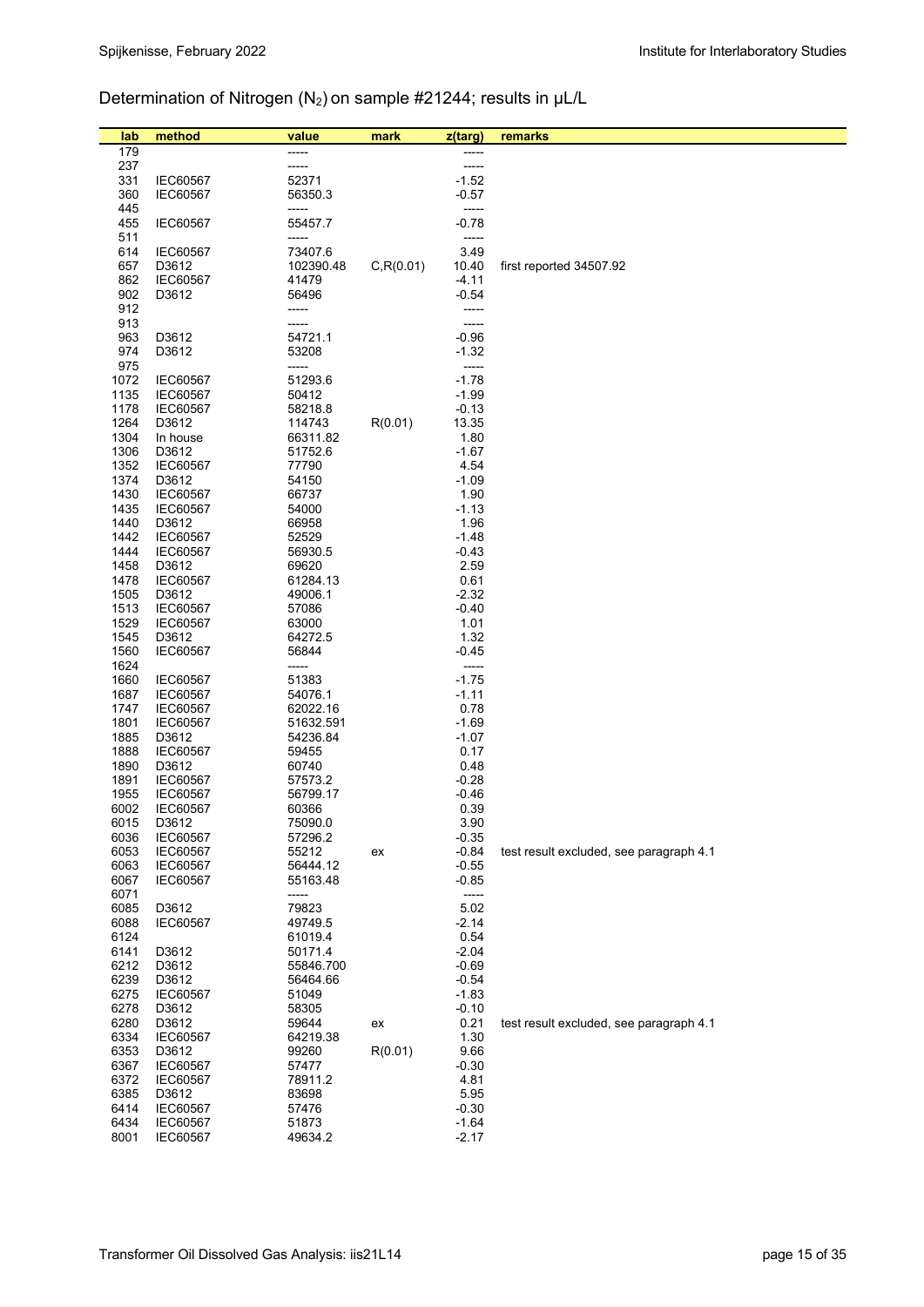| normality<br>n<br>outliers<br>mean $(n)$                            | not OK<br>56<br>$3 + 2ex$<br>58744.33<br>8564.939 | $RSD = 15%$ |
|---------------------------------------------------------------------|---------------------------------------------------|-------------|
| st dev. $(n)$<br>R(calc.)<br>st.dev.(IEC60567:11)<br>R(IEC60567:11) | 23981.83<br>4196.024<br>11748.87                  |             |



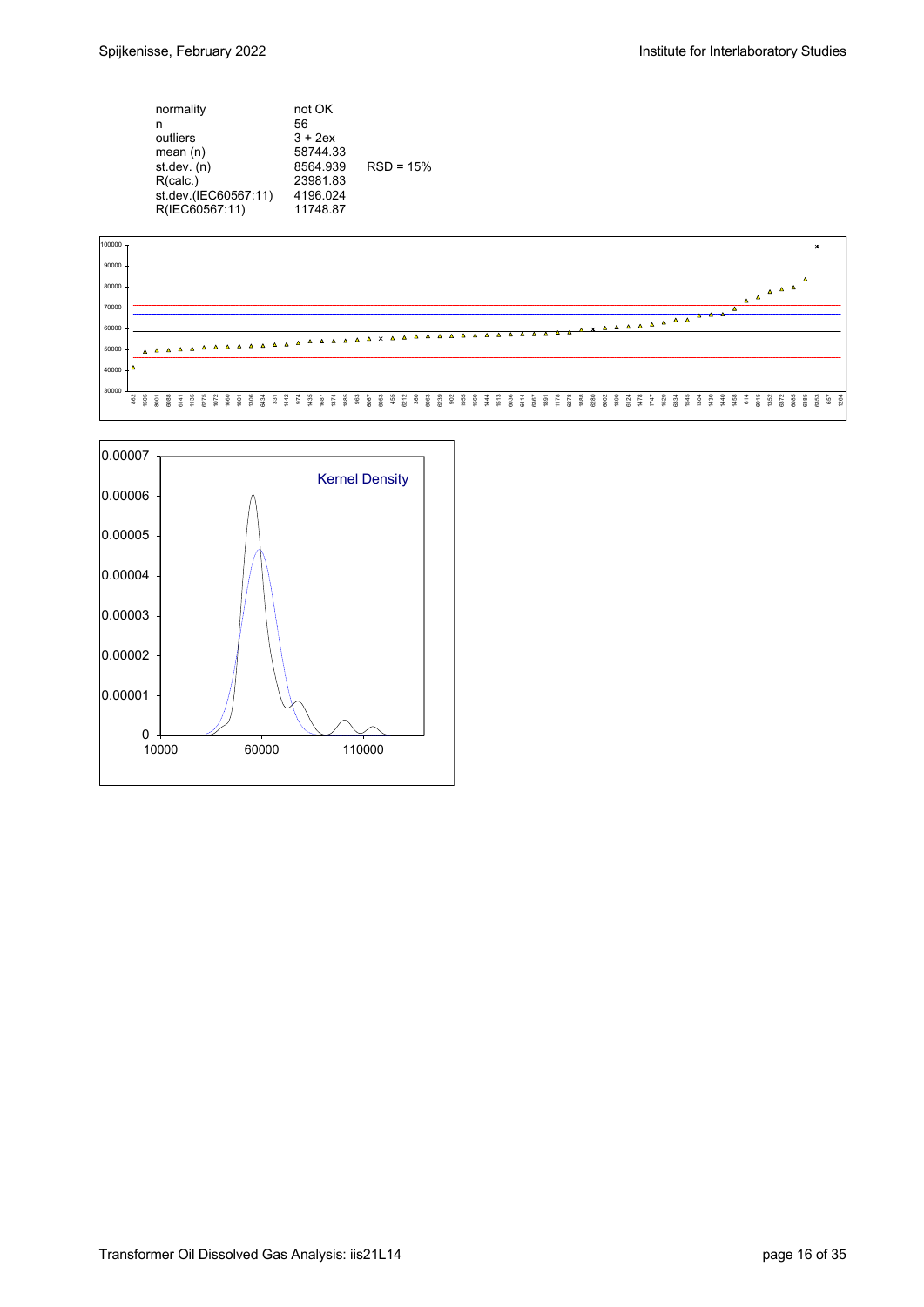# Determination of Carbon monoxide (CO) on sample #21244; results in µL/L

| lab          | method                             | value           | mark         | z(targ)            | remarks                                                       |
|--------------|------------------------------------|-----------------|--------------|--------------------|---------------------------------------------------------------|
| 179          |                                    | -----           |              | -----              |                                                               |
| 237          |                                    | -----           |              | -----              |                                                               |
| 331          | <b>IEC60567</b>                    | 50              |              | $-0.22$            |                                                               |
| 360          | IEC60567                           | 49.3            |              | $-0.41$            |                                                               |
| 445          |                                    | -----           |              | -----              |                                                               |
| 455          | IEC60567                           | 52.3            |              | 0.41               |                                                               |
| 511          |                                    | -----           |              | -----              |                                                               |
| 614          | <b>IEC60567</b>                    | 48.8            |              | $-0.55$            |                                                               |
| 657<br>862   | D3612<br><b>IEC60567</b>           | 24.25<br>48     | ex, C        | $-7.32$<br>$-0.77$ | first reported 30.21, test result excluded, see paragraph 4.1 |
| 902          | D3612                              | 53              |              | 0.61               |                                                               |
| 912          |                                    | -----           |              | -----              |                                                               |
| 913          |                                    | -----           |              | -----              |                                                               |
| 963          | D3612                              | 50.40           |              | $-0.11$            |                                                               |
| 974          | D3612                              | 48.1            | $\mathsf{C}$ | $-0.74$            | first reported 98.1                                           |
| 975          |                                    | -----           |              | -----              |                                                               |
| 1072         | <b>IEC60567</b>                    | 38.3            |              | $-3.45$            |                                                               |
| 1135         | <b>IEC60567</b>                    | 56.4            |              | 1.54               |                                                               |
| 1178         | <b>IEC60567</b>                    | 48.0            |              | $-0.77$            |                                                               |
| 1264<br>1304 | D3612<br>In house                  | 50.1<br>58.99   |              | $-0.19$<br>2.26    |                                                               |
| 1306         | D3612                              | 44.71150        |              | $-1.68$            |                                                               |
| 1352         | <b>IEC60567</b>                    | 49.9            |              | $-0.25$            |                                                               |
| 1374         | D3612                              | 49.2            |              | $-0.44$            |                                                               |
| 1430         | <b>IEC60567</b>                    | 53              |              | 0.61               |                                                               |
| 1435         | <b>IEC60567</b>                    | 50              |              | $-0.22$            |                                                               |
| 1440         | D3612                              | 60.28           |              | 2.61               |                                                               |
| 1442         | IEC60567                           | 42.0            |              | $-2.43$            |                                                               |
| 1444         | <b>IEC60567</b>                    | 32.44205        |              | $-5.06$            |                                                               |
| 1458         | D3612                              | 50              |              | $-0.22$            |                                                               |
| 1478<br>1505 | <b>IEC60567</b><br>D3612           | 56.17<br>51.1   |              | 1.48<br>0.08       |                                                               |
| 1513         | <b>IEC60567</b>                    | 55.02           |              | 1.16               |                                                               |
| 1529         | <b>IEC60567</b>                    | 55              |              | 1.16               |                                                               |
| 1545         | D3612                              | 45.6            |              | $-1.43$            |                                                               |
| 1560         | <b>IEC60567</b>                    | 53              |              | 0.61               |                                                               |
| 1624         | <b>IEC60567</b>                    | 56.10           |              | 1.46               |                                                               |
| 1660         | <b>IEC60567</b>                    | 50.3            |              | $-0.14$            |                                                               |
| 1687         | <b>IEC60567</b>                    | 49.3            |              | $-0.41$            |                                                               |
| 1747         | <b>IEC60567</b>                    | 62.71           |              | 3.28               |                                                               |
| 1801         | <b>IEC60567</b>                    | 47.915          |              | $-0.80$            |                                                               |
| 1885<br>1888 | D3612<br><b>IEC60567</b>           | 42.16<br>56.3   |              | $-2.38$<br>1.52    |                                                               |
| 1890         | D3612                              | 48.9            |              | $-0.52$            |                                                               |
| 1891         | <b>IEC60567</b>                    | 48.8            |              | $-0.55$            |                                                               |
| 1955         | IEC60567                           | 48.44           |              | $-0.65$            |                                                               |
| 6002         | <b>IEC60567</b>                    | 54.4            |              | 0.99               |                                                               |
| 6015         | D3612                              | 70.00           |              | 5.29               |                                                               |
| 6036         | IEC60567                           | 52.50           |              | 0.47               |                                                               |
| 6053         | <b>IEC60567</b>                    | 186             | C, R(0.01)   | 37.26              | first reported 102                                            |
| 6063<br>6067 | <b>IEC60567</b>                    | 52.64           |              | 0.51<br>$-0.37$    |                                                               |
| 6071         | <b>IEC60567</b><br><b>IEC60567</b> | 49.458<br>42.89 |              | $-2.18$            |                                                               |
| 6085         | D3612                              | 73              |              | 6.12               |                                                               |
| 6088         | <b>IEC60567</b>                    | 45.85           |              | $-1.36$            |                                                               |
| 6124         |                                    | 49.6            | $\mathsf C$  | $-0.33$            | first reported 47.9                                           |
| 6141         | D3612                              | 46.161          |              | $-1.28$            |                                                               |
| 6212         | D3612                              | 51.912          |              | 0.31               |                                                               |
| 6239         | D3612                              | 50.74           |              | $-0.02$            |                                                               |
| 6275         | <b>IEC60567</b>                    | 58              |              | 1.98               |                                                               |
| 6278         | D3612                              | 44              |              | $-1.87$            |                                                               |
| 6280<br>6334 | D3612<br><b>IEC60567</b>           | 35.6            | ex           | $-4.19$<br>0.08    | test result excluded, see paragraph 4.1                       |
| 6353         | D3612                              | 51.08<br>29     |              | $-6.01$            |                                                               |
| 6367         | <b>IEC60567</b>                    | 50.5            |              | $-0.08$            |                                                               |
| 6372         | IEC60567                           | 64.4            |              | 3.75               |                                                               |
| 6385         | D3612                              | 59              |              | 2.26               |                                                               |
| 6414         | IEC60567                           | 56.8            |              | 1.65               |                                                               |
| 6434         | <b>IEC60567</b>                    | 48.2            |              | $-0.72$            |                                                               |
| 8001         | <b>IEC60567</b>                    | 37.9            |              | $-3.56$            |                                                               |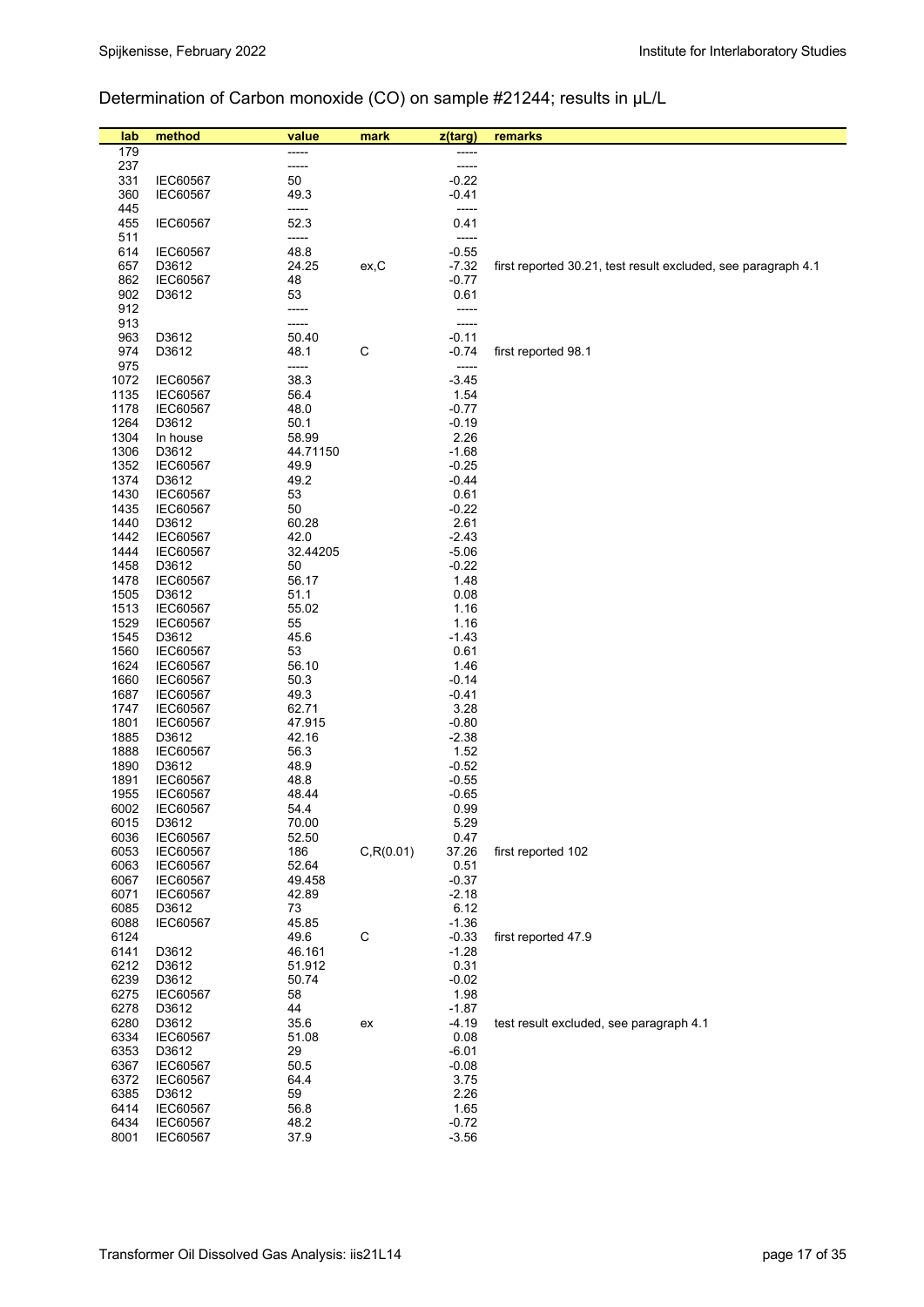| normality<br>n<br>outliers<br>mean $(n)$<br>st. dev. (n)<br>R(calc.)<br>st.dev.(IEC60567:11)<br>R(IEC60567:11) | not OK<br>60<br>$1 + 2ex$<br>50.80<br>7441<br>20.84<br>3.629<br>10.16 | $RSD = 15%$ |
|----------------------------------------------------------------------------------------------------------------|-----------------------------------------------------------------------|-------------|
|----------------------------------------------------------------------------------------------------------------|-----------------------------------------------------------------------|-------------|



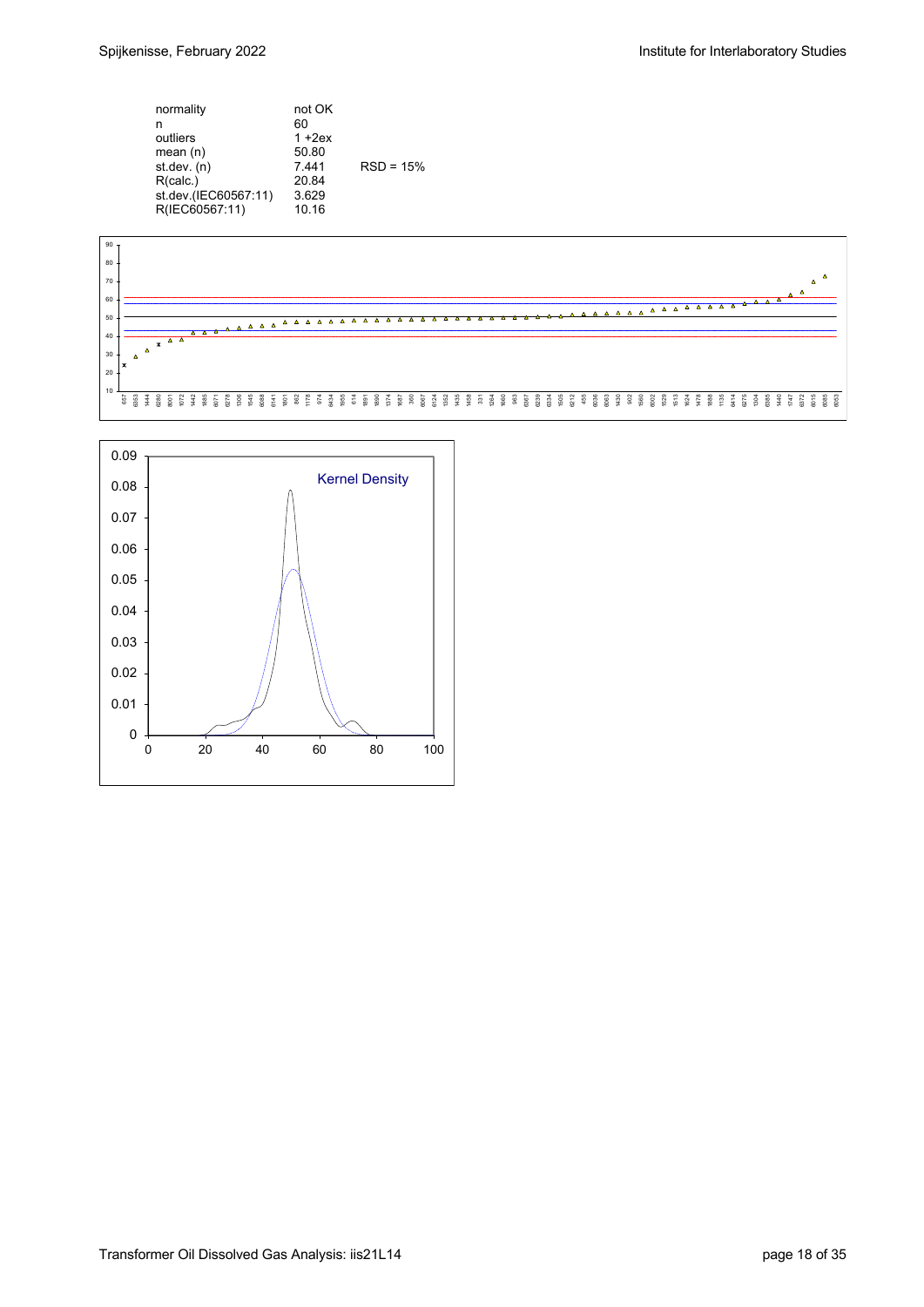# Determination of Carbon dioxide (CO<sub>2</sub>) on sample #21244; results in µL/L

| lab          | method                             | value            | mark        | z(targ) | remarks                                 |
|--------------|------------------------------------|------------------|-------------|---------|-----------------------------------------|
| 179          |                                    |                  |             |         |                                         |
| 237          |                                    | -----            |             |         |                                         |
| 331          | <b>IEC60567</b>                    | 71               |             |         |                                         |
| 360          | <b>IEC60567</b>                    | 79.8             |             |         |                                         |
| 445<br>455   | <b>IEC60567</b>                    | -----<br>90.7    |             |         |                                         |
| 511          |                                    | -----            |             |         |                                         |
| 614          | <b>IEC60567</b>                    | 116.8            |             |         |                                         |
| 657          | D3612                              | 89.29            | ex          |         | test result excluded, see paragraph 4.1 |
| 862          | <b>IEC60567</b>                    | 122              |             |         |                                         |
| 902          | D3612                              | 115              |             |         |                                         |
| 912<br>913   |                                    | -----<br>-----   |             |         |                                         |
| 963          | D3612                              | 76.1             |             |         |                                         |
| 974          | D3612                              | 128.0            |             |         |                                         |
| 975          |                                    | -----            |             |         |                                         |
| 1072         | <b>IEC60567</b>                    | 113.5            |             |         |                                         |
| 1135         | <b>IEC60567</b>                    | 58.6             |             |         |                                         |
| 1178<br>1264 | <b>IEC60567</b><br>D3612           | 73.2<br>134.9    |             |         |                                         |
| 1304         | In house                           | 82.24            |             |         |                                         |
| 1306         | D3612                              | 94.23171         |             |         |                                         |
| 1352         | <b>IEC60567</b>                    | 100              |             |         |                                         |
| 1374         | D3612                              | 102.4            |             |         |                                         |
| 1430         | <b>IEC60567</b>                    | 91               |             |         |                                         |
| 1435<br>1440 | <b>IEC60567</b><br>D3612           | 92<br>117.1      |             |         |                                         |
| 1442         | <b>IEC60567</b>                    | 65.6             |             |         |                                         |
| 1444         | <b>IEC60567</b>                    | 53.0874          |             |         |                                         |
| 1458         | D3612                              | 85               |             |         |                                         |
| 1478         | <b>IEC60567</b>                    | 96.81            |             |         |                                         |
| 1505         | D3612                              | 176.0            | $\mathsf C$ |         | first reported 327                      |
| 1513<br>1529 | <b>IEC60567</b><br><b>IEC60567</b> | 101<br>83        |             |         |                                         |
| 1545         | D3612                              | 98.9             |             |         |                                         |
| 1560         | <b>IEC60567</b>                    | 93               |             |         |                                         |
| 1624         | <b>IEC60567</b>                    | 52.19            |             |         |                                         |
| 1660         | <b>IEC60567</b>                    | 111.7            |             |         |                                         |
| 1687         | <b>IEC60567</b>                    | 89.5             |             |         |                                         |
| 1747<br>1801 | <b>IEC60567</b><br><b>IEC60567</b> | 115.99<br>84.182 |             |         |                                         |
| 1885         | D3612                              | 76.46            |             |         |                                         |
| 1888         | <b>IEC60567</b>                    | 54.6             |             |         |                                         |
| 1890         | D3612                              | 58.1             |             |         |                                         |
| 1891         | <b>IEC60567</b>                    | 99.4             |             |         |                                         |
| 1955         | <b>IEC60567</b>                    | 70.83            |             |         |                                         |
| 6002<br>6015 | <b>IEC60567</b><br>D3612           | 88.5<br>163.00   |             |         |                                         |
| 6036         | <b>IEC60567</b>                    | 76.33            |             |         |                                         |
| 6053         | <b>IEC60567</b>                    | 121              | ex          |         | test result excluded, see paragraph 4.1 |
| 6063         | <b>IEC60567</b>                    | 96.68            |             |         |                                         |
| 6067         | <b>IEC60567</b>                    | 85.021           |             |         |                                         |
| 6071<br>6085 | <b>IEC60567</b><br>D3612           | 42.89<br>162     |             |         |                                         |
| 6088         | <b>IEC60567</b>                    | 107              |             |         |                                         |
| 6124         |                                    | 101.4            | C           |         | first reported 49.6                     |
| 6141         | D3612                              | 160.245          |             |         |                                         |
| 6212         | D3612                              | 85.164           |             |         |                                         |
| 6239         | D3612                              | 103.54           |             |         |                                         |
| 6275<br>6278 | <b>IEC60567</b><br>D3612           | 96<br>117        |             |         |                                         |
| 6280         | D3612                              | 205              | ex          |         | test result excluded, see paragraph 4.1 |
| 6334         | <b>IEC60567</b>                    | 134.42           |             |         |                                         |
| 6353         | D3612                              | 137              |             |         |                                         |
| 6367         | <b>IEC60567</b>                    | 98.5             |             |         |                                         |
| 6372         | <b>IEC60567</b>                    | 144.6            |             |         |                                         |
| 6385<br>6414 | D3612<br><b>IEC60567</b>           | 188<br>99.5      |             |         |                                         |
| 6434         | <b>IEC60567</b>                    | 55.1             |             |         |                                         |
| 8001         | <b>IEC60567</b>                    | 96.5             |             | -----   |                                         |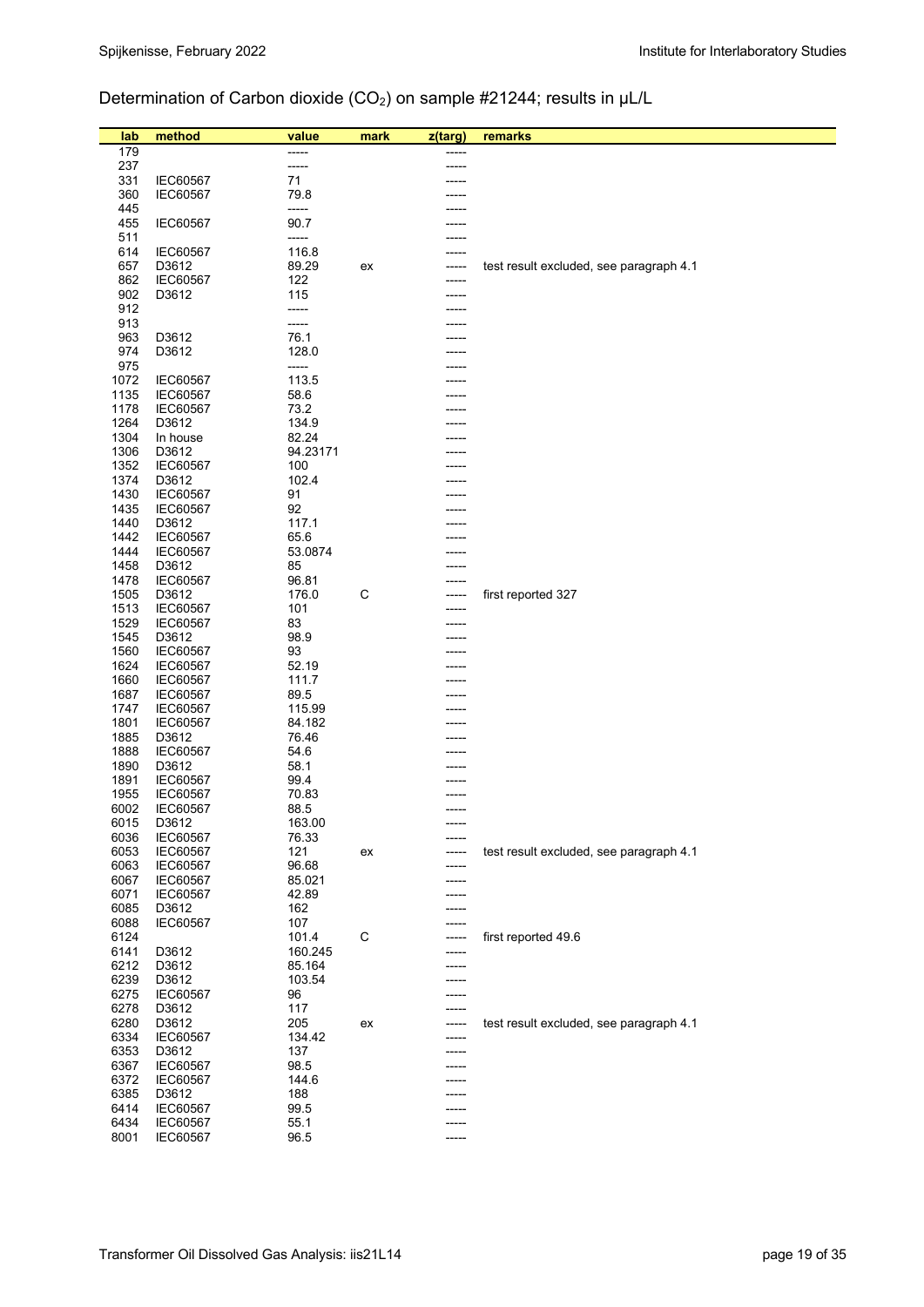| normality<br>n<br>outliers<br>mean $(n)$<br>st. dev. (n)<br>R(calc.)<br>st.dev.(IEC60567:11)<br>R(IEC60567:11) | OK<br>60<br>$0 + 3ex$<br>99.37<br>31.032<br>86.89<br>(7.098)<br>(19.87) | $RSD = 31%$ |
|----------------------------------------------------------------------------------------------------------------|-------------------------------------------------------------------------|-------------|
|----------------------------------------------------------------------------------------------------------------|-------------------------------------------------------------------------|-------------|



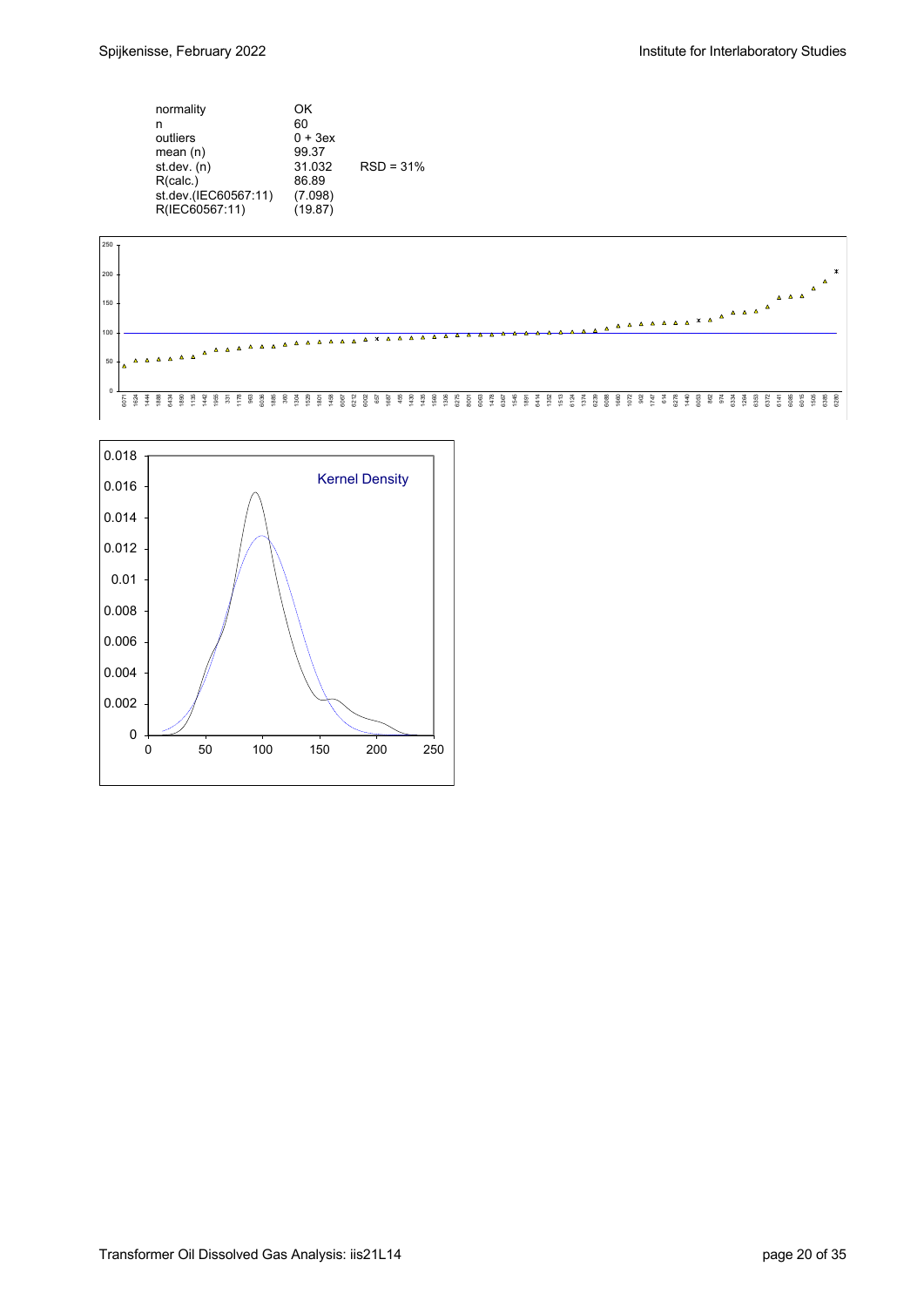# Determination of Methane (CH4) on sample #21244; results in µL/L

| lab          | method                             | value          | mark         | z(targ)            | remarks                                 |
|--------------|------------------------------------|----------------|--------------|--------------------|-----------------------------------------|
| 179          |                                    |                |              |                    |                                         |
| 237          |                                    | -----          |              | -----              |                                         |
| 331          | <b>IEC60567</b>                    | 50             |              | $-0.23$            |                                         |
| 360          | <b>IEC60567</b>                    | 49.7           |              | $-0.31$            |                                         |
| 445          |                                    | -----          |              | -----              |                                         |
| 455          | IEC60567                           | 49.7           |              | $-0.31$            |                                         |
| 511          |                                    | -----          |              | -----              |                                         |
| 614          | IEC60567                           | 39.6           |              | $-3.09$            |                                         |
| 657          | D3612                              | 25.81          | C, R(0.01)   | $-6.89$            | first reported 28.36                    |
| 862          | <b>IEC60567</b>                    | 52             |              | 0.32               |                                         |
| 902          | D3612                              | 52             |              | 0.32               |                                         |
| 912<br>913   |                                    | -----<br>----- |              | -----<br>-----     |                                         |
| 963          | D3612                              | 49.50          |              | $-0.37$            |                                         |
| 974          | D3612                              | 47.8           | $\mathsf C$  | $-0.84$            | first reported 96.8                     |
| 975          |                                    | -----          |              | -----              |                                         |
| 1072         | <b>IEC60567</b>                    | 40.9           |              | $-2.74$            |                                         |
| 1135         | <b>IEC60567</b>                    | 51.2           |              | 0.10               |                                         |
| 1178         | <b>IEC60567</b>                    | 49.94          |              | $-0.25$            |                                         |
| 1264         | D3612                              | 45.1           |              | $-1.58$            |                                         |
| 1304         | In house                           | 54.57          |              | 1.03               |                                         |
| 1306         | D3612                              | 46.73164       |              | $-1.13$            |                                         |
| 1352         | IEC60567                           | 48.1           |              | $-0.75$            |                                         |
| 1374         | D3612                              | 50.9           |              | 0.02               |                                         |
| 1430         | <b>IEC60567</b>                    | 51             |              | 0.05               |                                         |
| 1435<br>1440 | <b>IEC60567</b>                    | 52<br>52.19    |              | 0.32<br>0.37       |                                         |
| 1442         | D3612<br><b>IEC60567</b>           | 51.9           |              | 0.29               |                                         |
| 1444         | <b>IEC60567</b>                    | 51.00949       |              | 0.05               |                                         |
| 1458         | D3612                              | 52             |              | 0.32               |                                         |
| 1478         | <b>IEC60567</b>                    | 54.06          |              | 0.89               |                                         |
| 1505         | D3612                              | 64.9           | C            | 3.87               | first reported 74.9                     |
| 1513         | <b>IEC60567</b>                    | 54.62          |              | 1.04               |                                         |
| 1529         | <b>IEC60567</b>                    | 50             |              | $-0.23$            |                                         |
| 1545         | D3612                              | 43.1           |              | $-2.13$            |                                         |
| 1560         | <b>IEC60567</b>                    | 51             |              | 0.05               |                                         |
| 1624         | <b>IEC60567</b>                    | 52.11          |              | 0.35               |                                         |
| 1660         | <b>IEC60567</b>                    | 52.7           |              | 0.51               |                                         |
| 1687<br>1747 | <b>IEC60567</b>                    | 50.1<br>61.15  |              | $-0.20$<br>2.84    |                                         |
| 1801         | <b>IEC60567</b><br><b>IEC60567</b> | 48.033         |              | $-0.77$            |                                         |
| 1885         | D3612                              | 48.55          |              | $-0.63$            |                                         |
| 1888         | <b>IEC60567</b>                    | 51.3           |              | 0.13               |                                         |
| 1890         | D3612                              | 54.51          |              | 1.01               |                                         |
| 1891         | IEC60567                           | 46.3           |              | $-1.25$            |                                         |
| 1955         | <b>IEC60567</b>                    | 51.65          |              | 0.22               |                                         |
| 6002         | <b>IEC60567</b>                    | 53.0           |              | 0.60               |                                         |
| 6015         | D3612                              | 65.50          |              | 4.04               |                                         |
| 6036         | <b>IEC60567</b>                    | 52.84          |              | 0.55               |                                         |
| 6053         | <b>IEC60567</b>                    | 167            | C, R(0.01)   | 31.99              | first reported 103                      |
| 6063         | <b>IEC60567</b>                    | 53.09          |              | 0.62               |                                         |
| 6067<br>6071 | <b>IEC60567</b><br><b>IEC60567</b> | 49.44<br>44.00 |              | $-0.38$<br>$-1.88$ |                                         |
| 6085         | D3612                              | 51             |              | 0.05               |                                         |
| 6088         | IEC60567                           | 50.3           |              | $-0.15$            |                                         |
| 6124         |                                    | 47.9           | $\mathsf{C}$ | $-0.81$            | first reported 101.4                    |
| 6141         | D3612                              | 47.177         |              | $-1.01$            |                                         |
| 6212         | D3612                              | 51.898         |              | 0.29               |                                         |
| 6239         | D3612                              | 51.13          |              | 0.08               |                                         |
| 6275         | <b>IEC60567</b>                    | 50             |              | $-0.23$            |                                         |
| 6278         | D3612                              | 44             |              | $-1.88$            |                                         |
| 6280         | D3612                              | 67.3           | ex           | 4.53               | test result excluded, see paragraph 4.1 |
| 6334         | <b>IEC60567</b>                    | 49.45          |              | $-0.38$            |                                         |
| 6353         | D3612                              | 40             |              | $-2.98$            |                                         |
| 6367         | <b>IEC60567</b>                    | 51.3           |              | 0.13               |                                         |
| 6372<br>6385 | <b>IEC60567</b><br>D3612           | 64.3<br>64     |              | 3.71<br>3.63       |                                         |
| 6414         | <b>IEC60567</b>                    | 58.1           |              | 2.00               |                                         |
| 6434         | IEC60567                           | 50.7           |              | $-0.04$            |                                         |
| 8001         | IEC60567                           | 39.1           |              | $-3.23$            |                                         |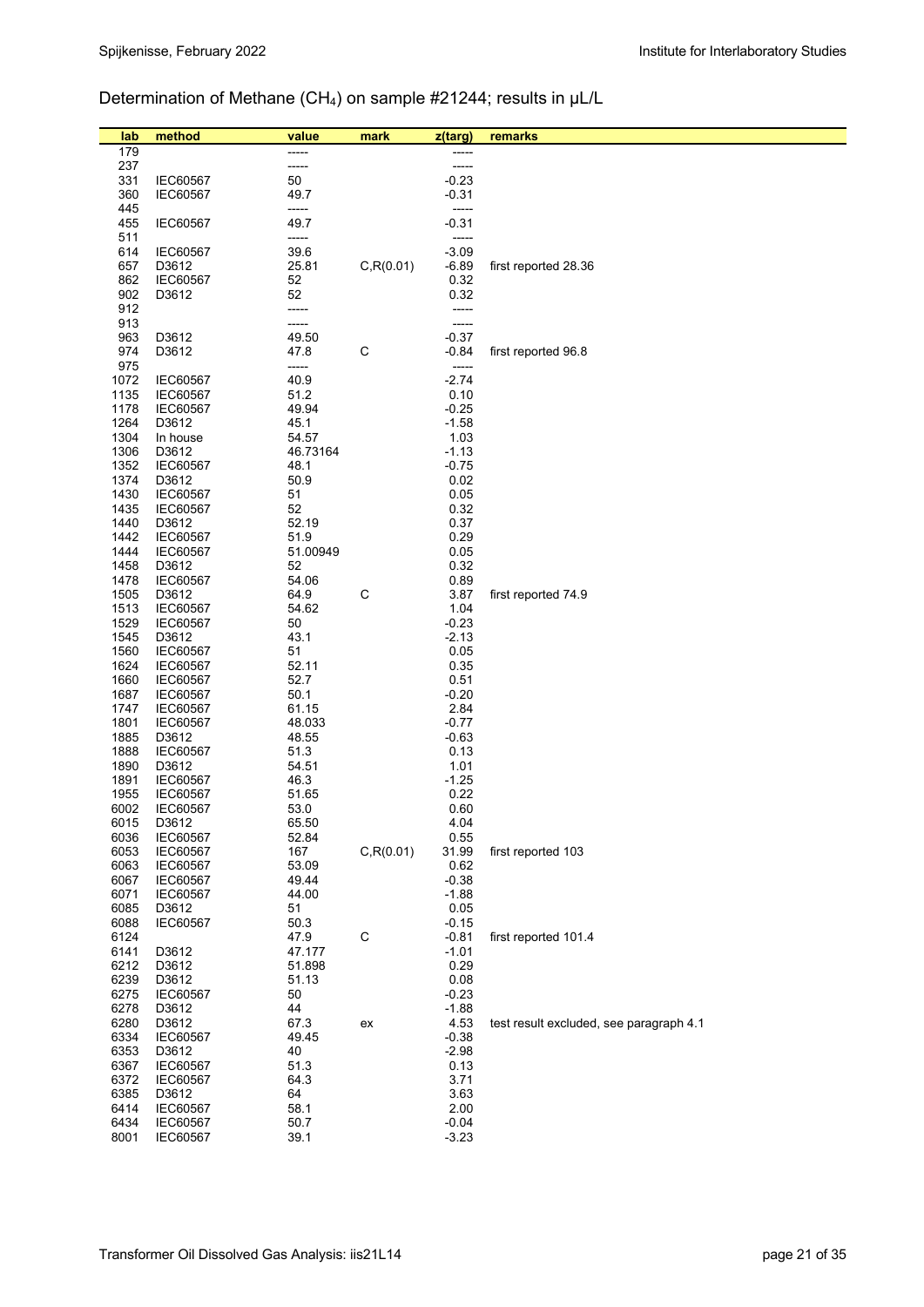| normality<br>n<br>outliers<br>mean $(n)$<br>st.dev. (n)<br>R(calc.)<br>st.dev.(IEC60567:11)<br>R(IEC60567:11) | suspect<br>60<br>$2 + 1ex$<br>50.84<br>5.487<br>15.36<br>3.631<br>10.17 | $RSD = 11%$ |
|---------------------------------------------------------------------------------------------------------------|-------------------------------------------------------------------------|-------------|
|---------------------------------------------------------------------------------------------------------------|-------------------------------------------------------------------------|-------------|



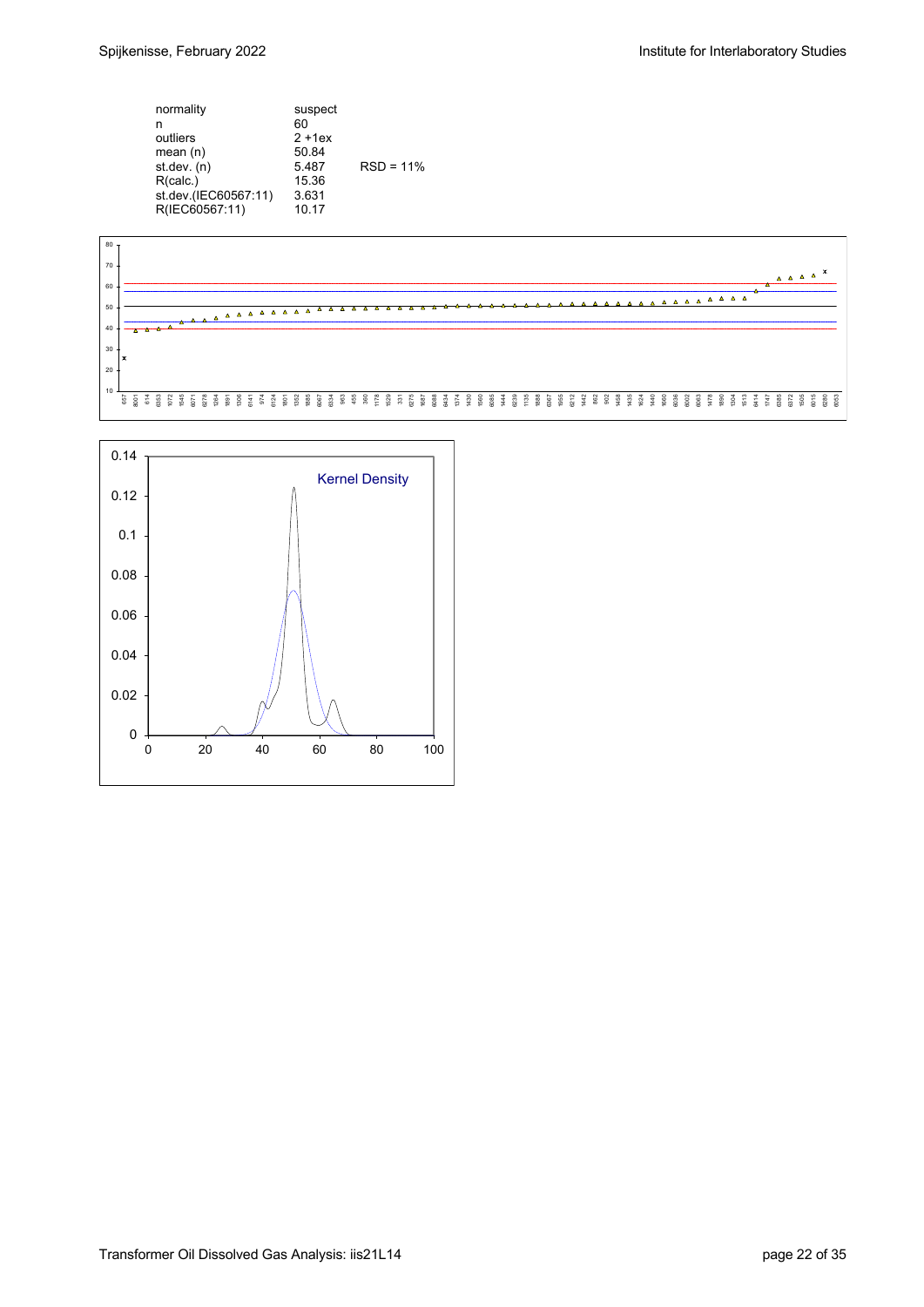# Determination of Ethane ( $C_2H_6$ ) on sample #21244; results in  $\mu$ L/L

| lab<br>179   | method                   | value<br>----- | mark       | z(targ)<br>----- | remarks                                 |
|--------------|--------------------------|----------------|------------|------------------|-----------------------------------------|
| 237          |                          | -----          |            | -----            |                                         |
| 331          | <b>IEC60567</b>          | 50             |            | $-0.42$          |                                         |
| 360          | <b>IEC60567</b>          | 50.4           |            | $-0.32$          |                                         |
| 445          |                          | -----          |            | -----            |                                         |
| 455          | <b>IEC60567</b>          | 50.0           |            | $-0.42$          |                                         |
| 511          |                          | -----          |            | -----            |                                         |
| 614          | <b>IEC60567</b>          | 31.1           | R(0.05)    | $-5.56$          |                                         |
| 657          | D3612                    | 41.18          | ex         | $-2.82$          | test result excluded, see paragraph 4.1 |
| 862          | <b>IEC60567</b>          | 57             |            | 1.48             |                                         |
| 902          | D3612                    | 52             |            | 0.12             |                                         |
| 912<br>913   |                          | -----<br>----- |            | -----<br>-----   |                                         |
| 963          | D3612                    | 53.90          |            | 0.64             |                                         |
| 974          | D3612                    | 48.0           | C          | $-0.97$          | first reported 98.0                     |
| 975          |                          | -----          |            | -----            |                                         |
| 1072         | <b>IEC60567</b>          | 48.9           |            | $-0.72$          |                                         |
| 1135         | <b>IEC60567</b>          | 51.3           |            | $-0.07$          |                                         |
| 1178         | <b>IEC60567</b>          | 51.82          |            | 0.07             |                                         |
| 1264         | D3612                    | 50.3           |            | $-0.34$          |                                         |
| 1304         | In house                 | 44.68          |            | $-1.87$          |                                         |
| 1306         | D3612                    | 48.44795       |            | $-0.85$          |                                         |
| 1352<br>1374 | <b>IEC60567</b><br>D3612 | 48.9<br>55.9   |            | $-0.72$<br>1.18  |                                         |
| 1430         | <b>IEC60567</b>          | 52             |            | 0.12             |                                         |
| 1435         | <b>IEC60567</b>          | 55             |            | 0.93             |                                         |
| 1440         | D3612                    | 50.93          |            | $-0.17$          |                                         |
| 1442         | <b>IEC60567</b>          | 58.6           |            | 1.91             |                                         |
| 1444         | <b>IEC60567</b>          | 50.1457        |            | $-0.38$          |                                         |
| 1458         | D3612                    | 52             |            | 0.12             |                                         |
| 1478         | <b>IEC60567</b>          | 45.72          |            | $-1.59$          |                                         |
| 1505         | D3612                    | 42.7           |            | $-2.41$          |                                         |
| 1513         | <b>IEC60567</b>          | 53.30          |            | 0.47             |                                         |
| 1529<br>1545 | <b>IEC60567</b><br>D3612 | 55<br>36.5     | C          | 0.93<br>$-4.09$  | first reported 39.0                     |
| 1560         | <b>IEC60567</b>          | 50             |            | $-0.42$          |                                         |
| 1624         | <b>IEC60567</b>          | 53.16          |            | 0.43             |                                         |
| 1660         | <b>IEC60567</b>          | 53.7           |            | 0.58             |                                         |
| 1687         | <b>IEC60567</b>          | 52.4           |            | 0.23             |                                         |
| 1747         | <b>IEC60567</b>          | 61.95          |            | 2.82             |                                         |
| 1801         | <b>IEC60567</b>          | 50.087         |            | $-0.40$          |                                         |
| 1885         | D3612                    | 50.00          |            | $-0.42$          |                                         |
| 1888         | <b>IEC60567</b>          | 54.2           |            | 0.72             |                                         |
| 1890<br>1891 | D3612<br><b>IEC60567</b> | 62.36<br>48.1  |            | 2.93<br>$-0.94$  |                                         |
| 1955         | <b>IEC60567</b>          | 52.36          |            | 0.22             |                                         |
| 6002         | IEC60567                 | 52.1           |            | 0.15             |                                         |
| 6015         | D3612                    | 64.00          |            | 3.38             |                                         |
| 6036         | IEC60567                 | 53.88          |            | 0.63             |                                         |
| 6053         | <b>IEC60567</b>          | 156            | C, R(0.01) | 28.36            | first reported 105                      |
| 6063         | <b>IEC60567</b>          | 50.83          |            | $-0.20$          |                                         |
| 6067         | <b>IEC60567</b>          | 52.325         |            | 0.21             |                                         |
| 6071<br>6085 | <b>IEC60567</b>          | 48.24          |            | $-0.90$          |                                         |
| 6088         | D3612<br><b>IEC60567</b> | 59<br>59.7     |            | 2.02<br>2.21     |                                         |
| 6124         |                          | 47.3           | C          | $-1.16$          | first reported 46.7                     |
| 6141         | D3612                    | 59.746         |            | 2.22             |                                         |
| 6212         | D3612                    | 52.149         |            | 0.16             |                                         |
| 6239         | D3612                    | 46.74          |            | $-1.31$          |                                         |
| 6275         | <b>IEC60567</b>          | 45             |            | $-1.78$          |                                         |
| 6278         | D3612                    | 37             | C          | $-3.95$          | first reported 35                       |
| 6280         | D3612                    | 28.1           | R(0.05)    | $-6.37$          |                                         |
| 6334         | <b>IEC60567</b>          | 51.34          |            | $-0.06$          |                                         |
| 6353<br>6367 | D3612<br><b>IEC60567</b> | 49<br>52.4     |            | $-0.70$<br>0.23  |                                         |
| 6372         | <b>IEC60567</b>          | 55.5           |            | 1.07             |                                         |
| 6385         | D3612                    | 50             |            | $-0.42$          |                                         |
| 6414         | <b>IEC60567</b>          | 55.8           |            | 1.15             |                                         |
| 6434         | <b>IEC60567</b>          | 51.2           |            | $-0.10$          |                                         |
| 8001         | IEC60567                 | 47.1           |            | $-1.21$          |                                         |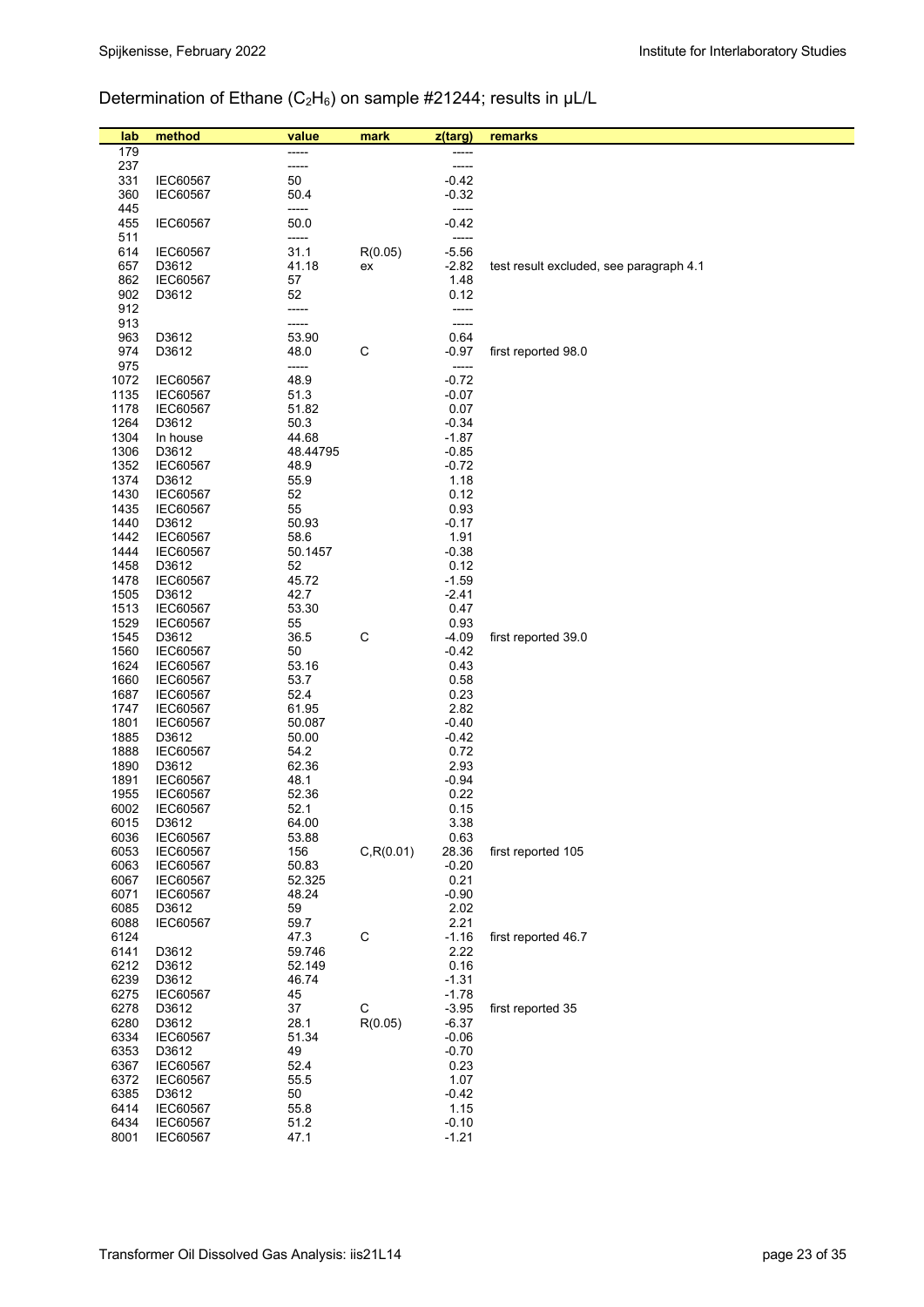| 59<br>n<br>$3 + 1$ ex<br>outliers<br>mean $(n)$<br>51.56<br>st.dev. (n)<br>5.161<br>R(calc.)<br>14 45<br>st.dev.(IEC60567:11)<br>3.683<br>R(IEC60567:11)<br>10.31 |  | normality | suspect | $RSD = 10%$ |
|-------------------------------------------------------------------------------------------------------------------------------------------------------------------|--|-----------|---------|-------------|
|-------------------------------------------------------------------------------------------------------------------------------------------------------------------|--|-----------|---------|-------------|



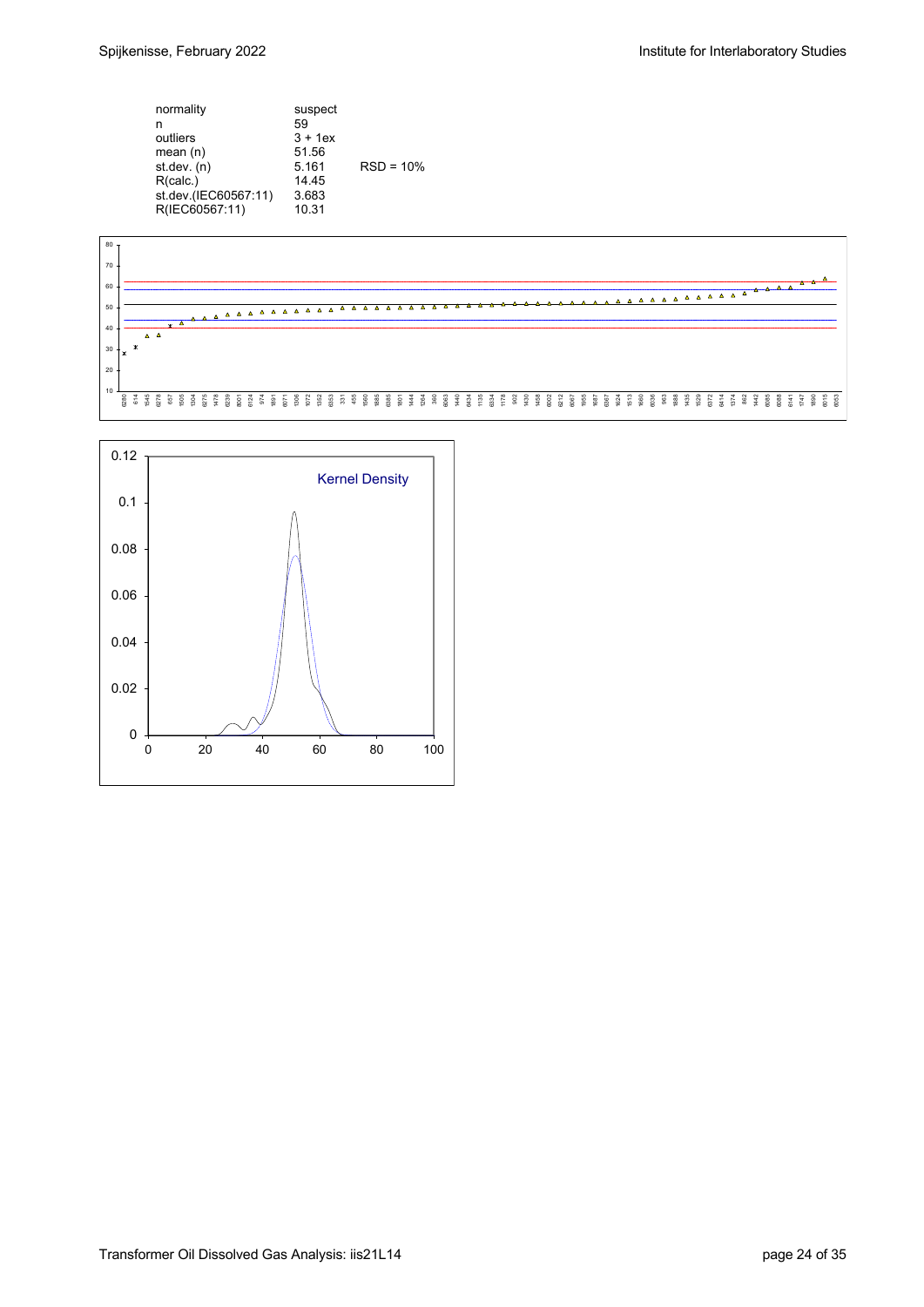# Determination of Ethene (C<sub>2</sub>H<sub>4</sub>) on sample #21244; results in µL/L

| lab          | method                             | value         | mark        | z(targ)            | remarks                                 |
|--------------|------------------------------------|---------------|-------------|--------------------|-----------------------------------------|
| 179          |                                    |               |             |                    |                                         |
| 237          |                                    | -----         |             | -----              |                                         |
| 331          | <b>IEC60567</b>                    | 50            |             | $-0.30$            |                                         |
| 360          | <b>IEC60567</b>                    | 49.7          |             | $-0.39$            |                                         |
| 445          |                                    |               |             |                    |                                         |
| 455          |                                    |               |             |                    |                                         |
| 511          |                                    |               |             |                    |                                         |
| 614          | <b>IEC60567</b><br>D3612           | 39.8<br>38.26 |             | $-3.10$<br>$-3.52$ |                                         |
| 657<br>862   | <b>IEC60567</b>                    | 58            | ex          | 1.89               | test result excluded, see paragraph 4.1 |
| 902          | D3612                              | 52            |             | 0.24               |                                         |
| 912          |                                    | -----         |             | -----              |                                         |
| 913          |                                    | -----         |             | -----              |                                         |
| 963          | D3612                              | 50.00         |             | $-0.30$            |                                         |
| 974          | D3612                              | 48.5          | $\mathsf C$ | $-0.71$            | first reported 98.1                     |
| 975          |                                    | -----         |             |                    |                                         |
| 1072<br>1135 | <b>IEC60567</b>                    | 45.5<br>56.4  |             | $-1.54$<br>1.45    |                                         |
| 1178         | <b>IEC60567</b><br><b>IEC60567</b> | 51.31         |             | 0.06               |                                         |
| 1264         | D3612                              | 45.7          |             | $-1.48$            |                                         |
| 1304         | In house                           | 44.49         |             | $-1.81$            |                                         |
| 1306         | D3612                              | 49.96073      |             | $-0.31$            |                                         |
| 1352         | <b>IEC60567</b>                    | 51.0          |             | $-0.03$            |                                         |
| 1374         | D3612                              | 57.3          |             | 1.70               |                                         |
| 1430         | <b>IEC60567</b>                    | 50            |             | $-0.30$            |                                         |
| 1435         | <b>IEC60567</b>                    | 54            |             | 0.79               |                                         |
| 1440<br>1442 | D3612<br><b>IEC60567</b>           | 54.33<br>60.0 |             | 0.88<br>2.44       |                                         |
| 1444         | <b>IEC60567</b>                    | 46.45506      |             | $-1.27$            |                                         |
| 1458         | D3612                              | 51            |             | $-0.03$            |                                         |
| 1478         | <b>IEC60567</b>                    | 51.08         |             | $-0.01$            |                                         |
| 1505         | D3612                              | 47.4          |             | $-1.02$            |                                         |
| 1513         | <b>IEC60567</b>                    | 52.81         |             | 0.47               |                                         |
| 1529         | <b>IEC60567</b>                    | 53            |             | 0.52               |                                         |
| 1545         | D3612                              | 39.5          |             | $-3.18$            |                                         |
| 1560<br>1624 | <b>IEC60567</b>                    | 48<br>46.96   |             | $-0.85$<br>$-1.14$ |                                         |
| 1660         | <b>IEC60567</b><br><b>IEC60567</b> | 52.6          |             | 0.41               |                                         |
| 1687         | <b>IEC60567</b>                    | 51.7          |             | 0.16               |                                         |
| 1747         | <b>IEC60567</b>                    | 60.15         |             | 2.48               |                                         |
| 1801         | <b>IEC60567</b>                    | 49.132        |             | $-0.54$            |                                         |
| 1885         | D3612                              | 51.63         |             | 0.14               |                                         |
| 1888         | <b>IEC60567</b>                    | 49.9          |             | $-0.33$            |                                         |
| 1890         | D3612                              | 57.31         |             | 1.70               |                                         |
| 1891<br>1955 | <b>IEC60567</b><br><b>IEC60567</b> | 44.1<br>51.94 |             | $-1.92$<br>0.23    |                                         |
| 6002         | <b>IEC60567</b>                    | 52.1          |             | 0.27               |                                         |
| 6015         | D3612                              | 69.50         | R(0.05)     | 5.04               |                                         |
| 6036         | <b>IEC60567</b>                    | 52.26         |             | 0.32               |                                         |
| 6053         | <b>IEC60567</b>                    | 156           | C, R(0.01)  | 28.73              | first reported 106                      |
| 6063         | <b>IEC60567</b>                    | 50.30         |             | $-0.22$            |                                         |
| 6067         | <b>IEC60567</b>                    | 50.69         |             | $-0.11$            |                                         |
| 6071         | <b>IEC60567</b>                    | 50.36         |             | $-0.20$            |                                         |
| 6085         | D3612                              | 57            |             | 1.61               |                                         |
| 6088<br>6124 | IEC60567                           | 60.4<br>46.7  | $\mathsf C$ | 2.55<br>$-1.21$    | first reported 47.3                     |
| 6141         | D3612                              | 53.343        |             | 0.61               |                                         |
| 6212         | D3612                              | 51.239        |             | 0.04               |                                         |
| 6239         | D3612                              | 50.86         |             | $-0.07$            |                                         |
| 6275         | <b>IEC60567</b>                    | 49            |             | $-0.58$            |                                         |
| 6278         | D3612                              | 17            | C, R(0.01)  | $-9.34$            | first reported 16                       |
| 6280         | D3612                              | 30.8          | R(0.05)     | $-5.56$            |                                         |
| 6334<br>6353 | <b>IEC60567</b><br>D3612           | 48.06<br>50   |             | $-0.83$<br>$-0.30$ |                                         |
| 6367         | <b>IEC60567</b>                    | 51.2          |             | 0.03               |                                         |
| 6372         | IEC60567                           | 62.8          |             | 3.20               |                                         |
| 6385         | D3612                              | 55            |             | 1.07               |                                         |
| 6414         | <b>IEC60567</b>                    | 55.0          |             | 1.07               |                                         |
| 6434         | IEC60567                           | 51.0          |             | $-0.03$            |                                         |
| 8001         | IEC60567                           | 43.2          |             | $-2.17$            |                                         |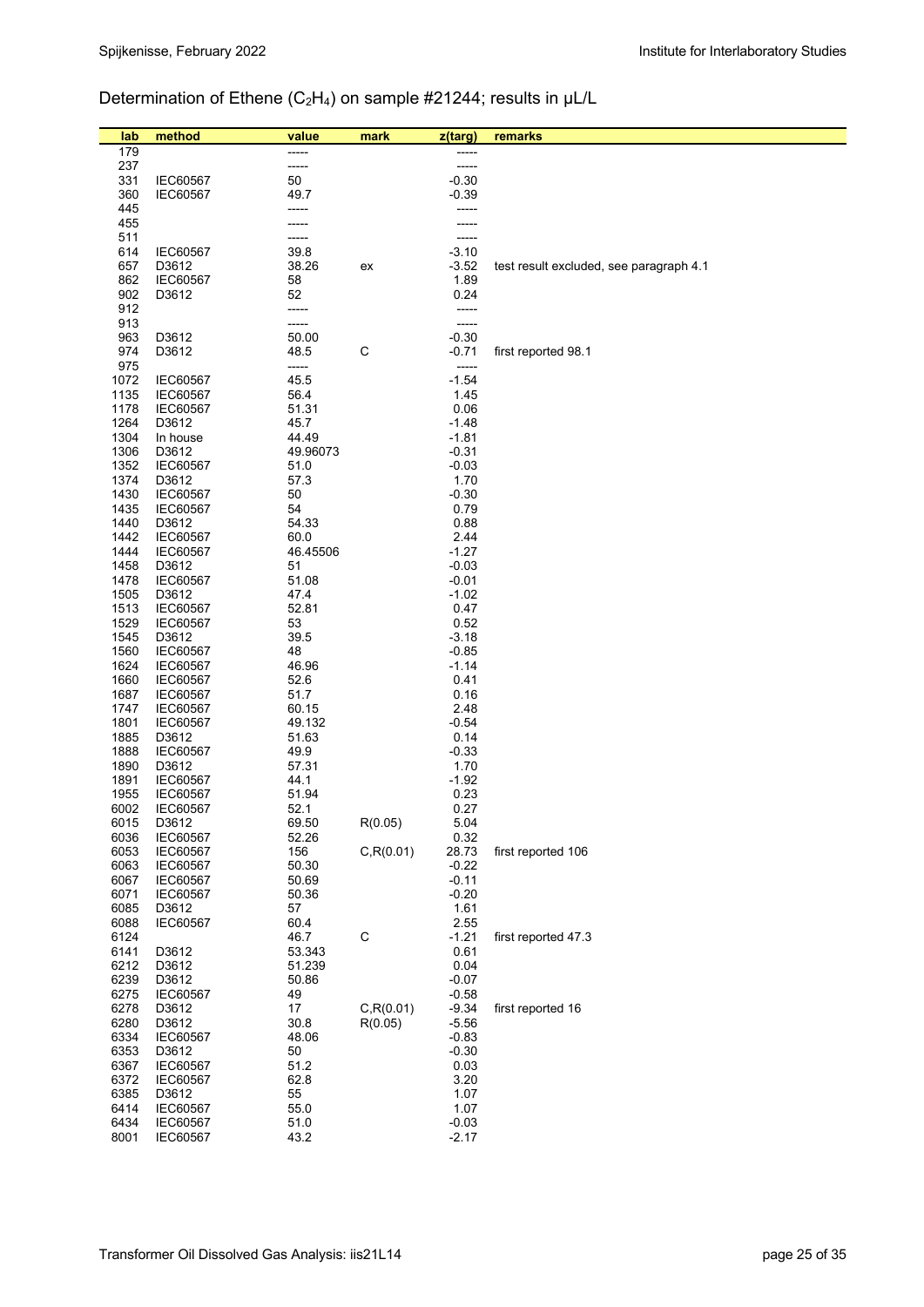

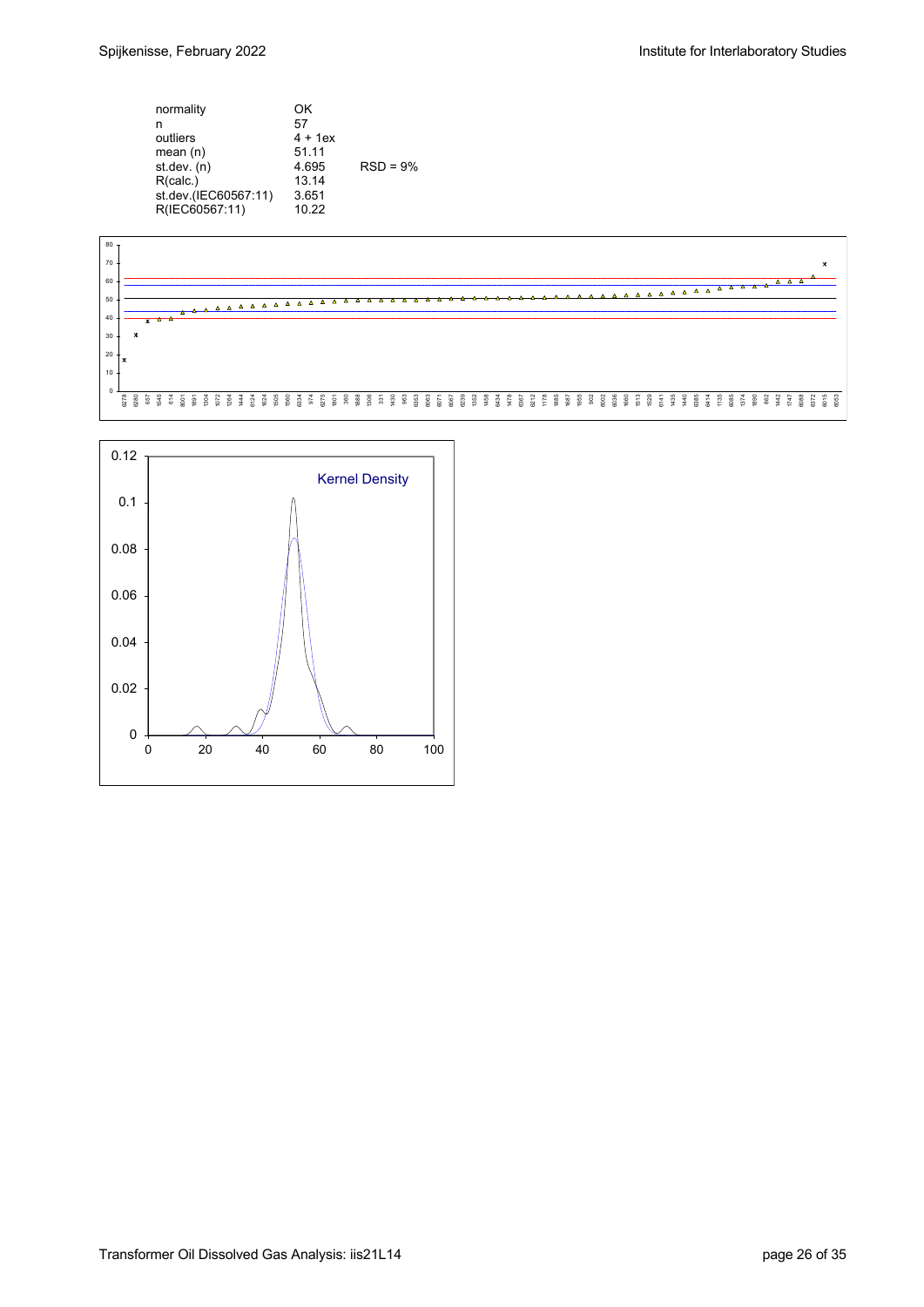# Determination of Ethyne (C<sub>2</sub>H<sub>2</sub>) on sample #21244; results in µL/L

| lab          | method                             | value            | mark        | z(targ)            | remarks                                 |
|--------------|------------------------------------|------------------|-------------|--------------------|-----------------------------------------|
| 179          |                                    |                  |             |                    |                                         |
| 237          |                                    | -----            |             | -----              |                                         |
| 331          | <b>IEC60567</b>                    | 49               |             | $-0.63$            |                                         |
| 360          | <b>IEC60567</b>                    | 50.8             |             | $-0.14$            |                                         |
| 445<br>455   | <b>IEC60567</b>                    | -----<br>48.1    |             | $-0.87$            |                                         |
| 511          |                                    | -----            |             | -----              |                                         |
| 614          | <b>IEC60567</b>                    | 34.5             |             | $-4.58$            |                                         |
| 657          | D3612                              | 43.11            | ex          | $-2.23$            | test result excluded, see paragraph 4.1 |
| 862          | <b>IEC60567</b>                    | 50               |             | $-0.35$            |                                         |
| 902          | D3612                              | 51               |             | $-0.08$            |                                         |
| 912          |                                    | -----            |             |                    |                                         |
| 913<br>963   | D3612                              | -----<br>51.40   |             | -----<br>0.03      |                                         |
| 974          | D3612                              | 48.1             | C           | $-0.87$            | first reported 97.4                     |
| 975          |                                    | -----            |             | -----              |                                         |
| 1072         | <b>IEC60567</b>                    | 47.9             |             | $-0.93$            |                                         |
| 1135         | <b>IEC60567</b>                    | 58.7             |             | 2.02               |                                         |
| 1178         | <b>IEC60567</b>                    | 51.43            |             | 0.04               |                                         |
| 1264<br>1304 | D3612<br>In house                  | 59.9<br>45.82    |             | 2.35<br>$-1.50$    |                                         |
| 1306         | D3612                              | 48.50009         |             | $-0.76$            |                                         |
| 1352         | <b>IEC60567</b>                    | 51.2             |             | $-0.03$            |                                         |
| 1374         | D3612                              | 49.8             |             | $-0.41$            |                                         |
| 1430         | <b>IEC60567</b>                    | 54               |             | 0.74               |                                         |
| 1435         | <b>IEC60567</b>                    | 56               |             | 1.28               |                                         |
| 1440         | D3612                              | 52.28            |             | 0.27               |                                         |
| 1442<br>1444 | IEC60567<br><b>IEC60567</b>        | 58.9<br>59.72822 |             | 2.07<br>2.30       |                                         |
| 1458         | D3612                              | 52               |             | 0.19               |                                         |
| 1478         | <b>IEC60567</b>                    | 57.27            |             | 1.63               |                                         |
| 1505         | D3612                              | 41.6             |             | $-2.65$            |                                         |
| 1513         | <b>IEC60567</b>                    | 55.52            |             | 1.15               |                                         |
| 1529         | <b>IEC60567</b>                    | 48               |             | $-0.90$            |                                         |
| 1545<br>1560 | D3612<br><b>IEC60567</b>           | 31.4<br>49       | $\mathsf C$ | $-5.43$<br>$-0.63$ | first reported 32.6                     |
| 1624         | <b>IEC60567</b>                    | 41.62            |             | $-2.64$            |                                         |
| 1660         | <b>IEC60567</b>                    | 51.0             |             | $-0.08$            |                                         |
| 1687         | <b>IEC60567</b>                    | 50.9             |             | -0.11              |                                         |
| 1747         | <b>IEC60567</b>                    | 62.68            |             | 3.11               |                                         |
| 1801         | <b>IEC60567</b>                    | 49.297           |             | $-0.55$            |                                         |
| 1885<br>1888 | D3612<br><b>IEC60567</b>           | 50.14<br>53.3    |             | $-0.32$<br>0.55    |                                         |
| 1890         | D3612                              | 54.37            |             | 0.84               |                                         |
| 1891         | <b>IEC60567</b>                    | 44.2             |             | $-1.94$            |                                         |
| 1955         | <b>IEC60567</b>                    | 52.96            |             | 0.45               |                                         |
| 6002         | <b>IEC60567</b>                    | 58.1             |             | 1.86               |                                         |
| 6015         | D3612                              | 61.50            |             | 2.78               |                                         |
| 6036<br>6053 | <b>IEC60567</b><br><b>IEC60567</b> | 50.81<br>164     | C, R(0.01)  | $-0.13$<br>30.76   | first reported 103                      |
| 6063         | <b>IEC60567</b>                    | 47.96            |             | $-0.91$            |                                         |
| 6067         | <b>IEC60567</b>                    | 50.04            |             | $-0.34$            |                                         |
| 6071         | <b>IEC60567</b>                    | 45.0             | $\mathsf C$ | $-1.72$            | first reported 37.06                    |
| 6085         | D3612                              | 54               |             | 0.74               |                                         |
| 6088         | <b>IEC60567</b>                    | 49.5             |             | $-0.49$            |                                         |
| 6124<br>6141 | D3612                              | 46.9<br>46.095   |             | $-1.20$<br>$-1.42$ |                                         |
| 6212         | D3612                              | 52.287           |             | 0.27               |                                         |
| 6239         | D3612                              | 48.63            |             | $-0.73$            |                                         |
| 6275         | <b>IEC60567</b>                    | 52               |             | 0.19               |                                         |
| 6278         | D3612                              | 19               | C, R(0.01)  | $-8.81$            | first reported 17                       |
| 6280         | D3612                              | 62.3             | ex          | 3.00               | test result excluded, see paragraph 4.1 |
| 6334         | <b>IEC60567</b>                    | 47.95<br>49      |             | $-0.91$            |                                         |
| 6353<br>6367 | D3612<br><b>IEC60567</b>           | 63.0             |             | $-0.63$<br>3.19    |                                         |
| 6372         | <b>IEC60567</b>                    | 68.3             |             | 4.64               |                                         |
| 6385         | D3612                              | 58               |             | 1.83               |                                         |
| 6414         | <b>IEC60567</b>                    | 57.5             |             | 1.69               |                                         |
| 6434         | <b>IEC60567</b>                    | 51.9             |             | 0.16               |                                         |
| 8001         | <b>IEC60567</b>                    | 45.8             |             | $-1.50$            |                                         |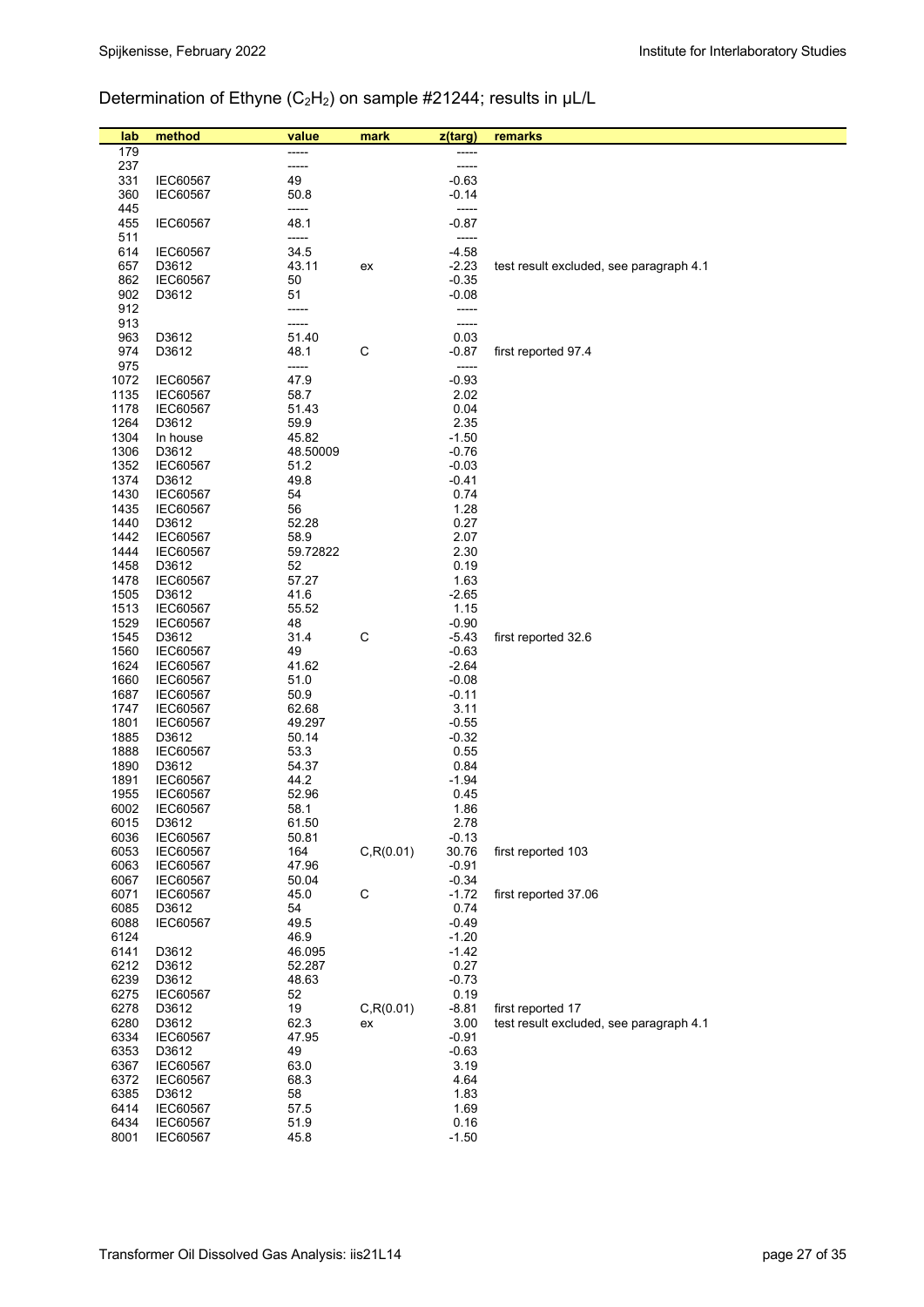| normality<br>n<br>outliers<br>mean $(n)$<br>st.dev. (n)<br>R(calc.)<br>st.dev.(IEC60567:11)<br>R(IEC60567:11) | suspect<br>59<br>$2 + 2ex$<br>51.30<br>6.338<br>17.75<br>3.664<br>10.26 | $RSD = 12%$ |
|---------------------------------------------------------------------------------------------------------------|-------------------------------------------------------------------------|-------------|
|                                                                                                               |                                                                         |             |



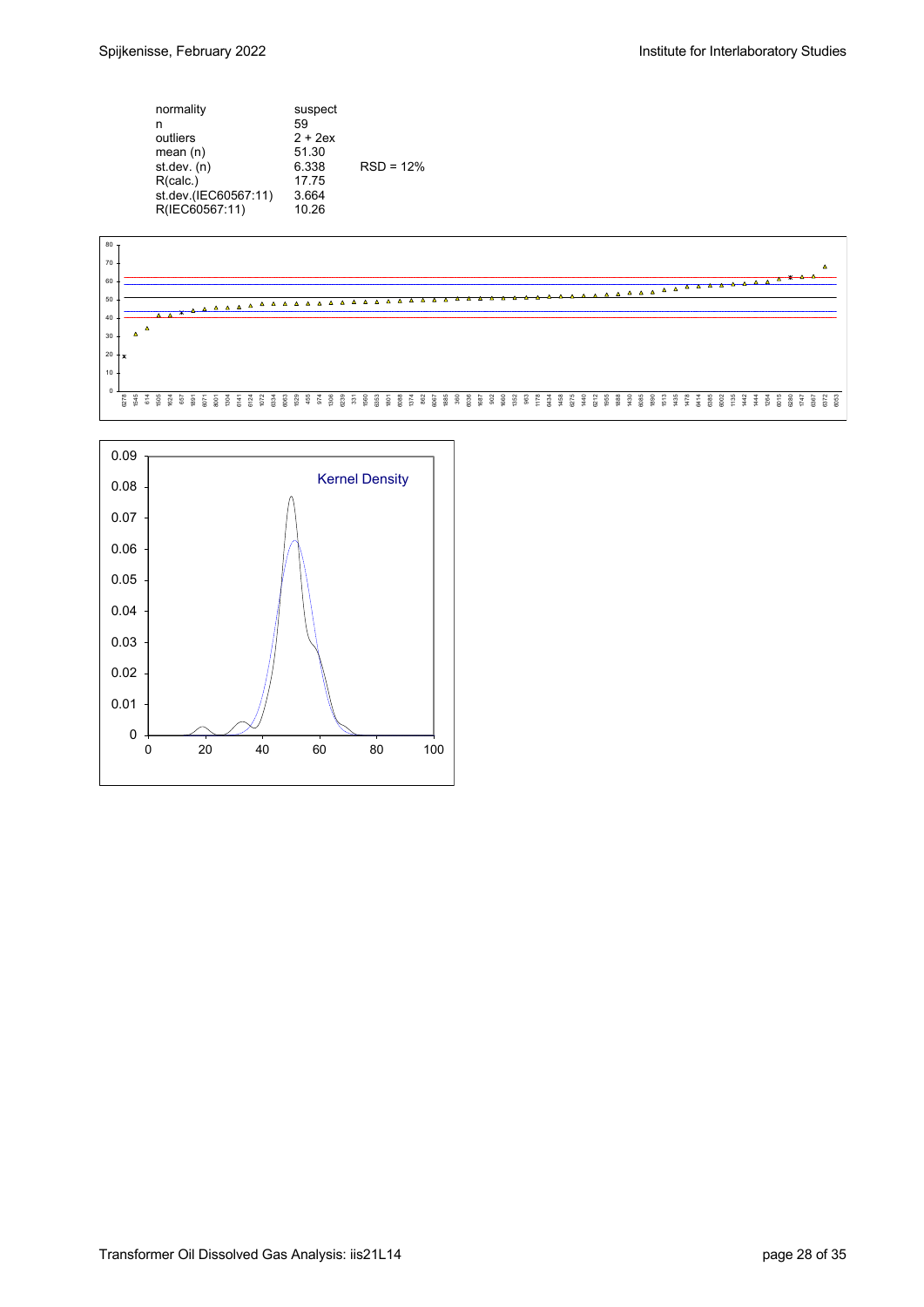# Determination of Propane (C<sub>3</sub>H<sub>8</sub>) on sample #21244; results in µL/L

| lab          | method                      | value              | mark        | z(targ)          | remarks                                 |
|--------------|-----------------------------|--------------------|-------------|------------------|-----------------------------------------|
| 179          |                             |                    |             |                  |                                         |
| 237          |                             | -----              |             | -----            |                                         |
| 331          | IEC60567                    | 50                 |             | $-0.46$          |                                         |
| 360<br>445   |                             | -----              |             | -----            |                                         |
| 455          |                             |                    |             |                  |                                         |
| 511          |                             |                    |             |                  |                                         |
| 614          |                             |                    |             | -----            |                                         |
| 657          | D3612                       | 43.85              | ex          | $-2.12$          | test result excluded, see paragraph 4.1 |
| 862<br>902   |                             | -----              |             | -----            |                                         |
| 912          |                             |                    |             |                  |                                         |
| 913          |                             |                    |             |                  |                                         |
| 963          |                             | -----              |             | -----            |                                         |
| 974          | D3612                       | 47.8               | $\mathsf C$ | $-1.05$          | first reported 98.2                     |
| 975<br>1072  | <b>IEC60567</b>             | -----<br>51.5      |             | -----<br>$-0.05$ |                                         |
| 1135         | IEC60567                    | 50.1               |             | $-0.43$          |                                         |
| 1178         |                             | -----              |             | -----            |                                         |
| 1264         |                             |                    |             |                  |                                         |
| 1304<br>1306 |                             |                    |             |                  |                                         |
| 1352         |                             | -----              |             | -----            |                                         |
| 1374         | D3612                       | 56                 |             | 1.17             |                                         |
| 1430         |                             | -----              |             | -----            |                                         |
| 1435         |                             | -----              |             | -----            |                                         |
| 1440<br>1442 | D3612<br>IEC60567           | 53.09<br>56.5      |             | 0.38<br>1.30     |                                         |
| 1444         |                             | -----              |             | -----            |                                         |
| 1458         |                             | -----              |             | -----            |                                         |
| 1478         |                             | -----              |             | -----            |                                         |
| 1505         | D3612                       | 44.0               |             | $-2.08$          |                                         |
| 1513<br>1529 | IEC60567                    | -----<br>56        |             | -----<br>1.17    |                                         |
| 1545         |                             | -----              |             | -----            |                                         |
| 1560         |                             | -----              |             | -----            |                                         |
| 1624         | <b>IEC60567</b>             | 49.24              |             | $-0.66$          |                                         |
| 1660<br>1687 | IEC60567<br><b>IEC60567</b> | 53.5<br>52.9       |             | 0.49<br>0.33     |                                         |
| 1747         |                             | -----              |             | -----            |                                         |
| 1801         |                             |                    |             |                  |                                         |
| 1885         |                             |                    |             |                  |                                         |
| 1888         |                             |                    |             |                  |                                         |
| 1890<br>1891 |                             |                    |             | -----            |                                         |
| 1955         | IEC60567                    | 52.66              |             | 0.26             |                                         |
| 6002         | IEC60567                    | 53.3               |             | 0.44             |                                         |
| 6015         |                             | -----              |             |                  |                                         |
| 6036<br>6053 | <b>IEC60567</b>             | -----<br><b>NA</b> |             |                  |                                         |
| 6063         | IEC60567                    | 44.82              |             | $-1.86$          |                                         |
| 6067         |                             | -----              |             | -----            |                                         |
| 6071         |                             | -----              |             | -----            |                                         |
| 6085         | D3612                       | 60                 |             | 2.25             |                                         |
| 6088<br>6124 | IEC60567                    | 55.95<br>-----     |             | 1.15<br>-----    |                                         |
| 6141         |                             |                    |             |                  |                                         |
| 6212         |                             |                    |             |                  |                                         |
| 6239         |                             |                    |             |                  |                                         |
| 6275<br>6278 |                             |                    |             | -----            |                                         |
| 6280         | D3612                       | -----<br>39.1      | ex          | $-3.41$          | test result excluded, see paragraph 4.1 |
| 6334         | IEC60567                    | 44.91              |             | $-1.84$          |                                         |
| 6353         |                             | -----              |             | -----            |                                         |
| 6367         | <b>IEC60567</b>             | 53.0               |             | 0.36             |                                         |
| 6372<br>6385 |                             | -----<br>-----     |             | -----<br>-----   |                                         |
| 6414         |                             | -----              |             | -----            |                                         |
| 6434         | <b>IEC60567</b>             | 50.6               |             | $-0.29$          |                                         |
| 8001         | <b>IEC60567</b>             | 49.6               |             | $-0.57$          |                                         |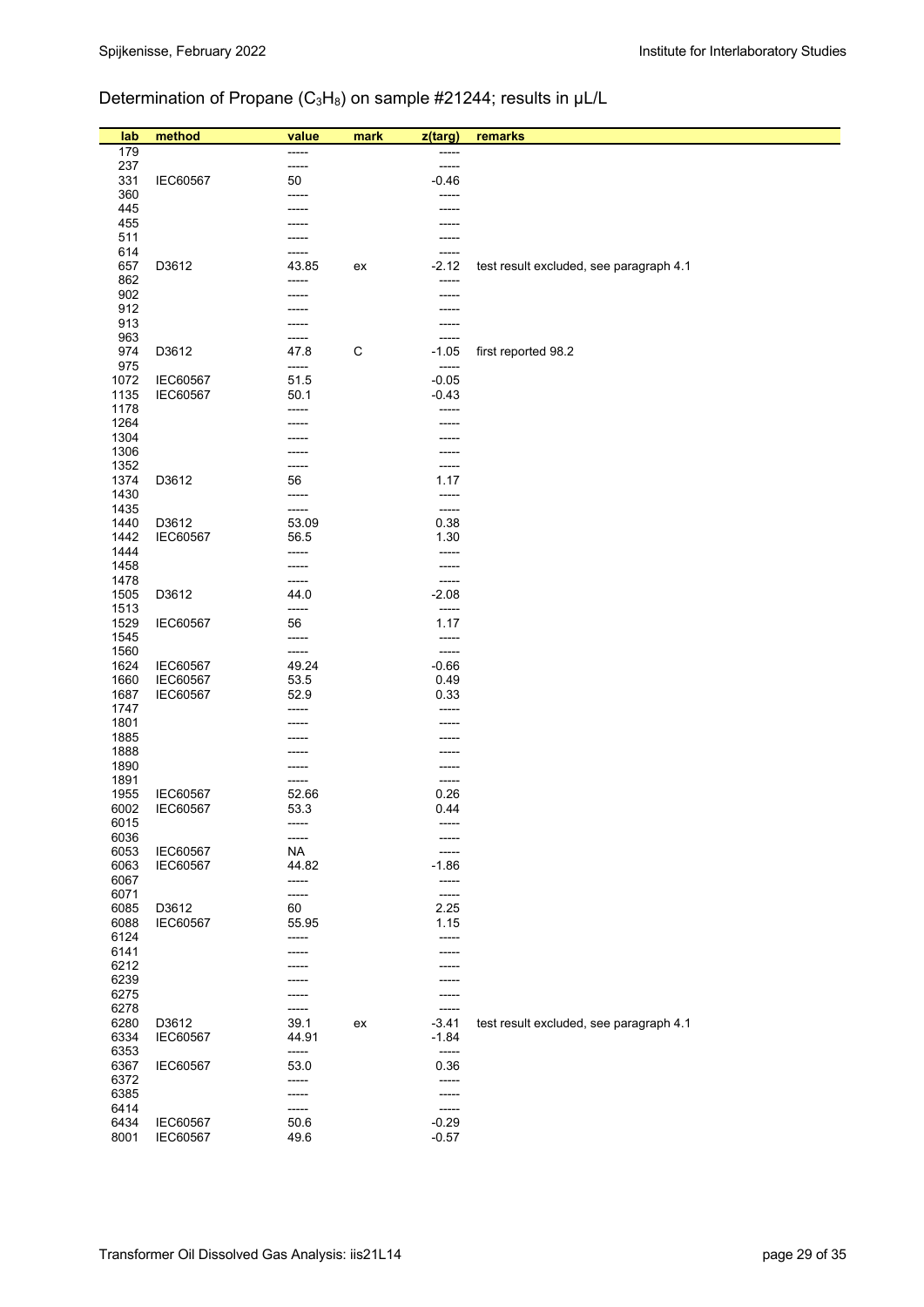| normality<br>n<br>outliers<br>mean $(n)$<br>st. dev. (n)<br>R(calc.)<br>st.dev.(IEC60567:11)<br>R(IEC60567:11) | OΚ<br>21<br>$0 + 2ex$<br>51.69<br>4 1 4 6<br>11.61<br>3.692<br>10.34 | $RSD = 8%$ |
|----------------------------------------------------------------------------------------------------------------|----------------------------------------------------------------------|------------|
|                                                                                                                |                                                                      |            |



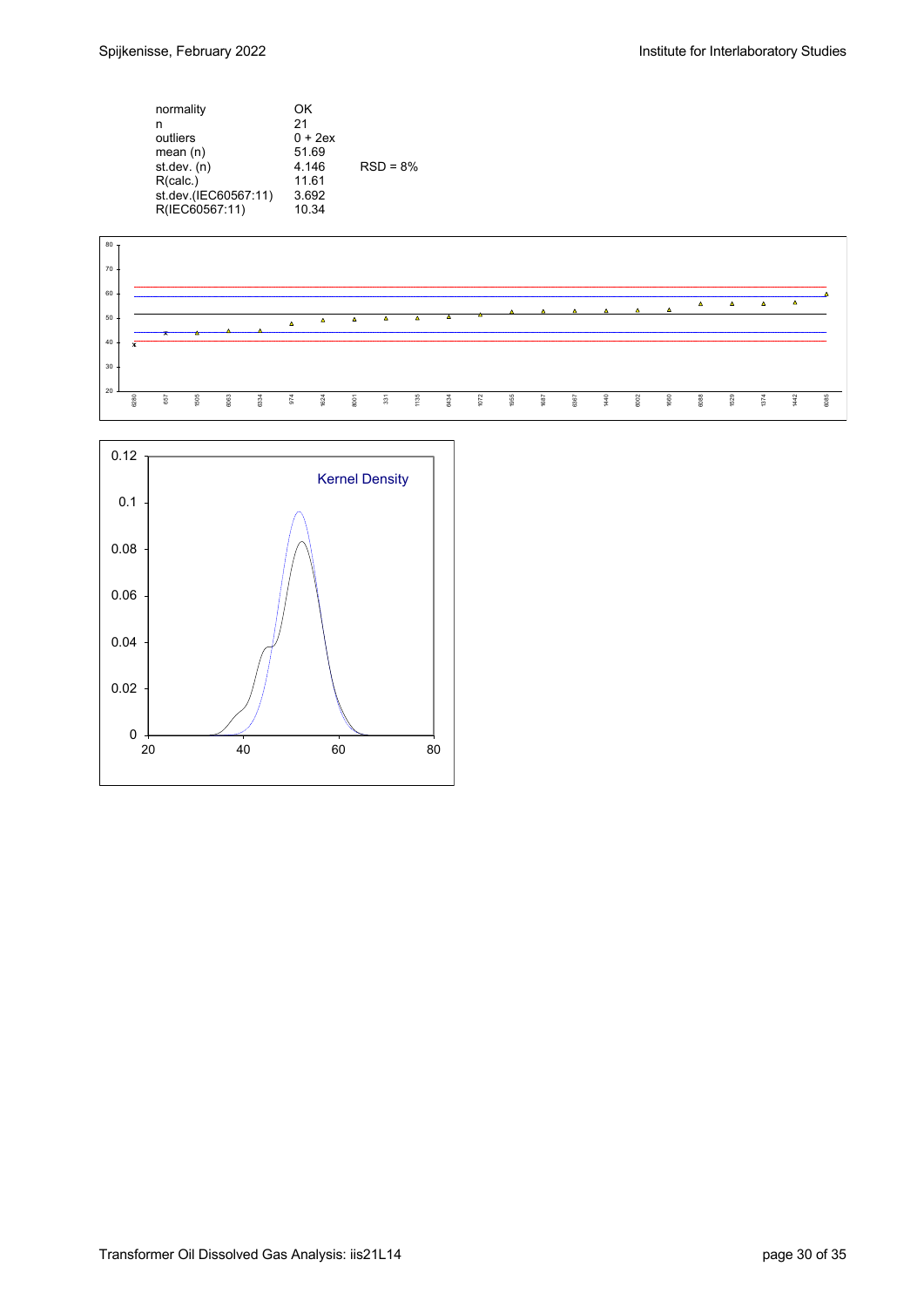# Determination of Propene (C<sub>3</sub>H<sub>6</sub>) on sample #21244; results in µL/L

| 179<br>-----<br>237<br>-----<br>-----<br>331<br>$-0.72$<br>IEC60567<br>47<br>360<br>-----<br>-----<br>445<br>455<br>511<br>614<br>-----<br>-----<br>D3612<br>657<br>43.87<br>$-1.60$<br>test result excluded, see paragraph 4.1<br>ex<br>862<br>902<br>912<br>913<br>963<br>-----<br>-----<br>$\mathsf C$<br>974<br>D3612<br>49.0<br>$-0.15$<br>first reported 100.1<br>975<br>-----<br>-----<br>IEC60567<br>$-0.27$<br>1072<br>48.6<br>1135<br>-----<br>-----<br>1178<br>1264<br>1304<br>1306<br>1352<br>-----<br>-----<br>1374<br>D3612<br>53.8<br>1.20<br>1430<br>-----<br>-----<br>1435<br>-----<br>-----<br>1440<br>D3612<br>52.12<br>0.73<br>1442<br>IEC60567<br>1.37<br>54.4<br>1444<br>-----<br>-----<br>1458<br>-----<br>1478<br>-----<br>-----<br>D3612<br>1505<br>44.0<br>$-1.57$<br>1513<br>-----<br>-----<br>1529<br>IEC60567<br>54<br>1.26<br>1545<br>-----<br>-----<br>1560<br>-----<br>-----<br>IEC60567<br>$-0.74$<br>1624<br>46.93<br>1660<br>0.86<br>IEC60567<br>52.6<br>1687<br>IEC60567<br>0.41<br>51.0<br>1747<br>-----<br>1801<br>1885<br>1888<br>1890<br>1891<br>-----<br>1955<br>IEC60567<br>51.37<br>0.52<br>6002<br>IEC60567<br>53.1<br>1.01<br>6015<br>-----<br>6036<br>-----<br>6053<br>IEC60567<br><b>NA</b><br>6063<br>IEC60567<br>45.57<br>$-1.12$<br>6067<br>-----<br>-----<br>6071<br>-----<br>-----<br>6085<br>-----<br>-----<br>6088<br>IEC60567<br>$\mathsf C$<br>0.13<br>first reported 30<br>50<br>6124<br>------<br>-----<br>6141<br>-----<br>6212<br>6239<br>6275<br>6278<br>-----<br>-----<br>6280<br>D3612<br>37.2<br>$-3.49$<br>test result excluded, see paragraph 4.1<br>ex<br>6334<br>IEC60567<br>38<br>$-3.26$<br>6353<br>$-----$<br>-----<br>6367<br>IEC60567<br>0.98<br>53.0<br>6372<br>-----<br>-----<br>6385<br>-----<br>----- | lab | method | value | mark | z(targ) | remarks |
|------------------------------------------------------------------------------------------------------------------------------------------------------------------------------------------------------------------------------------------------------------------------------------------------------------------------------------------------------------------------------------------------------------------------------------------------------------------------------------------------------------------------------------------------------------------------------------------------------------------------------------------------------------------------------------------------------------------------------------------------------------------------------------------------------------------------------------------------------------------------------------------------------------------------------------------------------------------------------------------------------------------------------------------------------------------------------------------------------------------------------------------------------------------------------------------------------------------------------------------------------------------------------------------------------------------------------------------------------------------------------------------------------------------------------------------------------------------------------------------------------------------------------------------------------------------------------------------------------------------------------------------------------------------------------------------------------------------------------------------------------------------------------------|-----|--------|-------|------|---------|---------|
|                                                                                                                                                                                                                                                                                                                                                                                                                                                                                                                                                                                                                                                                                                                                                                                                                                                                                                                                                                                                                                                                                                                                                                                                                                                                                                                                                                                                                                                                                                                                                                                                                                                                                                                                                                                    |     |        |       |      |         |         |
|                                                                                                                                                                                                                                                                                                                                                                                                                                                                                                                                                                                                                                                                                                                                                                                                                                                                                                                                                                                                                                                                                                                                                                                                                                                                                                                                                                                                                                                                                                                                                                                                                                                                                                                                                                                    |     |        |       |      |         |         |
|                                                                                                                                                                                                                                                                                                                                                                                                                                                                                                                                                                                                                                                                                                                                                                                                                                                                                                                                                                                                                                                                                                                                                                                                                                                                                                                                                                                                                                                                                                                                                                                                                                                                                                                                                                                    |     |        |       |      |         |         |
|                                                                                                                                                                                                                                                                                                                                                                                                                                                                                                                                                                                                                                                                                                                                                                                                                                                                                                                                                                                                                                                                                                                                                                                                                                                                                                                                                                                                                                                                                                                                                                                                                                                                                                                                                                                    |     |        |       |      |         |         |
|                                                                                                                                                                                                                                                                                                                                                                                                                                                                                                                                                                                                                                                                                                                                                                                                                                                                                                                                                                                                                                                                                                                                                                                                                                                                                                                                                                                                                                                                                                                                                                                                                                                                                                                                                                                    |     |        |       |      |         |         |
|                                                                                                                                                                                                                                                                                                                                                                                                                                                                                                                                                                                                                                                                                                                                                                                                                                                                                                                                                                                                                                                                                                                                                                                                                                                                                                                                                                                                                                                                                                                                                                                                                                                                                                                                                                                    |     |        |       |      |         |         |
|                                                                                                                                                                                                                                                                                                                                                                                                                                                                                                                                                                                                                                                                                                                                                                                                                                                                                                                                                                                                                                                                                                                                                                                                                                                                                                                                                                                                                                                                                                                                                                                                                                                                                                                                                                                    |     |        |       |      |         |         |
|                                                                                                                                                                                                                                                                                                                                                                                                                                                                                                                                                                                                                                                                                                                                                                                                                                                                                                                                                                                                                                                                                                                                                                                                                                                                                                                                                                                                                                                                                                                                                                                                                                                                                                                                                                                    |     |        |       |      |         |         |
|                                                                                                                                                                                                                                                                                                                                                                                                                                                                                                                                                                                                                                                                                                                                                                                                                                                                                                                                                                                                                                                                                                                                                                                                                                                                                                                                                                                                                                                                                                                                                                                                                                                                                                                                                                                    |     |        |       |      |         |         |
|                                                                                                                                                                                                                                                                                                                                                                                                                                                                                                                                                                                                                                                                                                                                                                                                                                                                                                                                                                                                                                                                                                                                                                                                                                                                                                                                                                                                                                                                                                                                                                                                                                                                                                                                                                                    |     |        |       |      |         |         |
|                                                                                                                                                                                                                                                                                                                                                                                                                                                                                                                                                                                                                                                                                                                                                                                                                                                                                                                                                                                                                                                                                                                                                                                                                                                                                                                                                                                                                                                                                                                                                                                                                                                                                                                                                                                    |     |        |       |      |         |         |
|                                                                                                                                                                                                                                                                                                                                                                                                                                                                                                                                                                                                                                                                                                                                                                                                                                                                                                                                                                                                                                                                                                                                                                                                                                                                                                                                                                                                                                                                                                                                                                                                                                                                                                                                                                                    |     |        |       |      |         |         |
|                                                                                                                                                                                                                                                                                                                                                                                                                                                                                                                                                                                                                                                                                                                                                                                                                                                                                                                                                                                                                                                                                                                                                                                                                                                                                                                                                                                                                                                                                                                                                                                                                                                                                                                                                                                    |     |        |       |      |         |         |
|                                                                                                                                                                                                                                                                                                                                                                                                                                                                                                                                                                                                                                                                                                                                                                                                                                                                                                                                                                                                                                                                                                                                                                                                                                                                                                                                                                                                                                                                                                                                                                                                                                                                                                                                                                                    |     |        |       |      |         |         |
|                                                                                                                                                                                                                                                                                                                                                                                                                                                                                                                                                                                                                                                                                                                                                                                                                                                                                                                                                                                                                                                                                                                                                                                                                                                                                                                                                                                                                                                                                                                                                                                                                                                                                                                                                                                    |     |        |       |      |         |         |
|                                                                                                                                                                                                                                                                                                                                                                                                                                                                                                                                                                                                                                                                                                                                                                                                                                                                                                                                                                                                                                                                                                                                                                                                                                                                                                                                                                                                                                                                                                                                                                                                                                                                                                                                                                                    |     |        |       |      |         |         |
|                                                                                                                                                                                                                                                                                                                                                                                                                                                                                                                                                                                                                                                                                                                                                                                                                                                                                                                                                                                                                                                                                                                                                                                                                                                                                                                                                                                                                                                                                                                                                                                                                                                                                                                                                                                    |     |        |       |      |         |         |
|                                                                                                                                                                                                                                                                                                                                                                                                                                                                                                                                                                                                                                                                                                                                                                                                                                                                                                                                                                                                                                                                                                                                                                                                                                                                                                                                                                                                                                                                                                                                                                                                                                                                                                                                                                                    |     |        |       |      |         |         |
|                                                                                                                                                                                                                                                                                                                                                                                                                                                                                                                                                                                                                                                                                                                                                                                                                                                                                                                                                                                                                                                                                                                                                                                                                                                                                                                                                                                                                                                                                                                                                                                                                                                                                                                                                                                    |     |        |       |      |         |         |
|                                                                                                                                                                                                                                                                                                                                                                                                                                                                                                                                                                                                                                                                                                                                                                                                                                                                                                                                                                                                                                                                                                                                                                                                                                                                                                                                                                                                                                                                                                                                                                                                                                                                                                                                                                                    |     |        |       |      |         |         |
|                                                                                                                                                                                                                                                                                                                                                                                                                                                                                                                                                                                                                                                                                                                                                                                                                                                                                                                                                                                                                                                                                                                                                                                                                                                                                                                                                                                                                                                                                                                                                                                                                                                                                                                                                                                    |     |        |       |      |         |         |
|                                                                                                                                                                                                                                                                                                                                                                                                                                                                                                                                                                                                                                                                                                                                                                                                                                                                                                                                                                                                                                                                                                                                                                                                                                                                                                                                                                                                                                                                                                                                                                                                                                                                                                                                                                                    |     |        |       |      |         |         |
|                                                                                                                                                                                                                                                                                                                                                                                                                                                                                                                                                                                                                                                                                                                                                                                                                                                                                                                                                                                                                                                                                                                                                                                                                                                                                                                                                                                                                                                                                                                                                                                                                                                                                                                                                                                    |     |        |       |      |         |         |
|                                                                                                                                                                                                                                                                                                                                                                                                                                                                                                                                                                                                                                                                                                                                                                                                                                                                                                                                                                                                                                                                                                                                                                                                                                                                                                                                                                                                                                                                                                                                                                                                                                                                                                                                                                                    |     |        |       |      |         |         |
|                                                                                                                                                                                                                                                                                                                                                                                                                                                                                                                                                                                                                                                                                                                                                                                                                                                                                                                                                                                                                                                                                                                                                                                                                                                                                                                                                                                                                                                                                                                                                                                                                                                                                                                                                                                    |     |        |       |      |         |         |
|                                                                                                                                                                                                                                                                                                                                                                                                                                                                                                                                                                                                                                                                                                                                                                                                                                                                                                                                                                                                                                                                                                                                                                                                                                                                                                                                                                                                                                                                                                                                                                                                                                                                                                                                                                                    |     |        |       |      |         |         |
|                                                                                                                                                                                                                                                                                                                                                                                                                                                                                                                                                                                                                                                                                                                                                                                                                                                                                                                                                                                                                                                                                                                                                                                                                                                                                                                                                                                                                                                                                                                                                                                                                                                                                                                                                                                    |     |        |       |      |         |         |
|                                                                                                                                                                                                                                                                                                                                                                                                                                                                                                                                                                                                                                                                                                                                                                                                                                                                                                                                                                                                                                                                                                                                                                                                                                                                                                                                                                                                                                                                                                                                                                                                                                                                                                                                                                                    |     |        |       |      |         |         |
|                                                                                                                                                                                                                                                                                                                                                                                                                                                                                                                                                                                                                                                                                                                                                                                                                                                                                                                                                                                                                                                                                                                                                                                                                                                                                                                                                                                                                                                                                                                                                                                                                                                                                                                                                                                    |     |        |       |      |         |         |
|                                                                                                                                                                                                                                                                                                                                                                                                                                                                                                                                                                                                                                                                                                                                                                                                                                                                                                                                                                                                                                                                                                                                                                                                                                                                                                                                                                                                                                                                                                                                                                                                                                                                                                                                                                                    |     |        |       |      |         |         |
|                                                                                                                                                                                                                                                                                                                                                                                                                                                                                                                                                                                                                                                                                                                                                                                                                                                                                                                                                                                                                                                                                                                                                                                                                                                                                                                                                                                                                                                                                                                                                                                                                                                                                                                                                                                    |     |        |       |      |         |         |
|                                                                                                                                                                                                                                                                                                                                                                                                                                                                                                                                                                                                                                                                                                                                                                                                                                                                                                                                                                                                                                                                                                                                                                                                                                                                                                                                                                                                                                                                                                                                                                                                                                                                                                                                                                                    |     |        |       |      |         |         |
|                                                                                                                                                                                                                                                                                                                                                                                                                                                                                                                                                                                                                                                                                                                                                                                                                                                                                                                                                                                                                                                                                                                                                                                                                                                                                                                                                                                                                                                                                                                                                                                                                                                                                                                                                                                    |     |        |       |      |         |         |
|                                                                                                                                                                                                                                                                                                                                                                                                                                                                                                                                                                                                                                                                                                                                                                                                                                                                                                                                                                                                                                                                                                                                                                                                                                                                                                                                                                                                                                                                                                                                                                                                                                                                                                                                                                                    |     |        |       |      |         |         |
|                                                                                                                                                                                                                                                                                                                                                                                                                                                                                                                                                                                                                                                                                                                                                                                                                                                                                                                                                                                                                                                                                                                                                                                                                                                                                                                                                                                                                                                                                                                                                                                                                                                                                                                                                                                    |     |        |       |      |         |         |
|                                                                                                                                                                                                                                                                                                                                                                                                                                                                                                                                                                                                                                                                                                                                                                                                                                                                                                                                                                                                                                                                                                                                                                                                                                                                                                                                                                                                                                                                                                                                                                                                                                                                                                                                                                                    |     |        |       |      |         |         |
|                                                                                                                                                                                                                                                                                                                                                                                                                                                                                                                                                                                                                                                                                                                                                                                                                                                                                                                                                                                                                                                                                                                                                                                                                                                                                                                                                                                                                                                                                                                                                                                                                                                                                                                                                                                    |     |        |       |      |         |         |
|                                                                                                                                                                                                                                                                                                                                                                                                                                                                                                                                                                                                                                                                                                                                                                                                                                                                                                                                                                                                                                                                                                                                                                                                                                                                                                                                                                                                                                                                                                                                                                                                                                                                                                                                                                                    |     |        |       |      |         |         |
|                                                                                                                                                                                                                                                                                                                                                                                                                                                                                                                                                                                                                                                                                                                                                                                                                                                                                                                                                                                                                                                                                                                                                                                                                                                                                                                                                                                                                                                                                                                                                                                                                                                                                                                                                                                    |     |        |       |      |         |         |
|                                                                                                                                                                                                                                                                                                                                                                                                                                                                                                                                                                                                                                                                                                                                                                                                                                                                                                                                                                                                                                                                                                                                                                                                                                                                                                                                                                                                                                                                                                                                                                                                                                                                                                                                                                                    |     |        |       |      |         |         |
|                                                                                                                                                                                                                                                                                                                                                                                                                                                                                                                                                                                                                                                                                                                                                                                                                                                                                                                                                                                                                                                                                                                                                                                                                                                                                                                                                                                                                                                                                                                                                                                                                                                                                                                                                                                    |     |        |       |      |         |         |
|                                                                                                                                                                                                                                                                                                                                                                                                                                                                                                                                                                                                                                                                                                                                                                                                                                                                                                                                                                                                                                                                                                                                                                                                                                                                                                                                                                                                                                                                                                                                                                                                                                                                                                                                                                                    |     |        |       |      |         |         |
|                                                                                                                                                                                                                                                                                                                                                                                                                                                                                                                                                                                                                                                                                                                                                                                                                                                                                                                                                                                                                                                                                                                                                                                                                                                                                                                                                                                                                                                                                                                                                                                                                                                                                                                                                                                    |     |        |       |      |         |         |
|                                                                                                                                                                                                                                                                                                                                                                                                                                                                                                                                                                                                                                                                                                                                                                                                                                                                                                                                                                                                                                                                                                                                                                                                                                                                                                                                                                                                                                                                                                                                                                                                                                                                                                                                                                                    |     |        |       |      |         |         |
|                                                                                                                                                                                                                                                                                                                                                                                                                                                                                                                                                                                                                                                                                                                                                                                                                                                                                                                                                                                                                                                                                                                                                                                                                                                                                                                                                                                                                                                                                                                                                                                                                                                                                                                                                                                    |     |        |       |      |         |         |
|                                                                                                                                                                                                                                                                                                                                                                                                                                                                                                                                                                                                                                                                                                                                                                                                                                                                                                                                                                                                                                                                                                                                                                                                                                                                                                                                                                                                                                                                                                                                                                                                                                                                                                                                                                                    |     |        |       |      |         |         |
|                                                                                                                                                                                                                                                                                                                                                                                                                                                                                                                                                                                                                                                                                                                                                                                                                                                                                                                                                                                                                                                                                                                                                                                                                                                                                                                                                                                                                                                                                                                                                                                                                                                                                                                                                                                    |     |        |       |      |         |         |
|                                                                                                                                                                                                                                                                                                                                                                                                                                                                                                                                                                                                                                                                                                                                                                                                                                                                                                                                                                                                                                                                                                                                                                                                                                                                                                                                                                                                                                                                                                                                                                                                                                                                                                                                                                                    |     |        |       |      |         |         |
|                                                                                                                                                                                                                                                                                                                                                                                                                                                                                                                                                                                                                                                                                                                                                                                                                                                                                                                                                                                                                                                                                                                                                                                                                                                                                                                                                                                                                                                                                                                                                                                                                                                                                                                                                                                    |     |        |       |      |         |         |
|                                                                                                                                                                                                                                                                                                                                                                                                                                                                                                                                                                                                                                                                                                                                                                                                                                                                                                                                                                                                                                                                                                                                                                                                                                                                                                                                                                                                                                                                                                                                                                                                                                                                                                                                                                                    |     |        |       |      |         |         |
|                                                                                                                                                                                                                                                                                                                                                                                                                                                                                                                                                                                                                                                                                                                                                                                                                                                                                                                                                                                                                                                                                                                                                                                                                                                                                                                                                                                                                                                                                                                                                                                                                                                                                                                                                                                    |     |        |       |      |         |         |
|                                                                                                                                                                                                                                                                                                                                                                                                                                                                                                                                                                                                                                                                                                                                                                                                                                                                                                                                                                                                                                                                                                                                                                                                                                                                                                                                                                                                                                                                                                                                                                                                                                                                                                                                                                                    |     |        |       |      |         |         |
|                                                                                                                                                                                                                                                                                                                                                                                                                                                                                                                                                                                                                                                                                                                                                                                                                                                                                                                                                                                                                                                                                                                                                                                                                                                                                                                                                                                                                                                                                                                                                                                                                                                                                                                                                                                    |     |        |       |      |         |         |
|                                                                                                                                                                                                                                                                                                                                                                                                                                                                                                                                                                                                                                                                                                                                                                                                                                                                                                                                                                                                                                                                                                                                                                                                                                                                                                                                                                                                                                                                                                                                                                                                                                                                                                                                                                                    |     |        |       |      |         |         |
|                                                                                                                                                                                                                                                                                                                                                                                                                                                                                                                                                                                                                                                                                                                                                                                                                                                                                                                                                                                                                                                                                                                                                                                                                                                                                                                                                                                                                                                                                                                                                                                                                                                                                                                                                                                    |     |        |       |      |         |         |
|                                                                                                                                                                                                                                                                                                                                                                                                                                                                                                                                                                                                                                                                                                                                                                                                                                                                                                                                                                                                                                                                                                                                                                                                                                                                                                                                                                                                                                                                                                                                                                                                                                                                                                                                                                                    |     |        |       |      |         |         |
|                                                                                                                                                                                                                                                                                                                                                                                                                                                                                                                                                                                                                                                                                                                                                                                                                                                                                                                                                                                                                                                                                                                                                                                                                                                                                                                                                                                                                                                                                                                                                                                                                                                                                                                                                                                    |     |        |       |      |         |         |
|                                                                                                                                                                                                                                                                                                                                                                                                                                                                                                                                                                                                                                                                                                                                                                                                                                                                                                                                                                                                                                                                                                                                                                                                                                                                                                                                                                                                                                                                                                                                                                                                                                                                                                                                                                                    |     |        |       |      |         |         |
| 6414<br>-----<br>-----<br>6434<br>0.16                                                                                                                                                                                                                                                                                                                                                                                                                                                                                                                                                                                                                                                                                                                                                                                                                                                                                                                                                                                                                                                                                                                                                                                                                                                                                                                                                                                                                                                                                                                                                                                                                                                                                                                                             |     |        |       |      |         |         |
| IEC60567<br>50.1<br>8001<br>IEC60567<br>46.7<br>$-0.80$                                                                                                                                                                                                                                                                                                                                                                                                                                                                                                                                                                                                                                                                                                                                                                                                                                                                                                                                                                                                                                                                                                                                                                                                                                                                                                                                                                                                                                                                                                                                                                                                                                                                                                                            |     |        |       |      |         |         |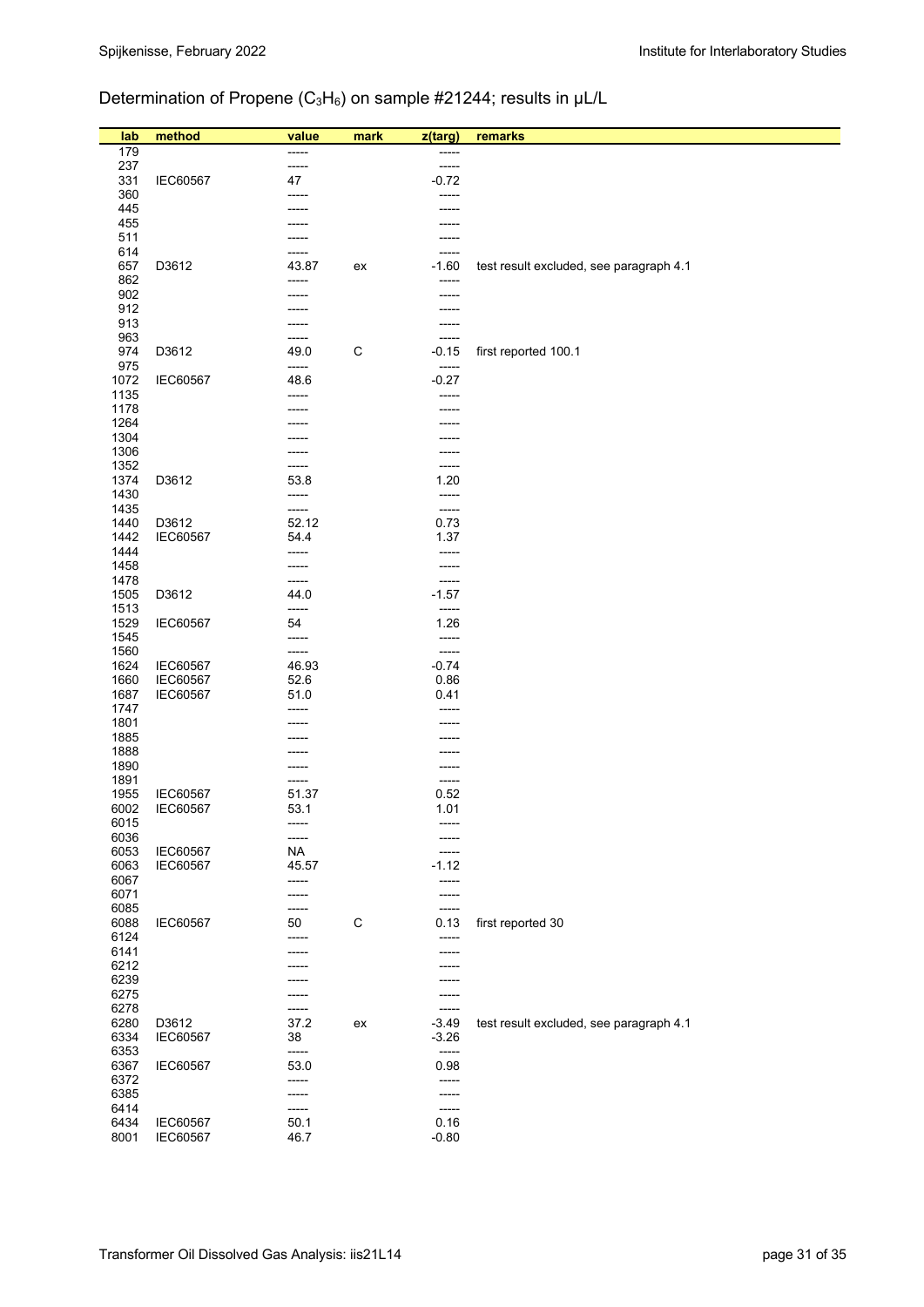| normality<br>n<br>outliers<br>mean $(n)$<br>st. dev. (n)<br>R(calc.)<br>st.dev.(IEC60567:11) | suspect<br>19<br>$0 + 2ex$<br>49.54<br>4.153<br>11.63<br>3.539 | $RSD = 8%$ |
|----------------------------------------------------------------------------------------------|----------------------------------------------------------------|------------|
| R(IEC60567:11)                                                                               | 9.91                                                           |            |
|                                                                                              |                                                                |            |



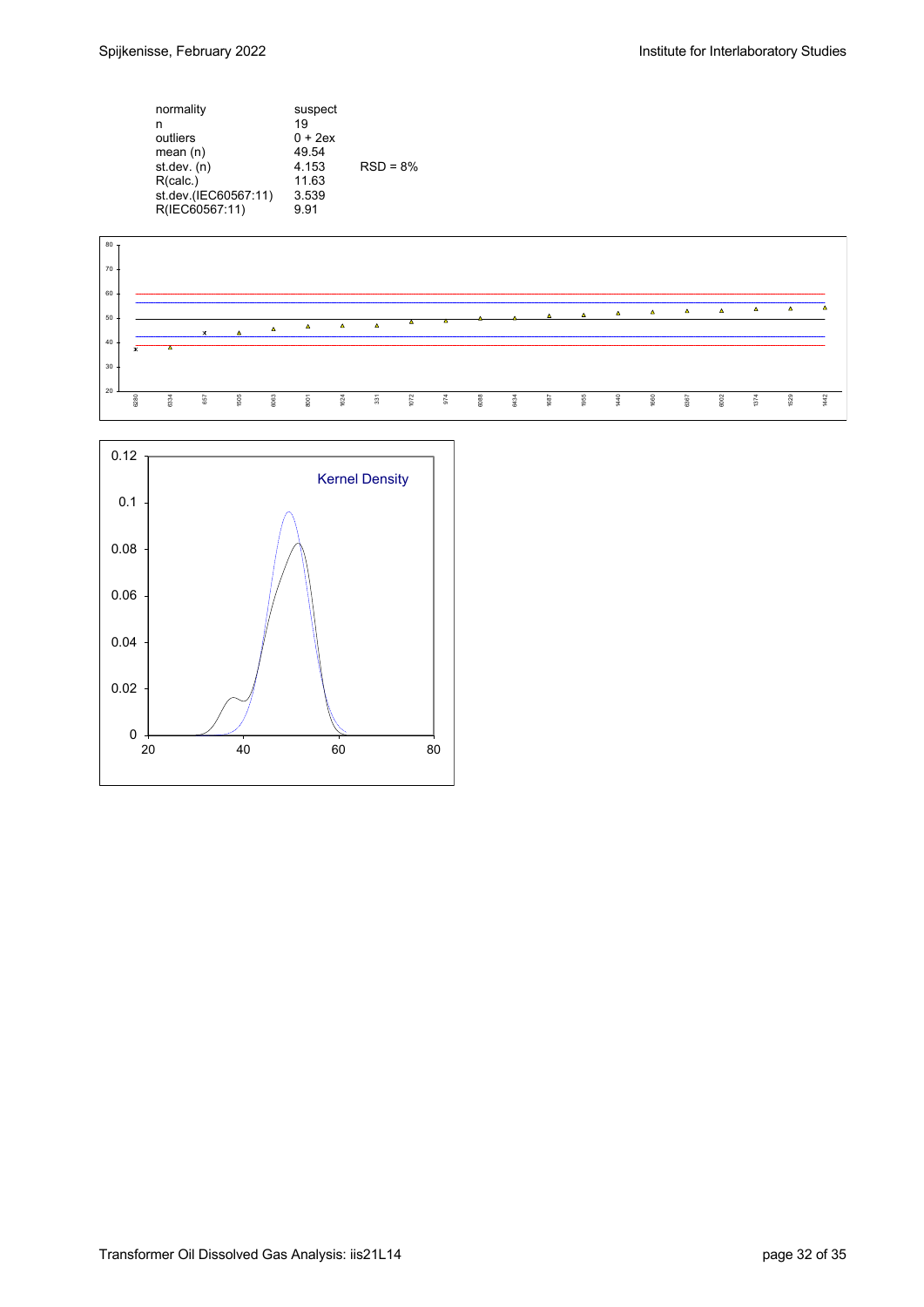## **APPENDIX 2 Analytical details**

| lab<br>179   | <u>extraction method</u>               |
|--------------|----------------------------------------|
| 237          | ---                                    |
| 331          | ---                                    |
| 360          | Head Space                             |
| 445          | ---                                    |
| 455          | ---                                    |
| 511          | ---                                    |
| 614          | ToGas                                  |
| 657          | Head Space                             |
| 862          | <b>Head Space</b>                      |
| 902          | <b>Head Space</b><br>---               |
| 912<br>913   | ---                                    |
| 963          | Head Space                             |
| 974          | <b>Head Space</b>                      |
| 975          | ---                                    |
| 1072         | <b>Head Space</b>                      |
| 1135         | ---                                    |
| 1178         |                                        |
| 1264         | Head Space                             |
| 1304         | <b>Head Space</b>                      |
| 1306<br>1352 | <b>Head Space</b>                      |
| 1374         | Toepler<br><b>Head Space</b>           |
| 1430         | <b>Head Space</b>                      |
| 1435         |                                        |
| 1440         | Head Space                             |
| 1442         | Head Space                             |
| 1444         | Head Space                             |
| 1458         | Stripper Column                        |
| 1478         | Toepler                                |
| 1505         | Head Space                             |
| 1513<br>1529 | Toepler<br>Head Space                  |
| 1545         | <b>Head Space</b>                      |
| 1560         | Head Space                             |
| 1624         | <b>Head Space</b>                      |
| 1660         | Head Space                             |
| 1687         | <b>Head Space</b>                      |
| 1747         | Head Space                             |
| 1801<br>1885 | Head Space<br><b>Head Space</b>        |
| 1888         | Head Space                             |
| 1890         | Head Space                             |
| 1891         | Head Space                             |
| 1955         |                                        |
| 6002         | <b>Head Space</b>                      |
| 6015         | <b>Head Space</b>                      |
| 6036         | <b>Head Space</b>                      |
| 6053<br>6063 | <b>Head Space</b><br>Toepler           |
| 6067         | Head Space                             |
| 6071         | Head Space                             |
| 6085         | <b>Head Space</b>                      |
| 6088         | <b>Head Space</b>                      |
| 6124         | <b>Stripper Column</b>                 |
| 6141         | <b>Head Space</b>                      |
| 6212         | <b>Head Space</b>                      |
| 6239<br>6275 | <b>Head Space</b>                      |
| 6278         | Stripper Column<br>Vacuum Extraction   |
| 6280         | Toepler                                |
| 6334         | <b>Head Space</b>                      |
| 6353         | <b>Head Space</b>                      |
| 6367         | <b>Head Space</b>                      |
| 6372         | <b>Head Space</b>                      |
| 6385         | Vacuum Extraction                      |
| 6414         | <b>Head Space</b>                      |
| 6434<br>8001 | <b>Head Space</b><br><b>Head Space</b> |
|              |                                        |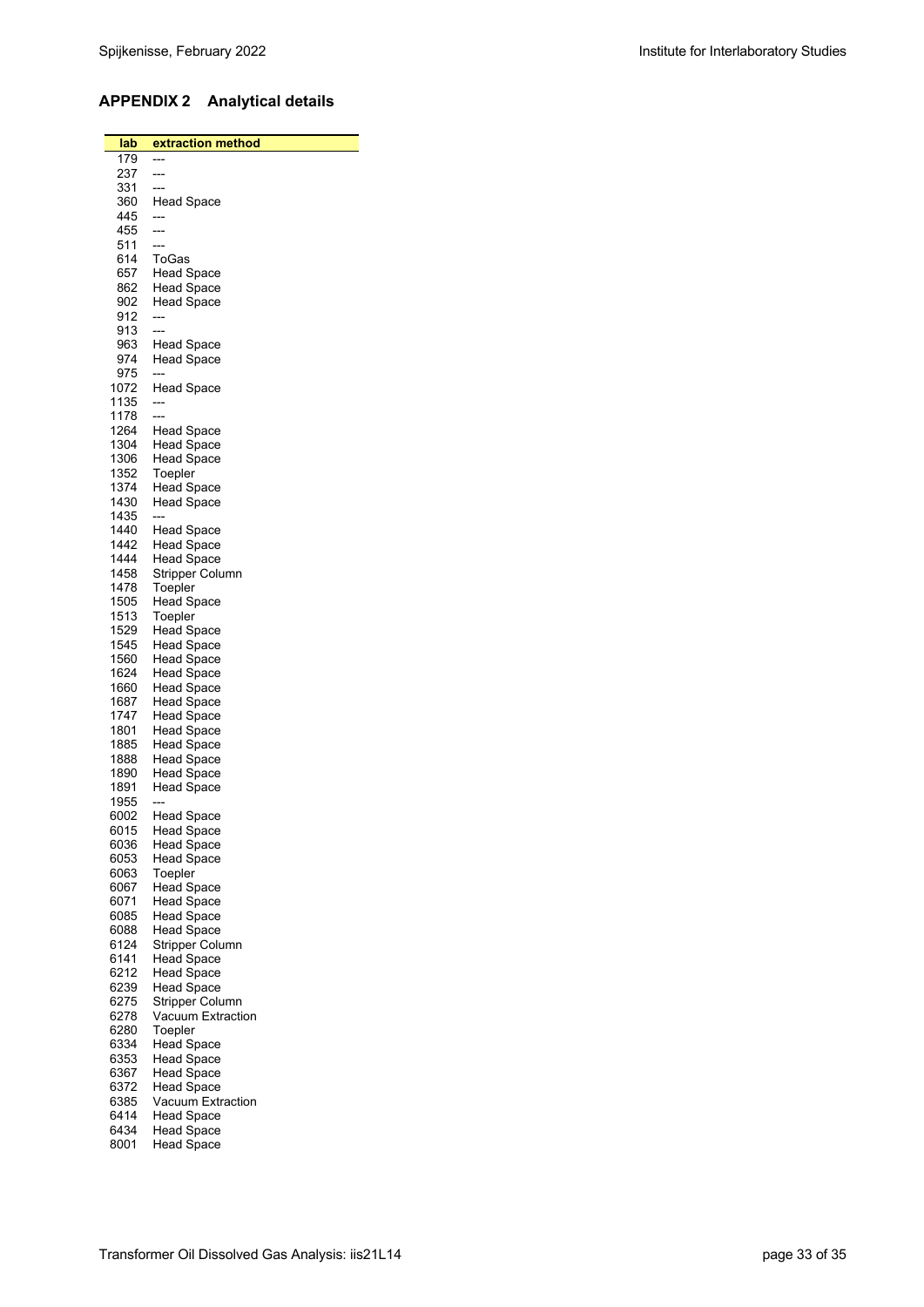#### **APPENDIX 3**

#### **Number of participants per country**

7 labs in AUSTRALIA 3 labs in BELGIUM 1 lab in BULGARIA 1 lab in CANADA 1 lab in CHINA, People's Republic 1 lab in CROATIA 2 labs in FRANCE 3 labs in GERMANY 2 labs in GREECE 1 lab in HONG KONG 2 labs in INDIA 1 lab in INDONESIA 1 lab in IRELAND 1 lab in ISRAEL 1 lab in ITALY 1 lab in KOREA, Republic of 2 labs in MALAYSIA 1 lab in MOROCCO 2 labs in NETHERLANDS 1 lab in NIGERIA 1 lab in NORWAY 1 lab in PERU 1 lab in PHILIPPINES 1 lab in POLAND 1 lab in PORTUGAL 2 labs in QATAR 3 labs in SAUDI ARABIA 3 labs in SINGAPORE 1 lab in SLOVAKIA 2 labs in SLOVENIA 1 lab in SOUTH AFRICA 6 labs in SPAIN 1 lab in SWITZERLAND 3 labs in TURKEY 3 labs in UNITED ARAB EMIRATES 3 labs in UNITED KINGDOM 1 lab in UNITED STATES OF AMERICA 1 lab in URUGUAY